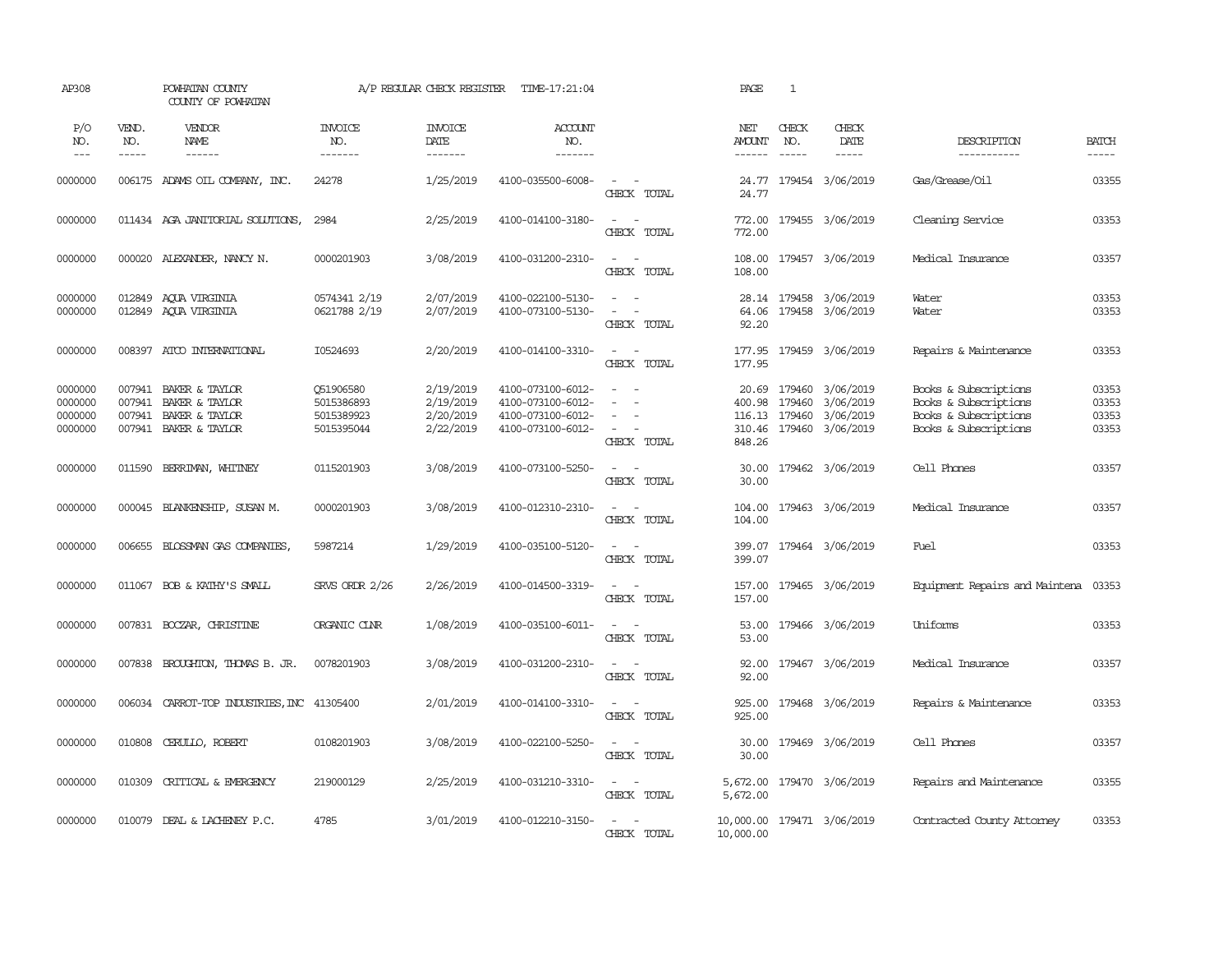| AP308                                                          |                                                | POWHATAN COUNTY<br>COUNTY OF POWHATAN                                                   |                                                                            | A/P REGULAR CHECK REGISTER                                                 | TIME-17:21:04                                                                                                              |                                                                                                                                     | PAGE                    | 2                             |                                                                                                                                                           |                                                                      |                                                    |
|----------------------------------------------------------------|------------------------------------------------|-----------------------------------------------------------------------------------------|----------------------------------------------------------------------------|----------------------------------------------------------------------------|----------------------------------------------------------------------------------------------------------------------------|-------------------------------------------------------------------------------------------------------------------------------------|-------------------------|-------------------------------|-----------------------------------------------------------------------------------------------------------------------------------------------------------|----------------------------------------------------------------------|----------------------------------------------------|
| P/O<br>NO.<br>$---$                                            | VEND.<br>NO.<br>$- - - - -$                    | VENDOR<br>NAME<br>$- - - - - -$                                                         | <b>INVOICE</b><br>NO.<br>-------                                           | <b>INVOICE</b><br>DATE<br>-------                                          | <b>ACCOUNT</b><br>NO.<br>-------                                                                                           |                                                                                                                                     | NET<br>AMOUNT<br>------ | CHECK<br>NO.<br>$\frac{1}{2}$ | CHECK<br>DATE<br>-----                                                                                                                                    | DESCRIPTION<br>-----------                                           | <b>BATCH</b><br>$- - - - -$                        |
| 0000000                                                        |                                                | 000860 DOMINION ENERGY VIRGINIA                                                         | 2613832712 2/19                                                            | 2/01/2019                                                                  | 4100-022100-5110-                                                                                                          | $\sim$ $ \sim$<br>CHECK TOTAL                                                                                                       | 213.94                  |                               | 213.94 179472 3/06/2019                                                                                                                                   | Electricity                                                          | 03353                                              |
| 0000000                                                        |                                                | 012512 E-Z-GO                                                                           | 91718547                                                                   | 2/11/2019                                                                  | 4100-014500-3319-                                                                                                          | $\sim$<br>$\sim$<br>CHECK TOTAL                                                                                                     | 277.16                  |                               | 277.16 179473 3/06/2019                                                                                                                                   | Equipment Repairs and Maintena 03355                                 |                                                    |
| 0000000                                                        |                                                | 010916 FIRST WITNESS SECURITY                                                           | IN-2747                                                                    | 2/17/2019                                                                  | 4100-032220-3310-                                                                                                          | $\sim$ $ \sim$<br>CHECK TOTAL                                                                                                       | 519.00                  |                               | 519.00 179474 3/06/2019                                                                                                                                   | Repairs & Maintenance                                                | 03353                                              |
| 0000000                                                        |                                                | 001380 FORD, SUSAN P.                                                                   | 0013201903                                                                 | 3/08/2019                                                                  | 4100-012310-2310-                                                                                                          | $\sim$<br>$\sim$ $-$<br>CHECK TOTAL                                                                                                 | 104.00                  |                               | 104.00 179475 3/06/2019                                                                                                                                   | Medical Insurance                                                    | 03357                                              |
| 0000000<br>0000000<br>0000000<br>0000000<br>0000000<br>0000000 | 012905<br>012905<br>012905<br>012905<br>012905 | GALLS, LLC<br>GALLS, LLC<br>GALLS, LLC<br>GALLS, LLC<br>GALLS, LLC<br>012905 GALLS, LLC | 011903433<br>011914406<br>011914831<br>011925343<br>011925345<br>011991570 | 2/05/2019<br>2/06/2019<br>2/06/2019<br>2/07/2019<br>2/07/2019<br>2/15/2019 | 4100-031200-6011-<br>4100-031200-6011-<br>4100-031200-6011-<br>4100-031200-6011-<br>4100-031200-6011-<br>4100-031200-6011- | $\sim$<br>- -<br>$\equiv$<br>$\sim$<br>$\overline{\phantom{a}}$<br>$\sim$<br>$\overline{\phantom{a}}$<br>$\sim$ $ -$<br>CHECK TOTAL | 506.79                  |                               | 91.92 179476 3/06/2019<br>6.57 179476 3/06/2019<br>91.95 179476 3/06/2019<br>101.45 179476 3/06/2019<br>86.95 179476 3/06/2019<br>127.95 179476 3/06/2019 | Uniforms<br>Uniforms<br>Uniforms<br>Uniforms<br>Uniforms<br>Uniforms | 03353<br>03353<br>03353<br>03353<br>03353<br>03353 |
| 0000000                                                        |                                                | 008663 GATEWOOD, ASHLEY                                                                 | HJ CLEANERS                                                                | 2/21/2019                                                                  | 4100-035100-6011-                                                                                                          | $\sim$ $ -$<br>CHECK TOTAL                                                                                                          | 21.00<br>21.00          |                               | 179477 3/06/2019                                                                                                                                          | Uniforms                                                             | 03353                                              |
| 0000000                                                        |                                                | 008538 GOODMAN, JOSEPHINE L.                                                            | <b>NOV-FEB 2019</b>                                                        | 3/04/2019                                                                  | 4100-013200-1011-                                                                                                          | $\alpha = 1$ , $\alpha = 1$<br>CHECK TOTAL                                                                                          | 716.00                  |                               | 716.00 179478 3/06/2019                                                                                                                                   | COMP: Electoral Board                                                | 03353                                              |
| 0000000<br>0000000                                             | 012508                                         | HEALTH EQUITY INC<br>012508 HEALTH EQUITY INC                                           | <b>JEGMIAS</b><br>Y4BZPON                                                  | 2/18/2019<br>2/25/2019                                                     | 100-000200-0012-<br>100-000200-0012-                                                                                       | $\overline{\phantom{a}}$<br>$\sim$<br>$\sim$<br>$\sim$<br>CHECK TOTAL                                                               | 681.11                  |                               | 328.60 179479 3/06/2019<br>352.51 179479 3/06/2019                                                                                                        | Payroll Clearing - FSA<br>Payroll Clearing - FSA                     | 03353<br>03353                                     |
| 0000000                                                        |                                                | 012912 HUME, WILLIAM ARTHUR                                                             | <b>ACTIVE VOLUNTER</b>                                                     | 2/25/2019                                                                  | 4100-032200-6017-                                                                                                          | $\sim$ $ \sim$<br>CHECK TOTAL                                                                                                       | 635.42                  |                               | 635.42 179480 3/06/2019                                                                                                                                   | Uniforms - Volunteers                                                | 03355                                              |
| 0000000                                                        |                                                | 007752 ID NEIWORKS, INC.                                                                | 274468                                                                     | 3/01/2019                                                                  | 4100-031200-3320-                                                                                                          | $\omega_{\rm{max}}$ and $\omega_{\rm{max}}$<br>CHECK TOTAL                                                                          | 1,098.00                |                               | 1,098.00 179481 3/06/2019                                                                                                                                 | Maintenance & Service Contract                                       | 03353                                              |
| 0000000                                                        | 012906                                         | INTERACTIVE SCIENCES, INC.                                                              | 2019-112828-1                                                              | 2/22/2019                                                                  | 4100-073100-6012-                                                                                                          | $\sim$ $ -$<br>CHECK TOTAL                                                                                                          | 500.00                  |                               | 500.00 179482 3/06/2019                                                                                                                                   | Books & Subscriptions                                                | 03354                                              |
| 0000000                                                        | 009898                                         | JORDAN, CECIL W.                                                                        | <b>NOV-FEB 2019</b>                                                        | 3/04/2019                                                                  | 4100-013200-1011-                                                                                                          | $\frac{1}{2} \left( \frac{1}{2} \right) \left( \frac{1}{2} \right) \left( \frac{1}{2} \right)$<br>CHECK TOTAL                       | 716.00                  |                               | 716.00 179483 3/06/2019                                                                                                                                   | COMP: Electoral Board                                                | 03353                                              |
| 0000000                                                        |                                                | 011973 KURNOS, JULIANNE N.                                                              | 0119201903                                                                 | 3/08/2019                                                                  | 4100-081100-5250-                                                                                                          | $\frac{1}{2} \left( \frac{1}{2} \right) \left( \frac{1}{2} \right) = \frac{1}{2} \left( \frac{1}{2} \right)$<br>CHECK TOTAL         | 30.00                   |                               | 30.00 179484 3/06/2019                                                                                                                                    | Cell Phones                                                          | 03357                                              |
| 0000000<br>0000000                                             |                                                | 000166 LUCK STONE CORP.<br>000166 LUCK STONE CORP.                                      | IV-100989164<br>IV-100989164                                               | 2/15/2019<br>2/15/2019                                                     | 4100-031210-3310-<br>4100-014500-3190-                                                                                     | $\sim$ $ \sim$<br>$\alpha = 1$ , $\alpha = 1$<br>CHECK TOTAL                                                                        | 491.87                  |                               | 355.87 179485 3/06/2019<br>136.00 179485 3/06/2019                                                                                                        | Repairs and Maintenance<br>Grounds Maintenance                       | 03354<br>03354                                     |
| 0000000                                                        |                                                | 011840 MCI COMM SERVICE                                                                 | 2DG98147 2/19                                                              | 2/17/2019                                                                  | 4100-021100-5230-                                                                                                          | $\sim$ $ -$<br>CHECK TOTAL                                                                                                          | 31.51                   |                               | 31.51 179486 3/06/2019                                                                                                                                    | Telephone Services                                                   | 03353                                              |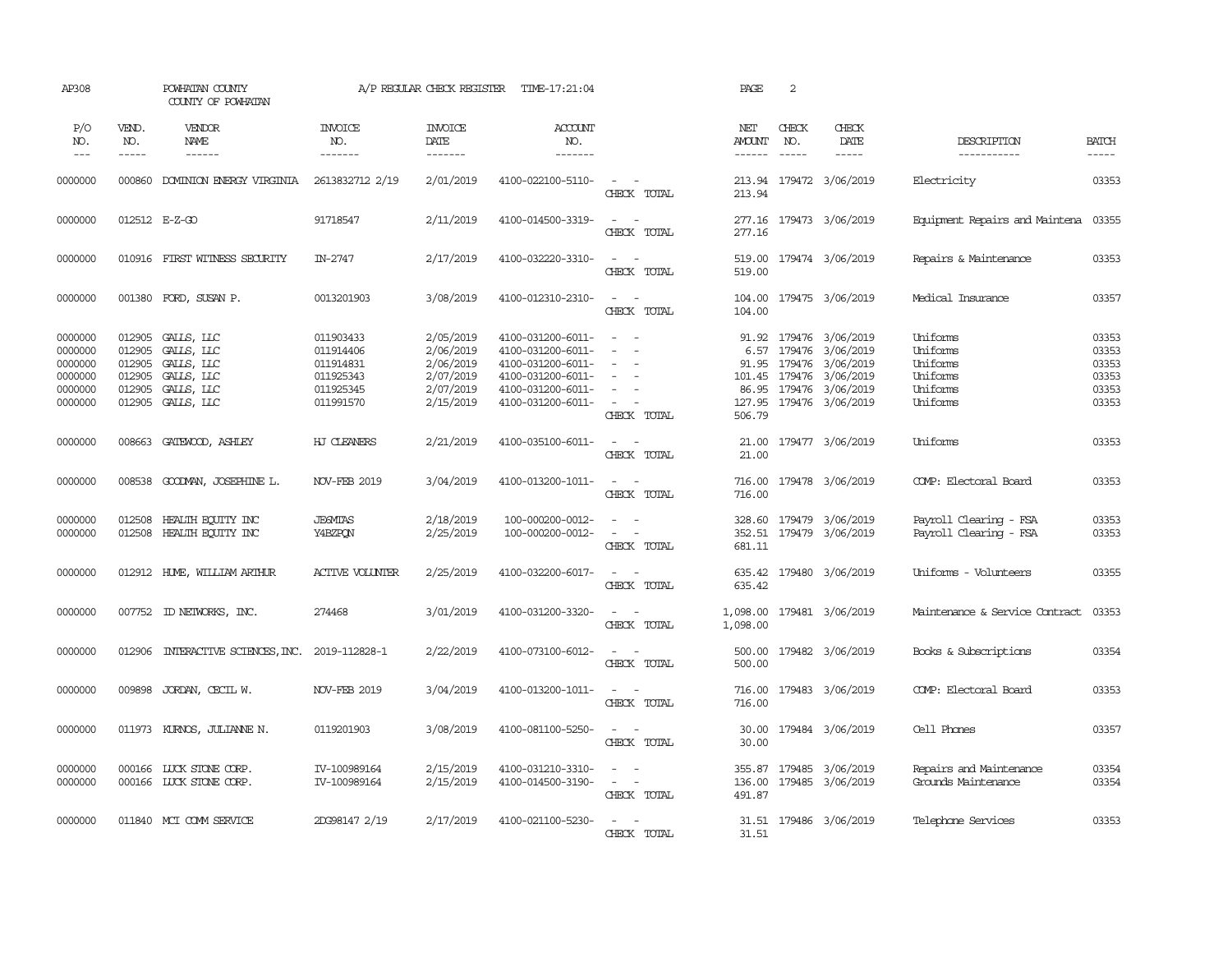| AP308                                                                                           |                                                                                        | POWHATAN COUNTY<br>COUNTY OF POWHATAN                                                                                                                                                                                                  |                                                                                                           | A/P REGULAR CHECK REGISTER                                                                                        | TIME-17:21:04                                                                                                                                                                             |                                                                                               | PAGE                                                                  | 3                                                                                               |                                                                                                                          |                                                                                                                                                                                           |                                                                               |
|-------------------------------------------------------------------------------------------------|----------------------------------------------------------------------------------------|----------------------------------------------------------------------------------------------------------------------------------------------------------------------------------------------------------------------------------------|-----------------------------------------------------------------------------------------------------------|-------------------------------------------------------------------------------------------------------------------|-------------------------------------------------------------------------------------------------------------------------------------------------------------------------------------------|-----------------------------------------------------------------------------------------------|-----------------------------------------------------------------------|-------------------------------------------------------------------------------------------------|--------------------------------------------------------------------------------------------------------------------------|-------------------------------------------------------------------------------------------------------------------------------------------------------------------------------------------|-------------------------------------------------------------------------------|
| P/O<br>NO.<br>$---$                                                                             | VEND.<br>NO.<br>$\frac{1}{2}$                                                          | VENDOR<br>NAME                                                                                                                                                                                                                         | <b>INVOICE</b><br>NO.<br>-------                                                                          | <b>INVOICE</b><br>DATE<br>-------                                                                                 | ACCOUNT<br>NO.<br>--------                                                                                                                                                                |                                                                                               | NET<br><b>AMOUNT</b><br>$- - - - - -$                                 | CHECK<br>NO.<br>$\frac{1}{2}$                                                                   | CHECK<br>DATE<br>$\frac{1}{2}$                                                                                           | DESCRIPTION<br>-----------                                                                                                                                                                | <b>BATCH</b><br>-----                                                         |
| 0000000                                                                                         |                                                                                        | 009872 MERCHANT, JONATHAN                                                                                                                                                                                                              | 348173                                                                                                    | 2/05/2019                                                                                                         | 4100-032200-3310-                                                                                                                                                                         | $\overline{\phantom{a}}$<br>CHECK TOTAL                                                       | 36.00<br>36.00                                                        |                                                                                                 | 179487 3/06/2019                                                                                                         | Equipment Repair                                                                                                                                                                          | 03355                                                                         |
| 0000000                                                                                         |                                                                                        | 009666 MID-ATLANTIC CONTROLS                                                                                                                                                                                                           | 24756                                                                                                     | 3/01/2019                                                                                                         | 4100-032220-3320-                                                                                                                                                                         | $\sim$<br>$\sim$<br>CHECK TOTAL                                                               | 900.00<br>900.00                                                      |                                                                                                 | 179488 3/06/2019                                                                                                         | Maintenance & Service Contract                                                                                                                                                            | 03354                                                                         |
| 0000000                                                                                         |                                                                                        | 009239 MOVIE LICENSING USA                                                                                                                                                                                                             | 2638031                                                                                                   | 2/15/2019                                                                                                         | 4100-073100-6012-                                                                                                                                                                         | $\sim$<br>$\equiv$<br>CHECK TOTAL                                                             | 579.00<br>579.00                                                      |                                                                                                 | 179489 3/06/2019                                                                                                         | Books & Subscriptions                                                                                                                                                                     | 03355                                                                         |
| 0000000                                                                                         |                                                                                        | 006989 NATIONAL SHERIFFS                                                                                                                                                                                                               | 288529 2/19                                                                                               | 2/20/2019                                                                                                         | 4100-031200-5810-                                                                                                                                                                         | $\sim$<br>$\sim$<br>CHECK TOTAL                                                               | 115.00<br>115.00                                                      |                                                                                                 | 179490 3/06/2019                                                                                                         | Dues/Association Memberships                                                                                                                                                              | 03354                                                                         |
| 0000000                                                                                         | 012909                                                                                 | PAQUETTE, TERRY                                                                                                                                                                                                                        | 46149                                                                                                     | 11/10/2018                                                                                                        | 4100-053910-5643-                                                                                                                                                                         | $\sim$<br>$\sim$<br>CHECK TOTAL                                                               | 1,006.75                                                              |                                                                                                 | 1,006.75 179491 3/06/2019                                                                                                | PCCAA Services - Federal CSBG                                                                                                                                                             | 03354                                                                         |
| 0000000                                                                                         | 009638                                                                                 | POE, INEZ L                                                                                                                                                                                                                            | 0096201903                                                                                                | 3/08/2019                                                                                                         | 4100-013200-2310-                                                                                                                                                                         | $\sim$<br>$\sim$<br>CHECK TOTAL                                                               | 120.00<br>120.00                                                      |                                                                                                 | 179492 3/06/2019                                                                                                         | Medical Insurance                                                                                                                                                                         | 03357                                                                         |
| 0000000                                                                                         | 011929                                                                                 | POMPEI, ANDREW                                                                                                                                                                                                                         | 0119201903                                                                                                | 3/08/2019                                                                                                         | 4100-081100-5250-                                                                                                                                                                         | $\sim$<br>$\sim$<br>CHECK TOTAL                                                               | 30.00<br>30.00                                                        |                                                                                                 | 179493 3/06/2019                                                                                                         | Cell Phones                                                                                                                                                                               | 03357                                                                         |
| 0000000                                                                                         | 001980                                                                                 | POORE, FRANCES                                                                                                                                                                                                                         | 0019201903                                                                                                | 3/08/2019                                                                                                         | 4100-012100-2310-                                                                                                                                                                         | $\sim$<br>$\sim$<br>CHECK TOTAL                                                               | 88.00<br>88.00                                                        |                                                                                                 | 179494 3/06/2019                                                                                                         | Medical Insurance                                                                                                                                                                         | 03357                                                                         |
| 0000000                                                                                         | 006043                                                                                 | POWERS, KATHRYN C.                                                                                                                                                                                                                     | 0060201903                                                                                                | 3/08/2019                                                                                                         | 4100-021600-2310-                                                                                                                                                                         | $\sim$<br>$\sim$<br>CHECK TOTAL                                                               | 120.00<br>120.00                                                      |                                                                                                 | 179495 3/06/2019                                                                                                         | Medical Insurance                                                                                                                                                                         | 03357                                                                         |
| 0000000                                                                                         | 008579                                                                                 | POWHATAN COMMERCIAL                                                                                                                                                                                                                    | 0085201903                                                                                                | 3/08/2019                                                                                                         | 4100-014400-5420-                                                                                                                                                                         | $\overline{\phantom{a}}$<br>$\sim$<br>CHECK TOTAL                                             | 2,634.00<br>2,634.00                                                  |                                                                                                 | 179496 3/06/2019                                                                                                         | Rent - Office Space                                                                                                                                                                       | 03357                                                                         |
| 0000000<br>0000000<br>0000000<br>0000000<br>0000000<br>0000000<br>0000000<br>0000000<br>0000000 | 008294<br>008294<br>008294<br>008294<br>008294<br>008294<br>008294<br>008294<br>008294 | POWHATAN COUNTY PUBLIC<br>POWHATAN COUNTY PUBLIC<br>POWHATAN COUNTY PUBLIC<br>POWHATAN COUNTY PUBLIC<br>POWHATAN COUNTY PUBLIC<br>POWHATAN COUNTY PUBLIC<br>POWHATAN COUNTY PUBLIC<br>POWHATAN COUNTY PUBLIC<br>POWHATAN COUNTY PUBLIC | SHORTAGES<br>WO#5268<br>WO#5270<br>WO#5272<br>WO#5303<br>0082201903<br>121<br>121<br>121<br><b>FEB'19</b> | 1/28/2019<br>1/24/2019<br>1/28/2019<br>1/22/2019<br>1/30/2019<br>3/08/2019<br>3/01/2019<br>3/01/2019<br>3/01/2019 | 4100-031200-6009-<br>4100-031200-6009-<br>4100-031200-6009-<br>4100-032200-6009-<br>4100-031200-6009-<br>4100-031200-2310-<br>4100-031200-6008-<br>4100-035100-6008-<br>4100-012510-6008- | $\sim$<br>$\sim$<br>$\equiv$<br>$\equiv$<br>$\blacksquare$<br>$\sim$<br>$\sim$<br>CHECK TOTAL | 139.72<br>193.96<br>706.50<br>7,195.93<br>514.99<br>24.03<br>8,963.30 | 179497<br>179497<br>94.96 179497<br>45.73-179497<br>138.94 179497<br>179497<br>179497<br>179497 | 3/06/2019<br>3/06/2019<br>3/06/2019<br>3/06/2019<br>3/06/2019<br>3/06/2019<br>3/06/2019<br>3/06/2019<br>179497 3/06/2019 | Auto Parts/Repairs<br>Auto Parts/Repairs<br>Auto Parts/Repairs<br>Auto Repairs and Parts<br>Auto Parts/Repairs<br>Medical Insurance<br>Gas/Grease/Oil<br>Gas/Grease/Oil<br>Gas/Grease/Oil | 03354<br>03356<br>03356<br>03356<br>03356<br>03357<br>03356<br>03356<br>03354 |
| 0000000                                                                                         | 006523                                                                                 | PURCHASE POWER                                                                                                                                                                                                                         | 08561578 3/19                                                                                             | 3/17/2019                                                                                                         | 4100-021600-5210-                                                                                                                                                                         | $\sim$<br>$\sim$<br>CHECK TOTAL                                                               | 259.70<br>259.70                                                      |                                                                                                 | 179499 3/06/2019                                                                                                         | Postage                                                                                                                                                                                   | 03354                                                                         |
| 0000000                                                                                         |                                                                                        | 000620 R.C. GOODWYN & SONS, INC 0847644                                                                                                                                                                                                |                                                                                                           | 2/19/2019                                                                                                         | 4100-014500-6004-                                                                                                                                                                         | $\sim$<br>$\sim$<br>CHECK TOTAL                                                               | 4.38<br>4.38                                                          |                                                                                                 | 179500 3/06/2019                                                                                                         | Tools and Equipment                                                                                                                                                                       | 03354                                                                         |
| 0000000<br>0000000<br>0000000                                                                   | 006945<br>006945<br>006945                                                             | RECORDED BOOKS, LLC<br>RECORDED BOOKS, LLC<br>RECORDED BOOKS, LLC                                                                                                                                                                      | 76187778<br>76187808<br>76188788                                                                          | 2/21/2019<br>2/21/2019<br>2/22/2019                                                                               | 4100-073100-6012-<br>4100-073100-6012-<br>4100-073100-6012-                                                                                                                               | $\equiv$<br>$\sim$<br>$\overline{\phantom{a}}$<br>$\overline{a}$<br>$\sim$<br>CHECK TOTAL     | 36.00<br>40.50<br>36.00<br>112.50                                     | 179501<br>179501                                                                                | 3/06/2019<br>3/06/2019<br>179501 3/06/2019                                                                               | Books & Subscriptions<br>Books & Subscriptions<br>Books & Subscriptions                                                                                                                   | 03354<br>03354<br>03354                                                       |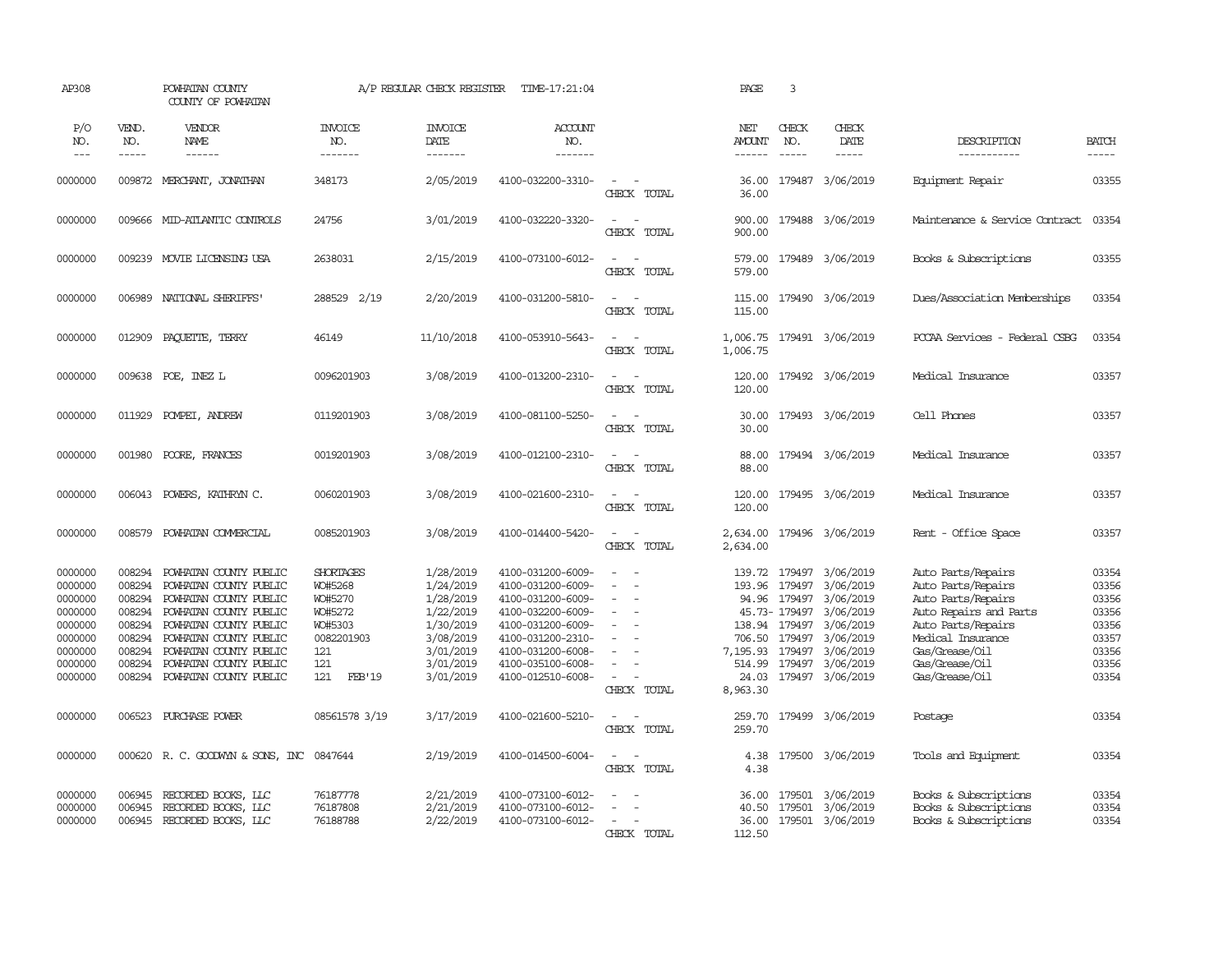| AP308               |                             | POWHATAN COUNTY<br>COUNTY OF POWHATAN        |                                  | A/P REGULAR CHECK REGISTER         | TIME-17:21:04                          |                                                   | PAGE                 | $\overline{4}$                |                              |                                    |                       |
|---------------------|-----------------------------|----------------------------------------------|----------------------------------|------------------------------------|----------------------------------------|---------------------------------------------------|----------------------|-------------------------------|------------------------------|------------------------------------|-----------------------|
| P/O<br>NO.<br>$---$ | VEND.<br>NO.<br>$- - - - -$ | VENDOR<br>NAME                               | <b>INVOICE</b><br>NO.<br>------- | <b>INVOICE</b><br>DATE<br>-------- | ACCOUNT<br>NO.                         |                                                   | NET<br><b>AMOUNT</b> | CHECK<br>NO.<br>$\frac{1}{2}$ | CHECK<br>DATE<br>$- - - - -$ | DESCRIPTION                        | <b>BATCH</b><br>----- |
|                     |                             | $- - - - - -$                                |                                  |                                    | -------                                |                                                   | $- - - - - -$        |                               |                              | -----------                        |                       |
| 0000000             |                             | 006717 REYNOLDS, MATTHEW SHAUN               | <b>RAIN JACKET</b>               | 12/20/2018                         | 4100-081100-6011-                      | $\sim$<br>CHECK TOTAL                             | 99.00<br>99.00       |                               | 179502 3/06/2019             | Uniforms                           | 03354                 |
| 0000000             | 009077                      | REYNOLDS, SHIRLEY                            | 0090201903                       | 3/08/2019                          | 4100-031200-2310-                      | $\sim$<br>$\sim$<br>CHECK TOTAL                   | 96.00<br>96.00       |                               | 179503 3/06/2019             | Medical Insurance                  | 03357                 |
| 0000000             | 009158                      | RICHWEB, INC.                                | $19 - 052 - 1$                   | 2/22/2019                          | 4100-073100-6002-                      | $\sim$<br>$\sim$<br>CHECK TOTAL                   | 200.00<br>200.00     |                               | 179504 3/06/2019             | Computer Equipment-non-capital     | 03354                 |
| 0000000             | 007062                      | RUIHERFORD JANITOR SUPPLY                    | 1082173                          | 2/15/2019                          | 4100-032210-6005-                      | $\overline{a}$                                    | 139.40               | 179505                        | 3/06/2019                    | Cleaning Supplies                  | 03354                 |
| 0000000             | 007062                      | RUIHERFORD JANITOR SUPPLY 1082286            |                                  | 2/15/2019                          | 4100-032220-6005-                      | $\overline{\phantom{a}}$                          | 55.00                |                               | 179505 3/06/2019             | Cleaning Supplies                  | 03354                 |
|                     |                             |                                              |                                  |                                    |                                        | CHECK TOTAL                                       | 194.40               |                               |                              |                                    |                       |
| 0000000             | 011800                      | SCHARDEIN, BRET                              | 0118201903                       | 3/08/2019                          | 4100-081100-5250-                      | $\equiv$<br>CHECK TOTAL                           | 30.00<br>30.00       |                               | 179506 3/06/2019             | Cell Phones                        | 03357                 |
| 0000000             | 010282                      | SCHUBERT, CHARLA                             | 0102201903                       | 3/08/2019                          | 4100-012200-5250-                      | $\sim$                                            | 30.00                |                               | 179507 3/06/2019             | Cell Phones                        | 03357                 |
|                     |                             |                                              |                                  |                                    |                                        | CHECK TOTAL                                       | 30.00                |                               |                              |                                    |                       |
| 0000000             |                             | 006921 SEA-CLEAR ACUARIUM                    | 5964                             | 2/15/2019                          | 4100-073100-3320-                      | $\sim$<br>$\overline{\phantom{a}}$                | 80.00                |                               | 179508 3/06/2019             | Maintenance & Service Contract     | 03354                 |
|                     |                             |                                              |                                  |                                    |                                        | CHECK TOTAL                                       | 80.00                |                               |                              |                                    |                       |
| 0000000             | 012770                      | SHAW, STEPHEN                                | FAIRFAX TRIP                     | 3/07/2019                          | 4100-034100-5540-                      | $\sim$<br>$\sim$                                  | 156.00               |                               | 179509 3/06/2019             | Conferences & Training             | 03354                 |
|                     |                             |                                              |                                  |                                    |                                        | CHECK TOTAL                                       | 156.00               |                               |                              |                                    |                       |
| 0000000             |                             | 012404 SOUTHSIDE ELECTRIC                    | 558421001 1/19                   | 1/11/2019                          | 4100-053910-5642-                      | $\sim$<br>$\sim$                                  | 331.43               |                               | 179512 3/06/2019             | PCCAA Services - TANF              | 03354                 |
|                     |                             |                                              |                                  |                                    |                                        | CHECK TOTAL                                       | 331.43               |                               |                              |                                    |                       |
| 0000000             | 006594                      | SOUTHSIDE ELECTRIC COOP                      | 63504006 2/19                    | 2/13/2019                          | 4100-014600-5110-                      | $\sim$                                            | 478.45               | 179513                        | 3/06/2019                    | Electricity                        | 03354                 |
| 0000000             | 006594                      | SOUTHSIDE ELECTRIC COOP                      | 63504009 2/19                    | 2/13/2019                          | 4100-014600-5110-                      |                                                   | 1,241.54 179513      |                               | 3/06/2019                    | Electricity                        | 03354                 |
| 0000000             | 006594                      | SOUTHSIDE ELECTRIC COOP                      | 63504010 2/19                    | 2/13/2019                          | 4100-014600-5110-                      | $\sim$<br>i.                                      | 192.81               | 179513                        | 3/06/2019                    | Electricity                        | 03354                 |
| 0000000             | 006594                      | SOUTHSIDE ELECTRIC COOP                      | 63504011 2/19                    | 2/13/2019                          | 4100-014100-5110-                      | $\overline{\phantom{a}}$<br>CHECK TOTAL           | 208.50<br>2,121.30   |                               | 179513 3/06/2019             | Electricity                        | 03354                 |
|                     |                             |                                              |                                  |                                    |                                        |                                                   |                      |                               |                              |                                    |                       |
| 0000000             |                             | 012911 SOUTHWEST VIRGINIA                    | 984                              | 2/08/2019                          | 4100-031210-5540-                      | $\overline{\phantom{a}}$<br>$\sim$<br>CHECK TOTAL | 50.00<br>50.00       |                               | 179514 3/06/2019             | Conferences and Training           | 03355                 |
|                     |                             |                                              |                                  |                                    |                                        |                                                   |                      |                               |                              |                                    |                       |
| 0000000             | 008578                      | STAPLES BUSINESS AD-                         | 3402781914                       | 1/24/2019                          | 4100-034100-6001-                      |                                                   | 119.99               | 179515                        | 3/06/2019                    | Office Supplies                    | 03355                 |
| 0000000             | 008578                      | STAPLES BUSINESS AD-                         | 3404418823                       | 2/05/2019                          | 4100-013200-6001-                      | $\overline{\phantom{a}}$<br>$\sim$                | 39.72                | 179515                        | 3/06/2019                    | Office Supplies                    | 03354                 |
| 0000000             | 008578                      | STAPLES BUSINESS AD-                         | 3404563883                       | 2/07/2019                          | 4100-081500-6001-                      | $\sim$                                            | 12.03                | 179515                        | 3/06/2019                    | Office Supplies                    | 03355                 |
| 0000000             | 008578                      | STAPLES BUSINESS AD-                         | 3404563883                       | 2/07/2019                          | 4100-034100-6001-                      | $\sim$                                            | 8.67                 | 179515                        | 3/06/2019                    | Office Supplies                    | 03355                 |
| 0000000<br>0000000  | 008578<br>008578            | STAPLES BUSINESS AD-<br>STAPLES BUSINESS AD- | 3404563883<br>3404563883         | 2/07/2019                          | 4100-081100-6001-<br>4100-081500-6001- | $\overline{\phantom{a}}$                          | 3.91<br>12.39        | 179515<br>179515              | 3/06/2019                    | Office Supplies                    | 03355<br>03355        |
| 0000000             | 008578                      | STAPLES BUSINESS AD-                         | 3404643361                       | 2/07/2019<br>2/08/2019             | 4100-034100-6001-                      | $\sim$                                            | 4.39                 | 179515                        | 3/06/2019<br>3/06/2019       | Office Supplies<br>Office Supplies | 03355                 |
| 0000000             | 008578                      | STAPLES BUSINESS AD-                         | 3404643361                       | 2/08/2019                          | 4100-081100-6001-                      | $\equiv$                                          | 4.39                 | 179515                        | 3/06/2019                    | Office Supplies                    | 03355                 |
| 0000000             | 008578                      | STAPLES BUSINESS AD-                         | 3404964765                       | 2/12/2019                          | 4100-073100-6001-                      | $\sim$                                            | 13.96                | 179515                        | 3/06/2019                    | Office Supplies                    | 03355                 |
| 0000000             | 008578                      | STAPLES BUSINESS AD-                         | 3405214891                       | 2/15/2019                          | 4100-034100-6001-                      | $\overline{\phantom{a}}$                          | 125.82               | 179515                        | 3/06/2019                    | Office Supplies                    | 03355                 |
| 0000000             | 008578                      | STAPLES BUSINESS AD-                         | 3405214893                       | 2/15/2019                          | 4100-083500-6014-                      |                                                   | 31.99                | 179515                        | 3/06/2019                    | Other Operating Supplies           | 03355                 |
| 0000000             | 008578                      | STAPLES BUSINESS AD-                         | 3405214894                       | 2/15/2019                          | 4100-083500-6001-                      |                                                   | 58.83                | 179515                        | 3/06/2019                    | Office Supplies                    | 03355                 |
| 0000000             | 008578                      | STAPLES BUSINESS AD-                         | 3405470752                       | 2/16/2019                          | 4100-022100-6001-                      |                                                   |                      | 36.35 179515                  | 3/06/2019                    | Office Supplies                    | 03355                 |
| 0000000             | 008578                      | STAPLES BUSINESS AD-                         | 3405545720                       | 2/19/2019                          | 4100-012200-6001-                      | $\sim$                                            | 8.29                 |                               | 179515 3/06/2019             | Office Supplies                    | 03355                 |
|                     |                             |                                              |                                  |                                    |                                        | CHECK TOTAL                                       | 480.73               |                               |                              |                                    |                       |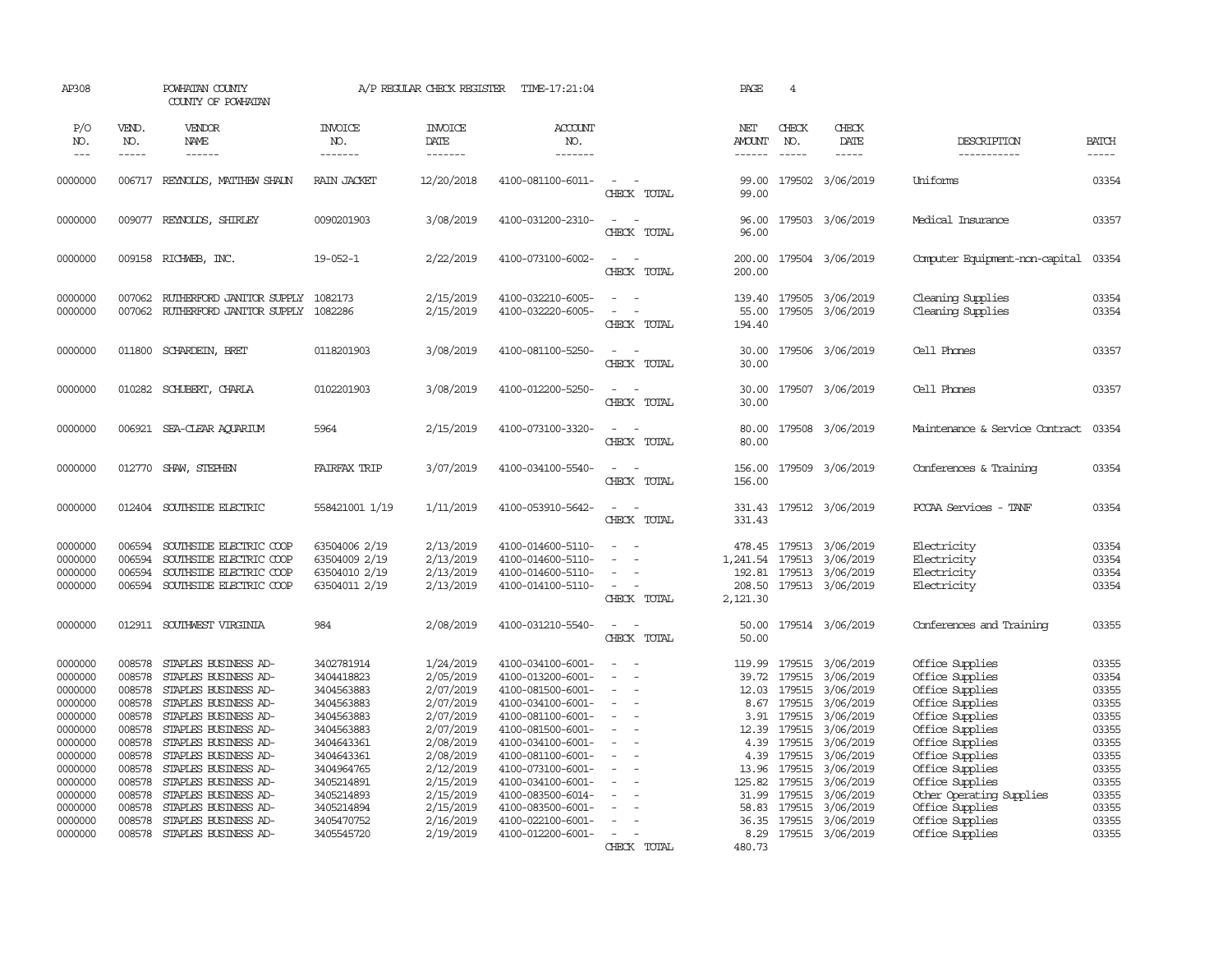| AP308                                                                                                                                                                                              |                                                                                                                                                                                  | POWHATAN COUNTY<br>COUNTY OF POWHATAN                                                                                                                                                              |                                                                                                                                                                                                                                                                                                                                                    | A/P REGULAR CHECK REGISTER                                                                                                                                                                                                             | TIME-17:21:04                                                                                                                                                                                                                                                                                                                                                                         |                                                                                                                                     | PAGE                                                                                                                               | 5                                                                                                                                                                                                       |                                                                                                                                                                                                                                               |                                                                                                                                                                                                                                                                                                                                                                                             |                                                                                                                                                                |
|----------------------------------------------------------------------------------------------------------------------------------------------------------------------------------------------------|----------------------------------------------------------------------------------------------------------------------------------------------------------------------------------|----------------------------------------------------------------------------------------------------------------------------------------------------------------------------------------------------|----------------------------------------------------------------------------------------------------------------------------------------------------------------------------------------------------------------------------------------------------------------------------------------------------------------------------------------------------|----------------------------------------------------------------------------------------------------------------------------------------------------------------------------------------------------------------------------------------|---------------------------------------------------------------------------------------------------------------------------------------------------------------------------------------------------------------------------------------------------------------------------------------------------------------------------------------------------------------------------------------|-------------------------------------------------------------------------------------------------------------------------------------|------------------------------------------------------------------------------------------------------------------------------------|---------------------------------------------------------------------------------------------------------------------------------------------------------------------------------------------------------|-----------------------------------------------------------------------------------------------------------------------------------------------------------------------------------------------------------------------------------------------|---------------------------------------------------------------------------------------------------------------------------------------------------------------------------------------------------------------------------------------------------------------------------------------------------------------------------------------------------------------------------------------------|----------------------------------------------------------------------------------------------------------------------------------------------------------------|
| P/O<br>NO.<br>$---$                                                                                                                                                                                | VEND.<br>NO.<br>$- - - - -$                                                                                                                                                      | VENDOR<br>NAME<br>$- - - - - -$                                                                                                                                                                    | <b>INVOICE</b><br>NO.<br>-------                                                                                                                                                                                                                                                                                                                   | <b>INVOICE</b><br>DATE<br>-------                                                                                                                                                                                                      | ACCOUNT<br>NO.<br>-------                                                                                                                                                                                                                                                                                                                                                             |                                                                                                                                     | NET<br><b>AMOUNT</b><br>$- - - - - -$                                                                                              | CHECK<br>NO.<br>$\frac{1}{2}$                                                                                                                                                                           | CHECK<br>DATE<br>$- - - - -$                                                                                                                                                                                                                  | DESCRIPTION<br>-----------                                                                                                                                                                                                                                                                                                                                                                  | <b>BATCH</b><br>$- - - - -$                                                                                                                                    |
| 0000000                                                                                                                                                                                            | 006569                                                                                                                                                                           | STICKELS, RANDAL LEE                                                                                                                                                                               | 0065201903                                                                                                                                                                                                                                                                                                                                         | 3/08/2019                                                                                                                                                                                                                              | 4100-031200-2310-                                                                                                                                                                                                                                                                                                                                                                     | CHECK TOTAL                                                                                                                         | 72.00<br>72.00                                                                                                                     |                                                                                                                                                                                                         | 179516 3/06/2019                                                                                                                                                                                                                              | Medical Insurance                                                                                                                                                                                                                                                                                                                                                                           | 03357                                                                                                                                                          |
| 0000000                                                                                                                                                                                            |                                                                                                                                                                                  | 007115 STOKES, GARLAND KENNETH                                                                                                                                                                     | 0071201903                                                                                                                                                                                                                                                                                                                                         | 3/08/2019                                                                                                                                                                                                                              | 4100-031200-2310-                                                                                                                                                                                                                                                                                                                                                                     | $\sim$<br>$\sim$<br>CHECK TOTAL                                                                                                     | 68.00<br>68.00                                                                                                                     |                                                                                                                                                                                                         | 179517 3/06/2019                                                                                                                                                                                                                              | Medical Insurance                                                                                                                                                                                                                                                                                                                                                                           | 03357                                                                                                                                                          |
| 0000000                                                                                                                                                                                            | 009520                                                                                                                                                                           | STONE'S OFFICE EQUIPMENT                                                                                                                                                                           | 112638                                                                                                                                                                                                                                                                                                                                             | 2/19/2019                                                                                                                                                                                                                              | 4100-073100-3320-                                                                                                                                                                                                                                                                                                                                                                     | $\sim$<br>$\sim$<br>CHECK TOTAL                                                                                                     | 662.62<br>662.62                                                                                                                   |                                                                                                                                                                                                         | 179518 3/06/2019                                                                                                                                                                                                                              | Maintenance & Service Contract                                                                                                                                                                                                                                                                                                                                                              | 03355                                                                                                                                                          |
| 0000000                                                                                                                                                                                            | 011188                                                                                                                                                                           | TECH FIRE & SAFETY                                                                                                                                                                                 | 1504                                                                                                                                                                                                                                                                                                                                               | 2/25/2019                                                                                                                                                                                                                              | 4100-032200-6011-                                                                                                                                                                                                                                                                                                                                                                     | $\sim$<br>$\sim$<br>CHECK TOTAL                                                                                                     | 880.30<br>880.30                                                                                                                   |                                                                                                                                                                                                         | 179519 3/06/2019                                                                                                                                                                                                                              | Protective Gear/Uniforms                                                                                                                                                                                                                                                                                                                                                                    | 03355                                                                                                                                                          |
| 0000000<br>0000000<br>0000000                                                                                                                                                                      | 008126<br>008126<br>008126                                                                                                                                                       | VERIZON<br>VERIZON<br>VERIZON                                                                                                                                                                      | 9823626562<br>9823626562<br>9823626562                                                                                                                                                                                                                                                                                                             | 2/06/2019<br>2/06/2019<br>2/06/2019                                                                                                                                                                                                    | 100-000100-0006-<br>4100-012510-5260-<br>4100-035500-5260-                                                                                                                                                                                                                                                                                                                            | $\sim$<br>$\sim$<br>$\equiv$<br>$\overline{\phantom{a}}$<br>$\sim$<br>CHECK TOTAL                                                   | 68.52<br>40.03<br>40.01<br>148.56                                                                                                  | 179521<br>179521                                                                                                                                                                                        | 3/06/2019<br>3/06/2019<br>179521 3/06/2019                                                                                                                                                                                                    | Due from Other Agencies<br>Internet Usage<br>Internet                                                                                                                                                                                                                                                                                                                                       | 03355<br>03355<br>03355                                                                                                                                        |
| 0000000<br>0000000<br>0000000<br>0000000<br>0000000<br>0000000<br>0000000<br>0000000<br>0000000<br>0000000<br>0000000<br>0000000<br>0000000<br>0000000<br>0000000<br>0000000<br>0000000<br>0000000 | 011169<br>011169<br>011169<br>011169<br>011169<br>011169<br>011169<br>011169<br>011169<br>011169<br>011169<br>011169<br>011169<br>011169<br>011169<br>011169<br>011169<br>011169 | VERIZON<br>VERIZON<br>VERIZON<br>VERIZON<br>VERIZON<br>VERIZON<br>VERIZON<br>VERIZON<br>VERIZON<br>VERIZON<br>VERIZON<br>VERIZON<br>VERIZON<br>VERIZON<br>VERIZON<br>VERIZON<br>VERIZON<br>VERIZON | 1357471455Y2/19<br>1357471455Y2/19<br>1357471455Y2/19<br>1357471455Y2/19<br>1357471455Y2/19<br>1357471455Y2/19<br>1357471455Y2/19<br>1357471455Y2/19<br>1357471455Y2/19<br>1357471455Y2/19<br>1357471455Y2/19<br>1357471455Y2/19<br>1357471455Y2/19<br>1357471455Y2/19<br>1357471455Y2/19<br>1357471455Y2/19<br>8043780915 2/19<br>8045983715 2/19 | 2/28/2019<br>2/28/2019<br>2/28/2019<br>2/28/2019<br>2/28/2019<br>2/28/2019<br>2/28/2019<br>2/28/2019<br>2/28/2019<br>2/28/2019<br>2/28/2019<br>2/28/2019<br>2/28/2019<br>2/28/2019<br>2/28/2019<br>2/28/2019<br>2/25/2019<br>2/28/2019 | 100-000100-0006-<br>4100-012310-5230-<br>4100-012510-5230-<br>4100-014100-5230-<br>4100-014300-5230-<br>4100-032200-5230-<br>4100-032200-5260-<br>4100-032210-5230-<br>4100-035500-5230-<br>4100-071110-5230-<br>4100-073100-5230-<br>4100-021200-5230-<br>4100-031200-5230-<br>4100-031710-5230-<br>4100-021200-5230-<br>4100-031210-5230-<br>4100-032220-5230-<br>4100-031210-5232- | $\overline{\phantom{a}}$<br>$\sim$<br>$\sim$<br>$\overline{\phantom{a}}$<br>$\sim$<br>$\sim$<br>$\equiv$<br>$\equiv$<br>CHECK TOTAL | 52.00<br>98.18<br>215.56<br>309.43<br>46.22<br>46.22<br>104.01<br>46.22<br>169.69<br>52.00<br>14.85<br>46.22<br>128.46<br>1,928.22 | 122.13 179522<br>179522<br>179522<br>179522<br>87.13 179522<br>179522<br>208.07 179522<br>78.40 179522<br>179522<br>179522<br>179522<br>179522<br>179522<br>179522<br>179522<br>179522<br>103.43 179522 | 3/06/2019<br>3/06/2019<br>3/06/2019<br>3/06/2019<br>3/06/2019<br>3/06/2019<br>3/06/2019<br>3/06/2019<br>3/06/2019<br>3/06/2019<br>3/06/2019<br>3/06/2019<br>3/06/2019<br>3/06/2019<br>3/06/2019<br>3/06/2019<br>3/06/2019<br>179522 3/06/2019 | Due from Other Agencies<br>Telephone Services<br>Telephone Services<br>Telephone Services<br>Telephone Services<br>Telephone Services<br>Internet<br>Telephone Services<br>Telephone Services<br>Telephone Services<br>Telephone Services<br>Telephone Services<br>Telephone Services<br>Telephone Services<br>Telephone Services<br>Telephone Services<br>Telephone System<br>Wireline 911 | 03356<br>03356<br>03356<br>03356<br>03356<br>03356<br>03356<br>03356<br>03356<br>03356<br>03356<br>03356<br>03356<br>03356<br>03356<br>03356<br>03355<br>03355 |
| 0000000                                                                                                                                                                                            |                                                                                                                                                                                  | 008785 VERIZON CABS                                                                                                                                                                                | M55049170619056                                                                                                                                                                                                                                                                                                                                    | 2/25/2019                                                                                                                                                                                                                              | 4100-031210-5232-                                                                                                                                                                                                                                                                                                                                                                     | $\overline{\phantom{a}}$<br>$\sim$<br>CHECK TOTAL                                                                                   | 487.98<br>487.98                                                                                                                   |                                                                                                                                                                                                         | 179523 3/06/2019                                                                                                                                                                                                                              | Wireline 911                                                                                                                                                                                                                                                                                                                                                                                | 03355                                                                                                                                                          |
| 0000000                                                                                                                                                                                            | 006302                                                                                                                                                                           | VIRGINIA INFORMATION                                                                                                                                                                               | T422145                                                                                                                                                                                                                                                                                                                                            | 2/28/2019                                                                                                                                                                                                                              | 4100-012510-5260-                                                                                                                                                                                                                                                                                                                                                                     | CHECK TOTAL                                                                                                                         | 310.68<br>310.68                                                                                                                   |                                                                                                                                                                                                         | 179524 3/06/2019                                                                                                                                                                                                                              | Internet Usage                                                                                                                                                                                                                                                                                                                                                                              | 03355                                                                                                                                                          |
| 0000000                                                                                                                                                                                            | 012707                                                                                                                                                                           | WEBER, ANDREA S.                                                                                                                                                                                   | <b>NOV-FEB 2019</b>                                                                                                                                                                                                                                                                                                                                | 3/01/2019                                                                                                                                                                                                                              | 4100-013200-1011-                                                                                                                                                                                                                                                                                                                                                                     | $\sim$<br>$\sim$<br>CHECK TOTAL                                                                                                     | 1,432.00<br>1,432.00                                                                                                               |                                                                                                                                                                                                         | 179525 3/06/2019                                                                                                                                                                                                                              | COMP: Electoral Board                                                                                                                                                                                                                                                                                                                                                                       | 03353                                                                                                                                                          |
| 0000000                                                                                                                                                                                            | 012063                                                                                                                                                                           | WINDSTREAM                                                                                                                                                                                         | 012272474 3/19                                                                                                                                                                                                                                                                                                                                     | 2/27/2019                                                                                                                                                                                                                              | 4100-012510-5230-                                                                                                                                                                                                                                                                                                                                                                     | $\overline{\phantom{a}}$<br>CHECK TOTAL                                                                                             | 763.05<br>763.05                                                                                                                   |                                                                                                                                                                                                         | 179526 3/06/2019                                                                                                                                                                                                                              | Telephone Services                                                                                                                                                                                                                                                                                                                                                                          | 03355                                                                                                                                                          |
| 0000000                                                                                                                                                                                            |                                                                                                                                                                                  | 007755 WITMER PUBLIC SAFETY                                                                                                                                                                        | 1926601                                                                                                                                                                                                                                                                                                                                            | 2/21/2019                                                                                                                                                                                                                              | 4100-032200-6011-                                                                                                                                                                                                                                                                                                                                                                     | $\overline{\phantom{a}}$<br>CHECK TOTAL                                                                                             | 74.00<br>74.00                                                                                                                     |                                                                                                                                                                                                         | 179528 3/06/2019                                                                                                                                                                                                                              | Protective Gear/Uniforms                                                                                                                                                                                                                                                                                                                                                                    | 03355                                                                                                                                                          |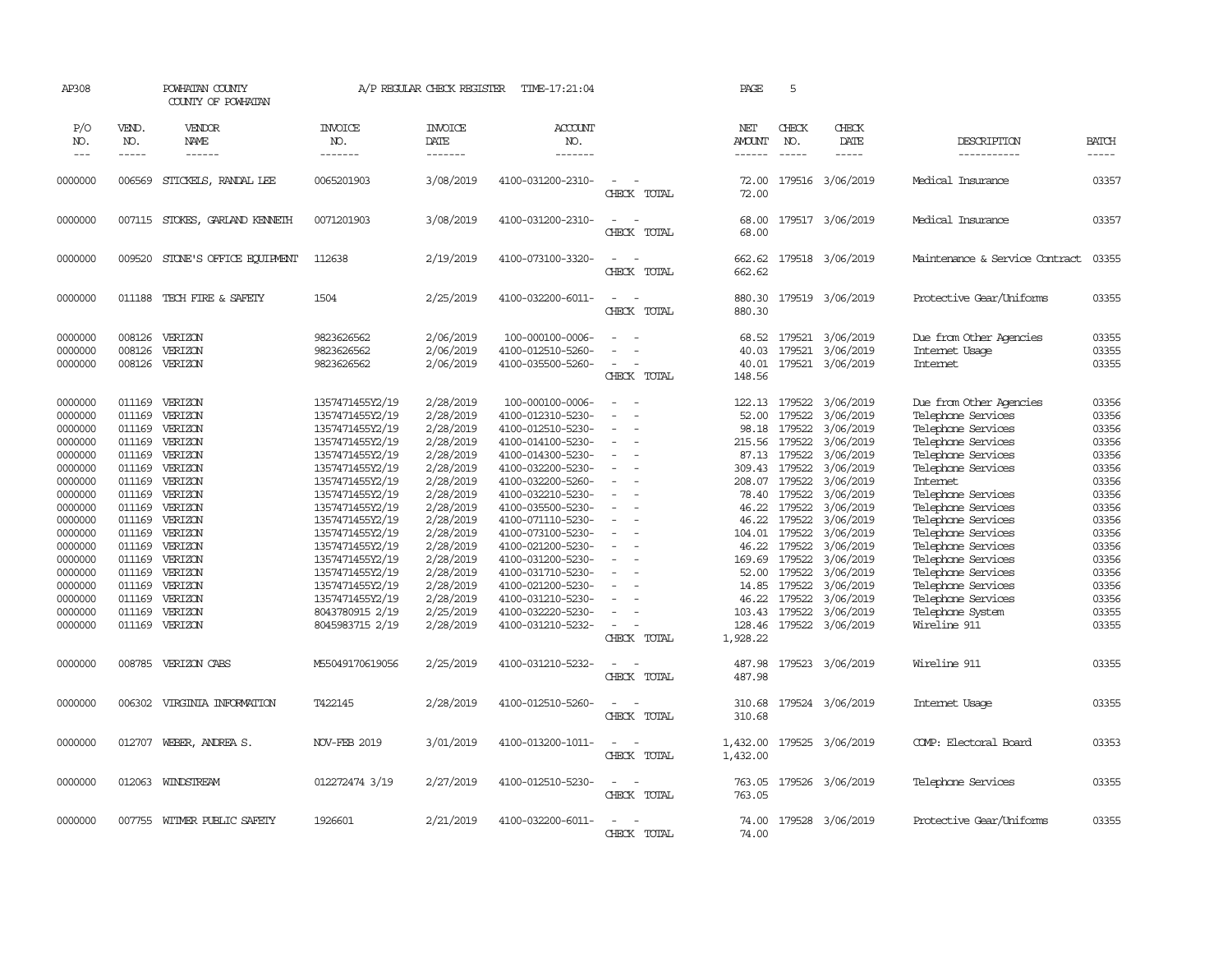| AP308                         |                             | POWHATAN COUNTY<br>COUNTY OF POWHATAN                 |                                        | A/P REGULAR CHECK REGISTER          | TIME-17:21:04                                               |                                                                |             | PAGE                            | 6                           |                                     |                                                                                 |                             |
|-------------------------------|-----------------------------|-------------------------------------------------------|----------------------------------------|-------------------------------------|-------------------------------------------------------------|----------------------------------------------------------------|-------------|---------------------------------|-----------------------------|-------------------------------------|---------------------------------------------------------------------------------|-----------------------------|
| P/O<br>NO.<br>$---$           | VEND.<br>NO.<br>$- - - - -$ | VENDOR<br>NAME<br>------                              | <b>INVOICE</b><br>NO.<br>-------       | <b>INVOICE</b><br>DATE<br>-------   | <b>ACCOUNT</b><br>NO.<br>-------                            |                                                                |             | NET<br><b>AMOUNT</b><br>------- | CHECK<br>NO.<br>$- - - - -$ | CHECK<br>DATE<br>-----              | DESCRIPTION<br>-----------                                                      | <b>BATCH</b><br>$- - - - -$ |
| 0000000                       | 002080                      | WOODCOCK, LYNN T.                                     | 0020201903                             | 3/08/2019                           | 4100-031200-2310-                                           |                                                                | CHECK TOTAL | 108.00<br>108.00                | 179529                      | 3/06/2019                           | Medical Insurance                                                               | 03357                       |
| 0000000                       |                             | 006175 ADAMS OIL COMPANY, INC.                        | 24320                                  | 2/01/2019                           | 4100-031210-5120-                                           | $\sim$<br>$\overline{\phantom{a}}$<br>CHECK                    | TOTAL       | 96.53<br>96.53                  |                             | 179530 3/14/2019                    | Fuel - Towers                                                                   | 03362                       |
| 0000000                       |                             | 012791 ADAMS, RICK                                    | PLANRV CLS 3/19                        | 3/25/2019                           | 4100-034100-5540-                                           | $\sim$<br>$\sim$<br>CHECK                                      | TOTAL       | 156.00<br>156.00                |                             | 179531 3/14/2019                    | Conferences & Training                                                          | 03358                       |
| 0000000                       |                             | 008774 ALLEN, SUSAN E.                                | 8788494                                | 2/16/2019                           | 4100-021200-3150-                                           | $\sim$<br>$\sim$<br>CHECK TOTAL                                |             | 240.00<br>240.00                |                             | 179533 3/14/2019                    | Outside Counsel                                                                 | 03358                       |
| 0000000<br>0000000<br>0000000 | 007941<br>007941<br>007941  | BAKER & TAYLOR<br>BAKER & TAYLOR<br>BAKER & TAYLOR    | 052095920<br>5015405665<br>5015407265  | 3/01/2019<br>3/01/2019<br>3/06/2019 | 4100-073100-6012-<br>4100-073100-6012-<br>4100-073100-6012- | $\sim$<br>$\sim$<br>$\sim$                                     |             | 41.43<br>146.12<br>121.33       | 179535<br>179535<br>179535  | 3/14/2019<br>3/14/2019<br>3/14/2019 | Books & Subscriptions<br>Books & Subscriptions<br>Books & Subscriptions         | 03358<br>03358<br>03358     |
|                               |                             |                                                       |                                        |                                     |                                                             |                                                                | CHECK TOTAL | 308.88                          |                             |                                     |                                                                                 |                             |
| 0000000<br>0000000            | 008668<br>008668            | BANK OF AMERICA<br>BANK OF AMERICA                    | 03/01/2019<br>03/01/2019               | 3/01/2019<br>3/01/2019              | 4100-081500-5540-<br>4100-081500-5540-                      | $\sim$<br>. —<br>$\overline{\phantom{a}}$                      |             | $.00 \cdot$<br>12.00            | 179536<br>179536            | 3/14/2019<br>3/14/2019              | Conferences & Training<br>Conferences & Training                                | 03367<br>03367              |
| 0000000<br>0000000            | 008668<br>008668            | BANK OF AMERICA<br>BANK OF AMERICA                    | 03/01/2019<br>03/01/2019               | 3/01/2019<br>3/01/2019              | 4100-081500-5540-<br>4100-012310-6001-                      | $\sim$<br>$\overline{\phantom{0}}$                             |             | 12.00<br>390.00                 | 179536<br>179536            | 3/14/2019<br>3/14/2019              | Conferences & Training<br>Office Supplies                                       | 03367<br>03367              |
| 0000000<br>0000000<br>0000000 | 008668<br>008668<br>008668  | BANK OF AMERICA<br>BANK OF AMERICA<br>BANK OF AMERICA | 03/01/2019<br>03/01/2019<br>03/01/2019 | 3/01/2019<br>3/01/2019<br>3/01/2019 | 4100-012220-5810-<br>4100-081500-5540-<br>4100-081500-5540- | $\sim$<br>$\sim$                                               |             | 209.00<br>22.13<br>22.13        | 179536<br>179536<br>179536  | 3/14/2019<br>3/14/2019<br>3/14/2019 | Dues/Association Membership<br>Conferences & Training<br>Conferences & Training | 03367<br>03367<br>03367     |
| 0000000<br>0000000            | 008668<br>008668            | BANK OF AMERICA<br>BANK OF AMERICA                    | 03/01/2019<br>03/01/2019               | 3/01/2019<br>3/01/2019              | 4100-014100-3310-<br>4100-073100-3310-                      | $\sim$<br>$\sim$                                               |             | 41.96<br>77.95                  | 179536<br>179536            | 3/14/2019<br>3/14/2019              | Repairs & Maintenance<br>Repairs and Maintenance                                | 03367<br>03367              |
| 0000000<br>0000000            | 008668<br>008668            | BANK OF AMERICA<br>BANK OF AMERICA                    | 03/01/2019<br>03/01/2019               | 3/01/2019<br>3/01/2019              | 4100-012410-3321-<br>4100-032200-5815-                      | $\sim$<br>$\overline{\phantom{a}}$                             |             | 19.95<br>384.60                 | 179536<br>179536            | 3/14/2019<br>3/14/2019              | BAI.NET Credit Card Fees<br>Training/Seminars                                   | 03367<br>03367              |
| 0000000<br>0000000            | 008668<br>008668            | BANK OF AMERICA<br>BANK OF AMERICA                    | 03/01/2019<br>03/01/2019               | 3/01/2019<br>3/01/2019              | 4100-081500-5510-<br>4100-013200-5210-                      | $\sim$                                                         |             | 408.00<br>110.00                | 179536<br>179536            | 3/14/2019<br>3/14/2019              | Travel/Mileage/Parking/Tolls<br>Postage                                         | 03367<br>03367              |
| 0000000<br>0000000            | 008668<br>008668            | BANK OF AMERICA<br>BANK OF AMERICA                    | 03/01/2019<br>03/01/2019               | 3/01/2019<br>3/01/2019              | 4100-073100-5210-<br>4100-014100-6005-                      | $\sim$                                                         |             | 6.69<br>31.76                   | 179536<br>179536            | 3/14/2019<br>3/14/2019              | Postage<br>Cleaning Supplies                                                    | 03367<br>03367              |
| 0000000<br>0000000            | 008668<br>008668            | BANK OF AMERICA<br>BANK OF AMERICA                    | 03/01/2019<br>03/01/2019               | 3/01/2019<br>3/01/2019              | 4100-014100-6100-<br>4100-032200-3310-                      | $\sim$                                                         |             | 14.37<br>50.42                  | 179536<br>179536            | 3/14/2019<br>3/14/2019              | Personal Protective Equipment<br>Equipment Repair                               | 03367<br>03367              |
| 0000000<br>0000000            | 008668<br>008668            | BANK OF AMERICA<br>BANK OF AMERICA                    | 03/01/2019<br>03/01/2019               | 3/01/2019<br>3/01/2019              | 4100-032200-3310-<br>4100-032200-5815-                      | $\overline{\phantom{a}}$<br>$\overline{\phantom{a}}$<br>$\sim$ |             | 29.98<br>44.35                  | 179536<br>179536            | 3/14/2019<br>3/14/2019              | Equipment Repair<br>Training/Seminars                                           | 03367<br>03367              |
| 0000000<br>0000000            | 008668<br>008668            | BANK OF AMERICA<br>BANK OF AMERICA                    | 03/01/2019<br>03/01/2019               | 3/01/2019<br>3/01/2019              | 4100-012510-6001-<br>4100-012510-6002-                      | $\overline{\phantom{a}}$<br>$\overline{\phantom{a}}$           |             | 27.44<br>145.00                 | 179536<br>179536            | 3/14/2019<br>3/14/2019              | Office Supplies<br>Computer Equipment-non-capital                               | 03367<br>03367              |
| 0000000<br>0000000            | 008668<br>008668            | BANK OF AMERICA<br>BANK OF AMERICA                    | 03/01/2019<br>03/01/2019               | 3/01/2019<br>3/01/2019              | 4100-012510-6002-<br>4100-012510-6002-                      | $\sim$<br>$\sim$                                               |             | 23.89<br>278.64                 | 179536<br>179536            | 3/14/2019<br>3/14/2019              | Computer Equipment-non-capital<br>Computer Equipment-non-capital                | 03367<br>03367              |
| 0000000<br>0000000            | 008668<br>008668            | BANK OF AMERICA<br>BANK OF AMERICA                    | 03/01/2019<br>03/01/2019               | 3/01/2019<br>3/01/2019              | 4100-012510-6002-<br>4100-014300-6013-                      | $\sim$<br>$\sim$                                               |             | 174.00<br>59.99                 | 179536<br>179536            | 3/14/2019<br>3/14/2019              | Computer Equipment-non-capital<br>Office Supplies                               | 03367<br>03367              |
| 0000000<br>0000000<br>0000000 | 008668<br>008668<br>008668  | BANK OF AMERICA<br>BANK OF AMERICA<br>BANK OF AMERICA | 03/01/2019<br>03/01/2019<br>03/01/2019 | 3/01/2019<br>3/01/2019<br>3/01/2019 | 4100-021600-6001-<br>4100-021600-6001-<br>4100-021600-6001- | $\overline{\phantom{a}}$                                       |             | 37.95<br>91.99<br>59.10         | 179536<br>179536<br>179536  | 3/14/2019<br>3/14/2019<br>3/14/2019 | Office Supplies<br>Office Supplies                                              | 03367<br>03367<br>03367     |
| 0000000<br>0000000            | 008668<br>008668            | BANK OF AMERICA<br>BANK OF AMERICA                    | 03/01/2019<br>03/01/2019               | 3/01/2019<br>3/01/2019              | 4100-021600-6001-<br>4100-021600-6001-                      |                                                                |             | 21.18<br>63.54                  | 179536<br>179536            | 3/14/2019<br>3/14/2019              | Office Supplies<br>Office Supplies<br>Office Supplies                           | 03367<br>03367              |
| 0000000<br>0000000            | 008668<br>008668            | BANK OF AMERICA<br>BANK OF AMERICA                    | 03/01/2019<br>03/01/2019               | 3/01/2019<br>3/01/2019              | 4100-031200-6001-<br>4100-032200-6009-                      |                                                                |             | 60.98<br>30.97                  | 179536<br>179536            | 3/14/2019<br>3/14/2019              | Office Supplies<br>Auto Repairs and Parts                                       | 03367<br>03367              |
| 0000000<br>0000000            | 008668<br>008668            | BANK OF AMERICA<br>BANK OF AMERICA                    | 03/01/2019<br>03/01/2019               | 3/01/2019<br>3/01/2019              | 4100-032200-6009-<br>4100-034100-6001-                      | $\overline{\phantom{a}}$<br>$\sim$                             |             | 73.89                           | 179536                      | 3/14/2019<br>29.97 179536 3/14/2019 | Auto Repairs and Parts<br>Office Supplies                                       | 03367<br>03367              |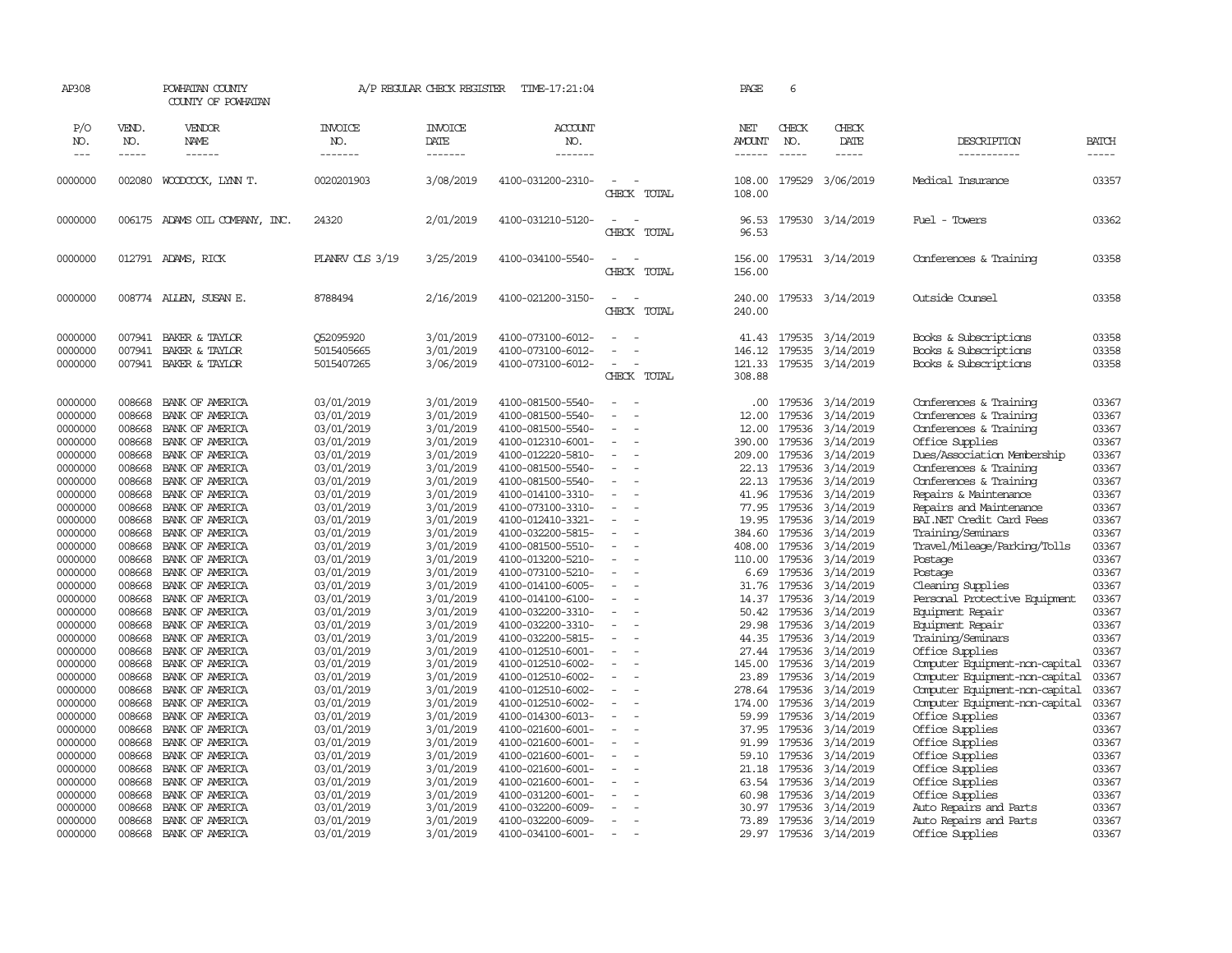| AP308                              |                             | POWHATAN COUNTY<br>COUNTY OF POWHATAN |                                  | A/P REGULAR CHECK REGISTER        | TIME-17:21:04                          |                     | PAGE                                  | 7                             |                              |                                                        |                |
|------------------------------------|-----------------------------|---------------------------------------|----------------------------------|-----------------------------------|----------------------------------------|---------------------|---------------------------------------|-------------------------------|------------------------------|--------------------------------------------------------|----------------|
| P/O<br>NO.<br>$\sim$ $\sim$ $\sim$ | VEND.<br>NO.<br>$- - - - -$ | VENDOR<br>NAME<br>------              | <b>INVOICE</b><br>NO.<br>------- | <b>INVOICE</b><br>DATE<br>------- | ACCOUNT<br>NO.<br>-------              |                     | NET<br><b>AMOUNT</b><br>$- - - - - -$ | CHECK<br>NO.<br>$\frac{1}{2}$ | CHECK<br>DATE<br>$- - - - -$ | DESCRIPTION<br>-----------                             | BATCH<br>----- |
| 0000000                            | 008668                      | BANK OF AMERICA                       | 03/01/2019                       | 3/01/2019                         | 4100-073100-6012-                      |                     | 15.24                                 | 179536                        | 3/14/2019                    | Books & Subscriptions                                  | 03367          |
| 0000000                            | 008668                      | BANK OF AMERICA                       | 03/01/2019                       | 3/01/2019                         | 4100-073100-6012-                      | $\equiv$            | 19.97                                 | 179536                        | 3/14/2019                    | Books & Subscriptions                                  | 03367          |
| 0000000                            | 008668                      | BANK OF AMERICA                       | 03/01/2019                       | 3/01/2019                         | 4100-073100-6012-                      |                     | 15.00                                 | 179536                        | 3/14/2019                    | Books & Subscriptions                                  | 03367          |
| 0000000                            | 008668                      | BANK OF AMERICA                       | 03/01/2019                       | 3/01/2019                         | 4100-012200-5130-                      | $\equiv$            | 14.98                                 | 179536                        | 3/14/2019                    | Water                                                  | 03367          |
| 0000000                            | 008668                      | BANK OF AMERICA                       | 03/01/2019                       | 3/01/2019                         | 4100-014500-3190-                      |                     | 21.98                                 | 179536                        | 3/14/2019                    | Grounds Maintenance                                    | 03367          |
| 0000000                            | 008668                      | BANK OF AMERICA                       | 03/01/2019                       | 3/01/2019                         | 4100-073100-8107-                      | $\sim$              | 105.28                                | 179536                        | 3/14/2019                    | Cap Outlay-New Library Constru                         | 03367          |
| 0000000                            | 008668                      | BANK OF AMERICA                       | 03/01/2019                       | 3/01/2019                         | 4100-073100-6002-                      | $\sim$              | 725.00                                | 179536                        | 3/14/2019                    | Computer Equipment-non-capital                         | 03367          |
| 0000000                            | 008668                      | BANK OF AMERICA                       | 03/01/2019                       | 3/01/2019                         | 4100-073100-6002-                      |                     | 96.90                                 | 179536                        | 3/14/2019                    | Computer Equipment-non-capital                         | 03367          |
| 0000000                            | 008668                      | BANK OF AMERICA                       | 03/01/2019                       | 3/01/2019                         | 4100-073100-6002-                      | $\sim$              | 159.98                                | 179536                        | 3/14/2019                    | Computer Equipment-non-capital                         | 03367          |
| 0000000                            | 008668                      | BANK OF AMERICA                       | 03/01/2019                       | 3/01/2019                         | 4100-073100-6002-                      | $\equiv$            | 82.99                                 | 179536                        | 3/14/2019                    | Computer Equipment-non-capital                         | 03367          |
| 0000000                            | 008668                      | BANK OF AMERICA                       | 03/01/2019                       | 3/01/2019                         | 4100-012200-5540-                      |                     | 65.00                                 | 179536                        | 3/14/2019                    | Conferences & Training                                 | 03367          |
| 0000000                            | 008668                      | BANK OF AMERICA                       | 03/01/2019                       | 3/01/2019                         | 4100-034100-6009-                      |                     | 17.50                                 | 179536                        | 3/14/2019                    | Auto Parts/Repairs                                     | 03367          |
| 0000000                            | 008668                      | BANK OF AMERICA                       | 03/01/2019                       | 3/01/2019                         | 4100-012510-8205-                      | $\equiv$            | 39.99                                 | 179536                        | 3/14/2019                    | Hosting Fees                                           | 03367          |
| 0000000                            | 008668                      | BANK OF AMERICA                       | 03/01/2019                       | 3/01/2019                         | 4100-081500-6001-                      |                     | 24.99                                 | 179536                        | 3/14/2019                    | Office Supplies                                        | 03367          |
| 0000000                            | 008668                      | BANK OF AMERICA                       | 03/01/2019                       | 3/01/2019                         | 4100-032200-5540-                      | $\equiv$            | 10.00                                 | 179536                        | 3/14/2019                    | Travel - Convention & Educatio                         | 03367          |
| 0000000                            | 008668                      | BANK OF AMERICA                       | 03/01/2019                       | 3/01/2019                         | 4100-032200-5815-                      |                     | 56.86                                 | 179536                        | 3/14/2019                    | Training/Seminars                                      | 03367          |
| 0000000                            | 008668                      | BANK OF AMERICA                       | 03/01/2019                       | 3/01/2019                         | 4100-034100-3320-                      | $\equiv$            | 99.00                                 | 179536                        | 3/14/2019                    | Maintenance & Service Contract                         | 03367          |
| 0000000                            | 008668                      | BANK OF AMERICA                       | 03/01/2019                       | 3/01/2019                         | 4100-035500-3500-                      |                     | 135.00                                | 179536                        | 3/14/2019                    | Printing & Binding                                     | 03367          |
| 0000000                            | 008668                      | BANK OF AMERICA                       | 03/01/2019                       | 3/01/2019                         | 4100-081500-5540-                      |                     | 450.00                                | 179536                        | 3/14/2019                    | Conferences & Training                                 | 03367          |
| 0000000                            | 008668                      | BANK OF AMERICA                       | 03/01/2019                       | 3/01/2019                         | 4100-081500-5810-                      | $\sim$              | 250.00                                | 179536                        | 3/14/2019                    | Dues/Association Memberships                           | 03367          |
| 0000000                            | 008668                      | BANK OF AMERICA                       | 03/01/2019                       | 3/01/2019                         | 4100-031200-5810-                      |                     | 135.00                                | 179536                        | 3/14/2019                    | Dues/Association Memberships                           | 03367          |
| 0000000                            | 008668                      | BANK OF AMERICA                       | 03/01/2019                       | 3/01/2019                         | 4100-012100-5540-                      | $\equiv$            | 256.16                                | 179536                        | 3/14/2019                    | Conference & Training                                  | 03367          |
| 0000000                            | 008668                      | BANK OF AMERICA                       | 03/01/2019                       | 3/01/2019                         | 4100-012510-5260-                      |                     |                                       | 65.00 179536                  | 3/14/2019                    | Internet Usage                                         | 03367          |
| 0000000                            | 008668                      | BANK OF AMERICA                       | 03/01/2019                       | 3/01/2019                         | 4100-034100-5810-                      | $\sim$              | 45.00                                 | 179536                        | 3/14/2019                    | Dues/Association Memberships                           | 03367          |
| 0000000                            | 008668<br>008668            | BANK OF AMERICA                       | 03/01/2019                       | 3/01/2019                         | 4100-073100-3320-                      | $\equiv$            | 45.00                                 | 179536                        | 3/14/2019                    | Maintenance & Service Contract<br>Travel and Education | 03367<br>03367 |
| 0000000<br>0000000                 | 008668                      | BANK OF AMERICA<br>BANK OF AMERICA    | 03/01/2019<br>03/01/2019         | 3/01/2019<br>3/01/2019            | 4100-021600-5540-<br>4100-032200-5815- | $\equiv$            | 1,890.00<br>565.00                    | 179536<br>179536              | 3/14/2019<br>3/14/2019       | Training/Seminars                                      | 03367          |
| 0000000                            | 008668                      | BANK OF AMERICA                       | 03/01/2019                       | 3/01/2019                         | 4100-012100-5540-                      | $\equiv$            | 386.75                                | 179536                        | 3/14/2019                    | Conference & Training                                  | 03367          |
| 0000000                            | 008668                      | BANK OF AMERICA                       | 03/01/2019                       | 3/01/2019                         | 4100-081500-5540-                      | $\equiv$            | 50.00                                 | 179536                        | 3/14/2019                    | Conferences & Training                                 | 03367          |
| 0000000                            | 008668                      | BANK OF AMERICA                       | 03/01/2019                       | 3/01/2019                         | 4100-081500-5540-                      | $\equiv$            | 50.00                                 | 179536                        | 3/14/2019                    | Conferences & Training                                 | 03367          |
| 0000000                            | 008668                      | BANK OF AMERICA                       | 03/01/2019                       | 3/01/2019                         | 4100-081500-5540-                      | $\sim$              | 20.00                                 | 179536                        | 3/14/2019                    | Conferences & Training                                 | 03367          |
| 0000000                            | 008668                      | BANK OF AMERICA                       | 03/01/2019                       | 3/01/2019                         | 4100-081500-5540-                      | $\sim$              | 10.00                                 | 179536                        | 3/14/2019                    | Conferences & Training                                 | 03367          |
| 0000000                            | 008668                      | BANK OF AMERICA                       | 03/01/2019                       | 3/01/2019                         | 4100-012220-3140-                      |                     | 3,750.00                              | 179536                        | 3/14/2019                    | Professional Services                                  | 03367          |
| 0000000                            | 008668                      | BANK OF AMERICA                       | 03/01/2019                       | 3/01/2019                         | 4100-035500-3500-                      | $\equiv$            | 249.00                                | 179536                        | 3/14/2019                    | Printing & Binding                                     | 03367          |
| 0000000                            | 008668                      | BANK OF AMERICA                       | 03/01/2019                       | 3/01/2019                         | 4100-073100-6014-                      |                     | 46.90                                 | 179536                        | 3/14/2019                    | Library Supplies                                       | 03367          |
| 0000000                            | 008668                      | BANK OF AMERICA                       | 03/01/2019                       | 3/01/2019                         | 4100-035500-6009-                      | $\equiv$            | 19.90                                 | 179536                        | 3/14/2019                    | Auto Parts/Repairs                                     | 03367          |
| 0000000                            | 008668                      | BANK OF AMERICA                       | 03/01/2019                       | 3/01/2019                         | 4100-014100-6005-                      | $\equiv$            |                                       | 17.74- 179536                 | 3/14/2019                    | Cleaning Supplies                                      | 03367          |
| 0000000                            | 008668                      | BANK OF AMERICA                       | 03/01/2019                       | 3/01/2019                         | 4100-032200-3310-                      | $\sim$              | 840.00                                | 179536                        | 3/14/2019                    | Equipment Repair                                       | 03367          |
| 0000000                            | 008668                      | BANK OF AMERICA                       | 03/01/2019                       | 3/01/2019                         | 4100-081500-5540-                      | $\sim$              | 50.00                                 | 179536                        | 3/14/2019                    | Conferences & Training                                 | 03367          |
| 0000000                            | 008668                      | BANK OF AMERICA                       | 03/01/2019                       | 3/01/2019                         | 4100-081100-5540-                      | $\sim$              | 29.59                                 | 179536                        | 3/14/2019                    | Conferences & Training                                 | 03367          |
| 0000000                            | 008668                      | BANK OF AMERICA                       | 03/01/2019                       | 3/01/2019                         | 4100-081500-5510-                      | $\bar{\phantom{a}}$ | 272.72                                | 179536                        | 3/14/2019                    | Travel/Mileage/Parking/Tolls                           | 03367          |
| 0000000                            | 008668                      | BANK OF AMERICA                       | 03/01/2019                       | 3/01/2019                         | 4100-081500-5510-                      |                     | 29.00                                 | 179536                        | 3/14/2019                    | Travel/Mileage/Parking/Tolls                           | 03367          |
| 0000000                            | 008668                      | BANK OF AMERICA                       | 03/01/2019                       | 3/01/2019                         | 4100-073100-6012-                      | $\sim$              | 28.37                                 | 179536                        | 3/14/2019                    | Books & Subscriptions                                  | 03367          |
| 0000000                            | 008668                      | BANK OF AMERICA                       | 03/01/2019                       | 3/01/2019                         | 4100-073100-5540-                      |                     | 85.00                                 | 179536                        | 3/14/2019                    | Conferences & Training                                 | 03367          |
| 0000000                            | 008668                      | BANK OF AMERICA                       | 03/01/2019                       | 3/01/2019                         | 4100-073100-5810-                      | $\equiv$            | 55.00                                 | 179536                        | 3/14/2019                    | Dues/Association Memberships                           | 03367          |
| 0000000                            | 008668                      | BANK OF AMERICA                       | 03/01/2019                       | 3/01/2019                         | 4100-021600-5540-                      |                     | 583.96                                | 179536                        | 3/14/2019                    | Travel and Education                                   | 03367          |
| 0000000                            | 008668                      | BANK OF AMERICA                       | 03/01/2019                       | 3/01/2019                         | 4100-021600-5540-                      |                     | 342.88                                | 179536                        | 3/14/2019                    | Travel and Education                                   | 03367          |
| 0000000                            | 008668                      | BANK OF AMERICA                       | 03/01/2019                       | 3/01/2019                         | 4100-014500-6004-                      |                     | 373.97                                | 179536                        | 3/14/2019                    | Tools and Equipment                                    | 03367          |
| 0000000                            | 008668                      | BANK OF AMERICA                       | 03/01/2019                       | 3/01/2019                         | 4100-032200-5540-                      |                     | 182.33                                | 179536                        | 3/14/2019                    | Travel - Convention & Educatio                         | 03367          |
| 0000000                            | 008668                      | BANK OF AMERICA                       | 03/01/2019                       | 3/01/2019                         | 4100-032200-5540-                      | $\equiv$            | 182.33                                | 179536                        | 3/14/2019                    | Travel - Convention & Educatio                         | 03367          |
| 0000000                            | 008668                      | BANK OF AMERICA                       | 03/01/2019                       | 3/01/2019                         | 4100-032200-5540-                      | $\sim$              |                                       |                               | 528.50 179536 3/14/2019      | Travel - Convention & Educatio                         | 03367          |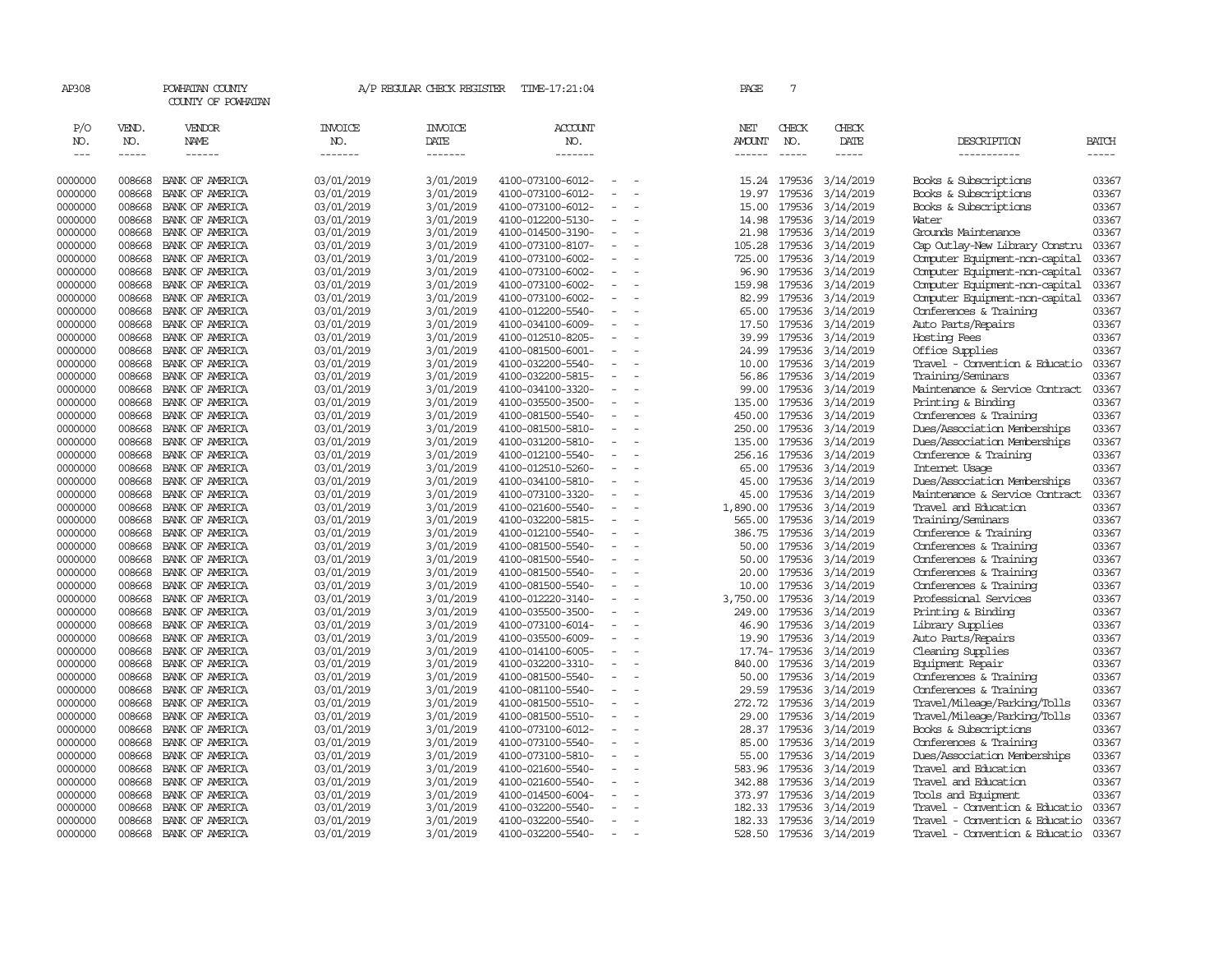| AP308              |                  | POWHATAN COUNTY<br>COUNTY OF POWHATAN |                          | A/P REGULAR CHECK REGISTER | TIME-17:21:04                          |                                            | PAGE            | 8                |                         |                                                |                |
|--------------------|------------------|---------------------------------------|--------------------------|----------------------------|----------------------------------------|--------------------------------------------|-----------------|------------------|-------------------------|------------------------------------------------|----------------|
| P/O<br>NO.         | VEND.<br>NO.     | VENDOR<br>NAME                        | <b>INVOICE</b><br>NO.    | <b>INVOICE</b><br>DATE     | <b>ACCOUNT</b><br>NO.                  |                                            | NET<br>AMOUNT   | CHECK<br>NO.     | CHECK<br>DATE           | DESCRIPTION                                    | BATCH          |
| $  -$              | $- - - - -$      | ------                                | -------                  | -------                    | -------                                |                                            | ------          | $\frac{1}{2}$    | -----                   | -----------                                    | -----          |
| 0000000            | 008668           | BANK OF AMERICA                       | 03/01/2019               | 3/01/2019                  | 4100-032200-5540-                      | ÷.                                         | 68.39           | 179536           | 3/14/2019               | Travel - Convention & Educatio                 | 03367          |
| 0000000            | 008668           | BANK OF AMERICA                       | 03/01/2019               | 3/01/2019                  | 4100-032200-6001-                      |                                            | 103.20          | 179536           | 3/14/2019               | Stationery/Office Supplies                     | 03367          |
| 0000000            | 008668           | BANK OF AMERICA                       | 03/01/2019               | 3/01/2019                  | 4100-034100-5540-                      |                                            | 125.00          | 179536           | 3/14/2019               | Conferences & Training                         | 03367          |
| 0000000            | 008668           | BANK OF AMERICA                       | 03/01/2019               | 3/01/2019                  | 4100-034100-5540-                      |                                            | 209.00          | 179536           | 3/14/2019               | Conferences & Training                         | 03367          |
| 0000000            | 008668           | BANK OF AMERICA                       | 03/01/2019               | 3/01/2019                  | 4100-034100-6012-                      |                                            | 122.70          | 179536           | 3/14/2019               | Books & Subscriptions                          | 03367          |
| 0000000            | 008668           | BANK OF AMERICA                       | 03/01/2019               | 3/01/2019                  | 4100-012510-6002-                      |                                            | 266.23          | 179536           | 3/14/2019               | Computer Equipment-non-capital                 | 03367          |
| 0000000            | 008668           | BANK OF AMERICA                       | 03/01/2019               | 3/01/2019                  | 4100-014100-6005-                      |                                            | 79.00           | 179536           | 3/14/2019               | Cleaning Supplies                              | 03367          |
| 0000000            | 008668           | BANK OF AMERICA                       | 03/01/2019               | 3/01/2019                  | 4100-073100-5540-                      | $\sim$                                     | 75.00           |                  | 179536 3/14/2019        | Conferences & Training                         | 03367          |
|                    |                  |                                       |                          |                            |                                        | CHECK<br>TOTAL                             | 17,669.62       |                  |                         |                                                |                |
|                    | 006655           | BLOSSMAN GAS COMPANIES                | 6214625                  | 2/12/2019                  | 4100-035100-5120-                      |                                            | 279.80          | 179537           | 3/14/2019               | Fuel                                           | 03358          |
| 0000000<br>0000000 | 006655           | BLOSSMAN GAS COMPANIES                | 6295453                  | 2/21/2019                  | 4100-073100-5120-                      |                                            | 151.36          | 179537           | 3/14/2019               | Fuel                                           | 03358          |
| 0000000            | 006655           | BLOSSMAN GAS COMPANIES                | 6343737                  | 2/26/2019                  | 4100-035100-5120-                      | $\equiv$                                   | 285.82          | 179537           | 3/14/2019               | Fuel                                           | 03358          |
| 0000000            | 006655           | BLOSSMAN GAS COMPANIES                | 6431301                  | 3/01/2019                  | 4100-032210-5120-                      |                                            | 13.00           |                  | 179537 3/14/2019        | Fuel                                           | 03358          |
|                    |                  |                                       |                          |                            |                                        | CHECK TOTAL                                | 729.98          |                  |                         |                                                |                |
|                    |                  |                                       |                          |                            |                                        |                                            |                 |                  |                         |                                                |                |
| 0000000            |                  | 009876 BSN SPORTS, LLC                | 904464506                | 2/14/2019                  | 4100-014600-3312-                      | . —                                        | 716.59          |                  | 179538 3/14/2019        | Field Maintenance                              | 03358          |
|                    |                  |                                       |                          |                            |                                        | CHECK TOTAL                                | 716.59          |                  |                         |                                                |                |
| 0000000            | 011439           | <b>BUSINESS CARD</b>                  | 02/27/2019               | 2/27/2019                  | 4100-031200-6014-                      |                                            | .00             | 179539           | 3/14/2019               | Other Operating Supplies                       | 03363          |
| 0000000            | 011439           | BUSINESS CARD                         | 02/27/2019               | 2/27/2019                  | 4100-031200-6014-                      |                                            | 49.00           | 179539           | 3/14/2019               | Other Operating Supplies                       | 03363          |
| 0000000            | 011439           | <b>BUSINESS CARD</b>                  | 02/27/2019               | 2/27/2019                  | 4100-031200-6014-                      | $\sim$                                     | 86.08           | 179539           | 3/14/2019               | Other Operating Supplies                       | 03363          |
| 0000000            | 011439           | BUSINESS CARD                         | 02/27/2019               | 2/27/2019                  | 4100-031200-5210-                      |                                            | 100.00          | 179539           | 3/14/2019               | Postage                                        | 03363          |
| 0000000            | 011439           | BUSINESS CARD                         | 02/27/2019               | 2/27/2019                  | 4100-031200-5210-                      |                                            | 15.99           | 179539           | 3/14/2019               | Postage                                        | 03363          |
| 0000000            | 011439           | BUSINESS CARD                         | 02/27/2019               | 2/27/2019                  | 4100-031710-5210-                      | $\blacksquare$<br>$\overline{\phantom{a}}$ | 17.99           | 179539           | 3/14/2019               | Postage                                        | 03363          |
| 0000000            | 011439           | BUSINESS CARD                         | 02/27/2019               | 2/27/2019                  | 4100-031200-3310-                      | $\sim$                                     | 83.98           | 179539           | 3/14/2019               | Repairs & Maintenance                          | 03363          |
| 0000000            | 011439           | BUSINESS CARD                         | 02/27/2019               | 2/27/2019                  | 4100-031200-3310-                      |                                            | 37.99           | 179539           | 3/14/2019               | Repairs & Maintenance                          | 03363          |
| 0000000            | 011439           | BUSINESS CARD                         | 02/27/2019               | 2/27/2019                  | 4100-031200-3310-                      | $\equiv$<br>÷,                             | 63.77           | 179539           | 3/14/2019               | Repairs & Maintenance                          | 03363          |
| 0000000            | 011439           | <b>BUSINESS CARD</b>                  | 02/27/2019               | 2/27/2019                  | 4100-031200-6014-                      |                                            | 42.11           | 179539           | 3/14/2019               | Other Operating Supplies                       | 03363          |
| 0000000            | 011439           | BUSINESS CARD                         | 02/27/2019               | 2/27/2019                  | 4100-031200-5540-                      | $\equiv$                                   | 150.00          | 179539           | 3/14/2019               | Conferences & Training                         | 03363          |
| 0000000            | 011439           | BUSINESS CARD                         | 02/27/2019               | 2/27/2019                  | 4100-031200-5550-                      |                                            | 33.00           | 179539           | 3/14/2019               | Prisoner Extradition                           | 03363          |
| 0000000            | 011439           | BUSINESS CARD                         | 02/27/2019               | 2/27/2019                  | 4100-031200-5550-                      | $\equiv$<br>÷.                             | 41.00           | 179539           | 3/14/2019               | Prisoner Extradition                           | 03363          |
| 0000000            | 011439           | BUSINESS CARD                         | 02/27/2019               | 2/27/2019                  | 4100-031200-5550-                      | $\sim$                                     | 36.00           | 179539           | 3/14/2019               | Prisoner Extradition                           | 03363          |
| 0000000            | 011439           | BUSINESS CARD                         | 02/27/2019               | 2/27/2019                  | 4100-031200-5550-                      |                                            | 48.00           | 179539           | 3/14/2019               | Prisoner Extradition                           | 03363          |
| 0000000            | 011439           | BUSINESS CARD                         | 02/27/2019               | 2/27/2019                  | 4100-031200-5550-                      | $\equiv$<br>÷,                             | 10.38           | 179539           | 3/14/2019               | Prisoner Extradition                           | 03363          |
| 0000000            | 011439           | <b>BUSINESS CARD</b>                  | 02/27/2019               | 2/27/2019                  | 4100-035100-5810-                      |                                            | 45.00           | 179539           | 3/14/2019               | Dues/Association Memberships                   | 03363          |
| 0000000            | 011439           | BUSINESS CARD                         | 02/27/2019               | 2/27/2019                  | 4100-035100-5810-                      | $\sim$                                     | 35.00           | 179539           | 3/14/2019               | Dues/Association Memberships                   | 03363          |
| 0000000            | 011439           | BUSINESS CARD                         | 02/27/2019               | 2/27/2019                  | 4100-035100-5810-                      |                                            | 35.00           | 179539           | 3/14/2019               | Dues/Association Memberships                   | 03363          |
| 0000000            | 011439           | BUSINESS CARD                         | 02/27/2019               | 2/27/2019                  | 4100-035100-5810-                      |                                            | 35.00           | 179539           | 3/14/2019               | Dues/Association Memberships                   | 03363          |
| 0000000            | 011439           | BUSINESS CARD                         | 02/27/2019               | 2/27/2019                  | 4100-035100-5810-                      | $\overline{\phantom{a}}$                   |                 | 45.00-179539     | 3/14/2019               | Dues/Association Memberships                   | 03363          |
| 0000000            | 011439<br>011439 | BUSINESS CARD<br>BUSINESS CARD        | 02/27/2019               | 2/27/2019                  | 4100-031200-5550-                      |                                            |                 | 29.31 179539     | 3/14/2019               | Prisoner Extradition                           | 03363          |
| 0000000<br>0000000 | 011439           | <b>BUSINESS CARD</b>                  | 02/27/2019               | 2/27/2019<br>2/27/2019     | 4100-035100-5810-<br>4100-035100-5540- |                                            | 90.00<br>286.59 | 179539<br>179539 | 3/14/2019<br>3/14/2019  | Dues/Association Memberships                   | 03363<br>03363 |
| 0000000            | 011439           | BUSINESS CARD                         | 02/27/2019<br>02/27/2019 | 2/27/2019                  | 4100-031200-5550-                      |                                            | 37.35           | 179539           | 3/14/2019               | Conferences & Training<br>Prisoner Extradition | 03363          |
| 0000000            | 011439           | BUSINESS CARD                         | 02/27/2019               | 2/27/2019                  | 4100-031200-5550-                      | $\overline{\phantom{a}}$                   | 50.00           |                  | 179539 3/14/2019        | Prisoner Extradition                           | 03363          |
|                    |                  |                                       |                          |                            |                                        | CHECK TOTAL                                | 1,413.54        |                  |                         |                                                |                |
|                    |                  |                                       |                          |                            |                                        |                                            |                 |                  |                         |                                                |                |
| 0000000            | 011610           | BUSINESS CARD                         | 02/27/2019               | 2/27/2019                  | 4100-031200-6014-                      |                                            | .00             | 179540           | 3/14/2019               | Other Operating Supplies                       | 03366          |
| 0000000            | 011610           | BUSINESS CARD                         | 02/27/2019               | 2/27/2019                  | 4100-031200-6014-                      | $\sim$<br>÷,                               | 49.00           | 179540           | 3/14/2019               | Other Operating Supplies                       | 03366          |
| 0000000            | 011610           | <b>BUSINESS CARD</b>                  | 02/27/2019               | 2/27/2019                  | 4100-031200-6014-                      | $\sim$                                     | 30.84           | 179540           | 3/14/2019               | Other Operating Supplies                       | 03366          |
| 0000000            | 011610           | <b>BUSINESS CARD</b>                  | 02/27/2019               | 2/27/2019                  | 4100-031200-6014-                      | $\sim$<br>$\overline{\phantom{a}}$         |                 |                  | 459.97 179540 3/14/2019 | Other Operating Supplies                       | 03366          |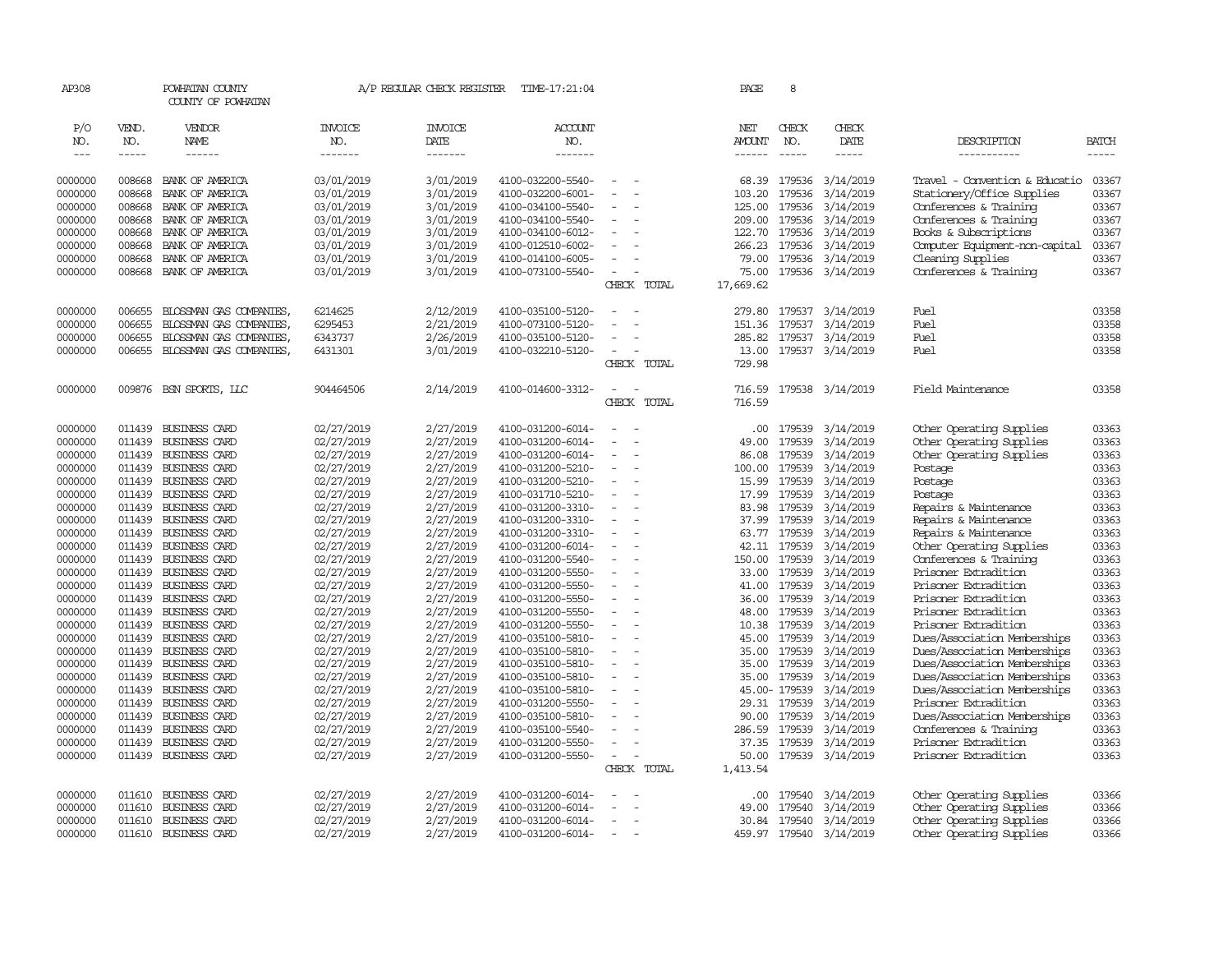| AP308         |              | POWHATAN COUNTY<br>COUNTY OF POWHATAN       |                       | A/P REGULAR CHECK REGISTER | TIME-17:21:04     |                                                                                                              | PAGE          | 9             |                            |                              |              |
|---------------|--------------|---------------------------------------------|-----------------------|----------------------------|-------------------|--------------------------------------------------------------------------------------------------------------|---------------|---------------|----------------------------|------------------------------|--------------|
| P/O<br>NO.    | VEND.<br>NO. | VENDOR<br>NAME                              | <b>INVOICE</b><br>NO. | <b>INVOICE</b><br>DATE     | ACCOUNT<br>NO.    |                                                                                                              | NET<br>AMOUNT | CHECK<br>NO.  | CHECK<br>DATE              | DESCRIPTION                  | <b>BATCH</b> |
| $\frac{1}{2}$ | -----        | $- - - - - -$                               | -------               | -------                    | $- - - - - - -$   |                                                                                                              | ------        | $\frac{1}{2}$ | $- - - - -$                | -----------                  |              |
| 0000000       |              | 011610 BUSINESS CARD                        | 02/27/2019            | 2/27/2019                  | 4100-031200-6014- | $\sim$ $ \sim$                                                                                               |               |               | 42.15 179540 3/14/2019     | Other Operating Supplies     | 03366        |
| 0000000       | 011610       | <b>BUSINESS CARD</b>                        | 02/27/2019            | 2/27/2019                  | 4100-031200-6011- | $\sim$                                                                                                       | 71.59         | 179540        | 3/14/2019                  | Uniforms                     | 03366        |
| 0000000       | 011610       | <b>BUSINESS CARD</b>                        | 02/27/2019            | 2/27/2019                  | 4100-031200-6011- |                                                                                                              |               |               | 41.06 179540 3/14/2019     | Uniforms                     | 03366        |
| 0000000       | 011610       | BUSINESS CARD                               | 02/27/2019            | 2/27/2019                  | 4100-031200-6011- | $\overline{\phantom{a}}$                                                                                     |               |               | 36.84 179540 3/14/2019     | Uniforms                     | 03366        |
| 0000000       | 011610       | BUSINESS CARD                               | 02/27/2019            | 2/27/2019                  | 4100-031200-6011- | $\equiv$                                                                                                     |               |               | 111.61 179540 3/14/2019    | Uniforms                     | 03366        |
| 0000000       | 011610       | BUSINESS CARD                               | 02/27/2019            | 2/27/2019                  | 4100-031200-6011- |                                                                                                              |               |               | 73.69 179540 3/14/2019     | Uniforms                     | 03366        |
| 0000000       | 011610       | BUSINESS CARD                               | 02/27/2019            | 2/27/2019                  | 4100-035100-6011- |                                                                                                              |               |               | 229.03 179540 3/14/2019    | Uniforms                     | 03366        |
| 0000000       |              | 011610 BUSINESS CARD                        | 02/27/2019            | 2/27/2019                  | 4100-031200-5540- | $\sim$                                                                                                       |               |               | 2,995.00 179540 3/14/2019  | Conferences & Training       | 03366        |
|               |              |                                             |                       |                            |                   | CHECK TOTAL                                                                                                  | 4,140.78      |               |                            |                              |              |
| 0000000       |              | 011661 BUSINESS CARD                        | 02/27/2019            | 2/27/2019                  | 4100-031200-6014- | $\frac{1}{2} \left( \frac{1}{2} \right) \left( \frac{1}{2} \right) = \frac{1}{2} \left( \frac{1}{2} \right)$ |               |               | .00 179541 3/14/2019       | Other Operating Supplies     | 03365        |
| 0000000       |              | 011661 BUSINESS CARD                        | 02/27/2019            | 2/27/2019                  | 4100-031200-6014- | $\sim$ $ \sim$                                                                                               | 20.79         |               | 179541 3/14/2019           | Other Operating Supplies     | 03365        |
|               |              |                                             |                       |                            |                   | CHECK TOTAL                                                                                                  | 20.79         |               |                            |                              |              |
| 0000000       |              | 012919 BUSINESS CARD                        | 02/27/2019            | 2/27/2019                  | 4100-031200-6014- | $\sim$ $ \sim$                                                                                               |               |               | .00 179542 3/14/2019       | Other Operating Supplies     | 03364        |
| 0000000       |              | 012919 BUSINESS CARD                        | 02/27/2019            | 2/27/2019                  | 4100-031200-6014- | $\sim$ $ \sim$                                                                                               |               |               | 15.00 179542 3/14/2019     | Other Operating Supplies     | 03364        |
|               |              |                                             |                       |                            |                   | CHECK TOTAL                                                                                                  | 15.00         |               |                            |                              |              |
| 0000000       |              | 008723 CAS SEVERN                           | 433578                | 2/28/2019                  | 4100-012510-3322- | $\sim$<br>$\sim$                                                                                             |               |               | 2,963.14 179543 3/14/2019  | Network Service Contracts    | 03358        |
|               |              |                                             |                       |                            |                   | CHECK TOTAL                                                                                                  | 2,963.14      |               |                            |                              |              |
| 0000000       | 000540       | CENTRAL VIRGINIA WASTE                      | 24102                 | 2/19/2019                  | 4100-014300-3175- | $\sim$<br>$\sim$ $-$                                                                                         |               |               | 20,987.95 179544 3/14/2019 | Waste Disposal               | 03358        |
|               |              |                                             |                       |                            |                   | CHECK TOTAL                                                                                                  | 20,987.95     |               |                            |                              |              |
| 0000000       | 006965       | CINIAS CORPORATION                          | 4016916687            | 2/20/2019                  | 4100-014100-6011- | $\frac{1}{2} \left( \frac{1}{2} \right) \left( \frac{1}{2} \right) = \frac{1}{2} \left( \frac{1}{2} \right)$ |               |               | 98.63 179545 3/14/2019     | Uniforms                     | 03358        |
| 0000000       | 006965       | CINIAS CORPORATION                          | 4016916687            | 2/20/2019                  | 4100-014500-6011- |                                                                                                              |               | 88.13 179545  | 3/14/2019                  | Uniforms                     | 03358        |
| 0000000       | 006965       | CINIAS CORPORATION                          | 4017342506            | 2/27/2019                  | 4100-014100-6011- |                                                                                                              |               |               | 98.63 179545 3/14/2019     | Uniforms                     | 03358        |
| 0000000       | 006965       | CINIAS CORPORATION                          | 4017342506            | 2/27/2019                  | 4100-014500-6011- | $\sim$                                                                                                       |               |               | 88.13 179545 3/14/2019     | Uniforms                     | 03358        |
| 0000000       | 006965       | CINIAS CORPORATION                          | 4017342550            | 2/27/2019                  | 4100-014300-6011- | $\sim$ $ \sim$                                                                                               |               |               | 130.92 179545 3/14/2019    | Uniforms                     | 03358        |
|               |              |                                             |                       |                            |                   | CHECK TOTAL                                                                                                  | 504.44        |               |                            |                              |              |
| 0000000       | 007341       | CLAWS & PAWS ANIMAL CARE                    | 94293                 | 2/12/2019                  | 4100-035100-3110- | $\sim$ $ \sim$                                                                                               |               |               | 211.00 179546 3/14/2019    | Professional Health Services | 03359        |
| 0000000       | 007341       | CLAWS & PAWS ANIMAL CARE                    | 94442                 | 2/18/2019                  | 4100-035100-3110- |                                                                                                              |               |               | 167.95 179546 3/14/2019    | Professional Health Services | 03359        |
| 0000000       | 007341       | CLAWS & PAWS ANIMAL CARE                    | 94540                 | 2/22/2019                  | 4100-035100-3110- | $\sim$ 100 $\mu$                                                                                             |               |               | 382.30 179546 3/14/2019    | Professional Health Services | 03359        |
| 0000000       |              | 007341 CLAWS & PAWS ANIMAL CARE             | 94636                 | 2/28/2019                  | 4100-035100-3110- | $\sim$ $-$                                                                                                   |               |               | 223.93 179546 3/14/2019    | Professional Health Services | 03359        |
|               |              |                                             |                       |                            |                   | CHECK TOTAL                                                                                                  | 985.18        |               |                            |                              |              |
| 0000000       |              | 011021 COALITION OF CHURCHES                | 2019 ASSISTANCE       | 3/05/2019                  | 4100-053910-5642- | $\sim$ $\sim$                                                                                                |               |               |                            | PCCAA Services - TANF        | 03359        |
|               |              |                                             |                       |                            |                   | CHECK TOTAL                                                                                                  | 7,500.00      |               | 7,500.00 179547 3/14/2019  |                              |              |
|               |              |                                             |                       |                            |                   |                                                                                                              |               |               |                            |                              |              |
| 0000000       |              | 010949 COMCAST                              | 77820587              | 3/01/2019                  | 4100-012510-5260- | $\sim$ $ \sim$<br>CHECK TOTAL                                                                                | 1,127.00      |               | 1,127.00 179548 3/14/2019  | Internet Usage               | 03359        |
|               |              |                                             |                       |                            |                   |                                                                                                              |               |               |                            |                              |              |
| 0000000       | 009889       | CONDON, ROBERT B.                           | 8680145               | 2/15/2019                  | 4100-021200-3150- | $\sim$ $\sim$                                                                                                |               |               | 120.00 179549 3/14/2019    | Outside Counsel              | 03359        |
|               |              |                                             |                       |                            |                   | CHECK TOTAL                                                                                                  | 120.00        |               |                            |                              |              |
| 0000000       |              | 033130 COUNTY OF HENRICO                    | 157584                | 3/01/2019                  | 4100-033400-3840- | $\sim$ $\sim$                                                                                                |               |               | 20,755.74 179550 3/14/2019 | Detention of Juveniles       | 03362        |
|               |              |                                             |                       |                            |                   | CHECK TOTAL                                                                                                  | 20,755.74     |               |                            |                              |              |
| 0000000       |              | 006240 DIAMOND SPRINGS WATER, INC 215079610 |                       | 2/22/2019                  | 4100-014100-5130- | $\sim$                                                                                                       |               |               | 29.00 179551 3/14/2019     | Water                        | 03359        |
| 0000000       |              | 006240 DIAMOND SPRINGS WATER, INC 3215549   |                       | 3/01/2019                  | 4100-014100-5130- | $\sim$                                                                                                       |               |               | 11.95 179551 3/14/2019     | Water                        | 03359        |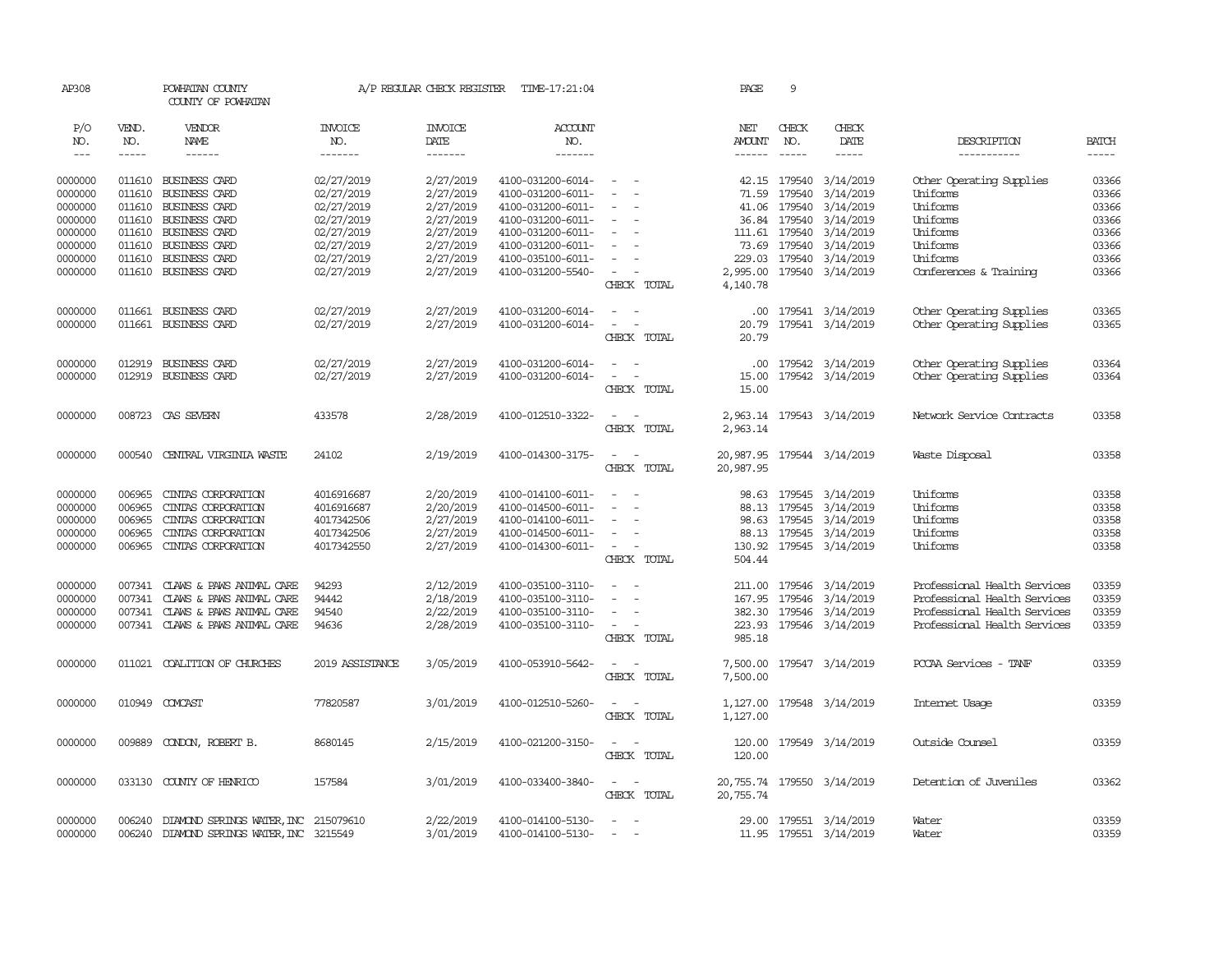| AP308               |                       | POWHATAN COUNTY<br>COUNTY OF POWHATAN                    |                                  | A/P REGULAR CHECK REGISTER                | TIME-17:21:04                          |                                                                                  | PAGE                                  | 10                            |                              |                                |                             |
|---------------------|-----------------------|----------------------------------------------------------|----------------------------------|-------------------------------------------|----------------------------------------|----------------------------------------------------------------------------------|---------------------------------------|-------------------------------|------------------------------|--------------------------------|-----------------------------|
| P/O<br>NO.<br>$---$ | VEND.<br>NO.<br>----- | VENDOR<br>NAME<br>$- - - - - -$                          | <b>INVOICE</b><br>NO.<br>------- | <b>INVOICE</b><br>DATE<br>$- - - - - - -$ | <b>ACCOUNT</b><br>NO.<br>-------       |                                                                                  | NET<br><b>AMOUNT</b><br>$- - - - - -$ | CHECK<br>NO.<br>$\frac{1}{2}$ | CHECK<br>DATE<br>$- - - - -$ | DESCRIPTION<br>-----------     | <b>BATCH</b><br>$- - - - -$ |
|                     |                       |                                                          |                                  |                                           |                                        |                                                                                  |                                       |                               |                              |                                |                             |
| 0000000<br>0000000  | 006240<br>006240      | DIAMOND SPRINGS WATER, INC<br>DIAMOND SPRINGS WATER, INC | 3215564<br>3215568               | 3/01/2019<br>3/01/2019                    | 4100-014100-5130-<br>4100-014100-5130- | $\overline{\phantom{a}}$<br>$\overline{\phantom{a}}$<br>$\overline{\phantom{a}}$ | 9.95<br>8.95                          | 179551<br>179551              | 3/14/2019<br>3/14/2019       | Water<br>Water                 | 03359<br>03359              |
|                     |                       |                                                          |                                  |                                           |                                        | CHECK TOTAL                                                                      | 59.85                                 |                               |                              |                                |                             |
| 0000000             | 000860                | DOMINION ENERGY VIRGINIA                                 | 1221667833 3/19                  | 3/04/2019                                 | 4100-031210-5110-                      | $\equiv$                                                                         | 214.22                                | 179552                        | 3/14/2019                    | Electricity - Comunications H  | 03362                       |
| 0000000             | 000860                | DOMINION ENERGY VIRGINIA                                 | 2932352368 2/19                  | 2/01/2019                                 | 4100-032220-5110-                      | $\equiv$                                                                         | 18.92                                 | 179552                        | 3/14/2019                    | Electricity                    | 03359                       |
| 0000000             | 000860                | DOMINION ENERGY VIRGINIA                                 | 4062035391 3/19                  | 3/04/2019                                 | 4100-031210-5110-                      |                                                                                  | 137.82                                | 179552                        | 3/14/2019                    | Electricity - Comunications H  | 03362                       |
| 0000000             | 000860                | DOMINION ENERGY VIRGINIA                                 | 6211789810 3/19                  | 3/04/2019                                 | 4100-031210-5110-                      | $\sim$                                                                           |                                       | 121.17 179552                 | 3/14/2019                    | Electricity - Comunications H  | 03362                       |
| 0000000             | 000860                | DOMINION ENERGY VIRGINIA                                 | 7765134072 2/19                  | 2/27/2019                                 | 4100-014100-5110-                      | $\sim$                                                                           | 647.90                                | 179552                        | 3/14/2019                    | Electricity                    | 03359                       |
| 0000000             | 000860                | DOMINION ENERGY VIRGINIA                                 | 9750120975 2/19                  | 2/01/2019                                 | 4100-032220-5110-                      | $\overline{\phantom{a}}$                                                         | 2,284.74                              |                               | 179552 3/14/2019             | Electricity                    | 03359                       |
|                     |                       |                                                          |                                  |                                           |                                        | CHECK TOTAL                                                                      | 3,424.77                              |                               |                              |                                |                             |
| 0000000             |                       | 001910 DUNN GAS COMPANY                                  | 66928                            | 2/27/2019                                 | 4100-014100-5120-                      | $\sim$<br>$\sim$                                                                 | 2,437.34                              |                               | 179553 3/14/2019             | Fuel                           | 03359                       |
|                     |                       |                                                          |                                  |                                           |                                        | CHECK TOTAL                                                                      | 2,437.34                              |                               |                              |                                |                             |
| 0000000             |                       | 006842 EAGLE FIRE INC.                                   | <b>SRVCE119640</b>               | 2/22/2019                                 | 4100-032220-3310-                      | $\overline{\phantom{a}}$<br>$\sim$                                               | 395.00                                |                               | 179554 3/14/2019             | Repairs & Maintenance          | 03359                       |
|                     |                       |                                                          |                                  |                                           |                                        | CHECK TOTAL                                                                      | 395.00                                |                               |                              |                                |                             |
|                     |                       |                                                          |                                  |                                           |                                        |                                                                                  |                                       |                               |                              |                                |                             |
| 0000000             | 011224                | ELECTRONIC SYSTEMS, INC.                                 | IN1200633                        | 2/27/2019                                 | 4100-035100-3320-                      | $\blacksquare$                                                                   | 25.83                                 | 179555                        | 3/14/2019                    | Landscaping - Animal Control   | 03359                       |
| 0000000             | 011224                | ELECTRONIC SYSTEMS, INC.                                 | IN1200633                        | 2/27/2019                                 | 4100-014300-3320-                      | $\equiv$                                                                         | 14.00                                 | 179555                        | 3/14/2019                    | Maintenance and Service Contra | 03359                       |
| 0000000             | 011224                | ELECTRONIC SYSTEMS, INC.                                 | IN1200633                        | 2/27/2019                                 | 4100-012100-3320-                      | ÷                                                                                | 14.00                                 | 179555                        | 3/14/2019                    | Maintenance & Service Contract | 03359                       |
| 0000000             | 011224                | ELECTRONIC SYSTEMS, INC.                                 | IN1200633                        | 2/27/2019                                 | 4100-012310-3320-                      | $\equiv$                                                                         | 105.49 179555                         |                               | 3/14/2019                    | Maintenance & Service Contract | 03359                       |
| 0000000             | 011224                | ELECTRONIC SYSTEMS, INC.                                 | IN1200633                        | 2/27/2019                                 | 4100-031210-3320-                      | ÷                                                                                | 65.66                                 | 179555                        | 3/14/2019                    | Maintenance and Service Contra | 03359                       |
| 0000000             | 011224                | ELECTRONIC SYSTEMS, INC.                                 | IN1200633                        | 2/27/2019                                 | 4100-012200-3320-                      |                                                                                  | 25.83                                 | 179555                        | 3/14/2019                    | Maintenance & Service Contract | 03359                       |
| 0000000             | 011224                | ELECTRONIC SYSTEMS, INC.                                 | IN1200633                        | 2/27/2019                                 | 4100-012220-3320-                      |                                                                                  |                                       | 25.83 179555                  | 3/14/2019                    | Maintenance and service contra | 03359                       |
| 0000000             | 011224                | ELECTRONIC SYSTEMS, INC.                                 | IN1200633                        | 2/27/2019                                 | 4100-071110-3320-                      |                                                                                  | 14.00                                 | 179555                        | 3/14/2019                    | General Maintenance            | 03359                       |
| 0000000             | 011224                | ELECTRONIC SYSTEMS, INC.                                 | IN1200633                        | 2/27/2019                                 | 4100-014100-3320-                      |                                                                                  | 14.00                                 | 179555                        | 3/14/2019                    | Maintenance & Service Contract | 03359                       |
| 0000000             | 011224                | ELECTRONIC SYSTEMS, INC.                                 | IN1200633                        | 2/27/2019                                 | 4100-031200-3320-                      |                                                                                  | 166.62                                | 179555                        | 3/14/2019                    | Maintenance & Service Contract | 03359                       |
| 0000000             |                       | 011224 ELECTRONIC SYSTEMS, INC.                          | IN1200633                        | 2/27/2019                                 | 4100-012410-3320-                      | $\sim$                                                                           | 229.29                                | 179555                        | 3/14/2019                    | Maintenance & Service Contract | 03359                       |
|                     |                       |                                                          |                                  |                                           |                                        | CHECK TOTAL                                                                      | 700.55                                |                               |                              |                                |                             |
| 0000000             | 009093                | FARMVILLE WHOLESALE                                      | 657602                           | 1/31/2019                                 | 4100-032210-3310-                      | $\sim$<br>$\sim$                                                                 |                                       | 18.73 179558                  | 3/14/2019                    | Repairs & Maintenance          | 03359                       |
| 0000000             | 009093                | FARMVILLE WHOLESALE                                      | 657602                           | 1/31/2019                                 | 4100-032220-3310-                      | $\overline{\phantom{a}}$                                                         | 37.46                                 | 179558                        | 3/14/2019                    | Repairs & Maintenance          | 03359                       |
| 0000000             | 009093                | FARMVILLE WHOLESALE                                      | 657602                           | 1/31/2019                                 | 4100-014100-3310-                      |                                                                                  | 56.19                                 | 179558                        | 3/14/2019                    | Repairs & Maintenance          | 03359                       |
| 0000000             | 009093                | FARMVILLE WHOLESALE                                      | 657993                           | 2/05/2019                                 | 4100-014100-3310-                      |                                                                                  | 46.73                                 | 179558                        | 3/14/2019                    | Repairs & Maintenance          | 03359                       |
| 0000000             | 009093                | FARMVILLE WHOLESALE                                      | 659163                           | 2/21/2019                                 | 4100-014100-3310-                      | $\sim$                                                                           | 105.12                                | 179558                        | 3/14/2019                    | Repairs & Maintenance          | 03359                       |
| 0000000             | 009093                | FARMVILLE WHOLESALE                                      | 659555                           | 2/25/2019                                 | 4100-014100-3310-                      | $\sim$                                                                           | 376.92                                | 179558                        | 3/14/2019                    | Repairs & Maintenance          | 03359                       |
|                     |                       |                                                          |                                  |                                           |                                        | CHECK TOTAL                                                                      | 641.15                                |                               |                              |                                |                             |
| 0000000             |                       | 000338 FIRE PROTECTION EQUIP. CO                         | 00071965                         | 2/14/2019                                 | 4100-032200-3310-                      | $\sim$<br>$\sim$                                                                 | 263.25                                |                               | 179560 3/14/2019             | Equipment Repair               | 03360                       |
|                     |                       |                                                          |                                  |                                           |                                        | CHECK TOTAL                                                                      | 263.25                                |                               |                              |                                |                             |
|                     |                       |                                                          |                                  |                                           |                                        |                                                                                  |                                       |                               |                              |                                |                             |
| 0000000             |                       | 012905 GALLS, LLC                                        | 012072085                        | 2/26/2019                                 | 4100-035100-6011-                      | $\sim$<br>$\overline{\phantom{a}}$                                               | 215.99                                |                               | 179561 3/14/2019             | Uniforms                       | 03360                       |
| 0000000             | 012905                | GALLS, LLC                                               | 012072085                        | 2/26/2019                                 | 4100-031200-6011-                      | $\sim$<br>$\sim$                                                                 | 285.99                                |                               | 179561 3/14/2019             | Uniforms                       | 03360                       |
|                     |                       |                                                          |                                  |                                           |                                        | CHECK TOTAL                                                                      | 501.98                                |                               |                              |                                |                             |
| 0000000             | 011927                | HAROLD W. COLLINS                                        | 3121                             | 3/05/2019                                 | 4100-014500-3190-                      | $\sim$<br>$\sim$                                                                 | 9,850.00                              |                               | 179563 3/14/2019             | Grounds Maintenance            | 03360                       |
|                     |                       |                                                          |                                  |                                           |                                        | CHECK TOTAL                                                                      | 9,850.00                              |                               |                              |                                |                             |
|                     |                       |                                                          |                                  |                                           |                                        |                                                                                  |                                       |                               |                              |                                |                             |
| 0000000             |                       | 007564 HOLMAN, VIVIAN                                    | $PER$ DIEM $2/19$                | 2/19/2019                                 | 4100-031210-5540-                      | $\overline{\phantom{a}}$<br>$\sim$                                               | 82.50                                 |                               | 179564 3/14/2019             | Conferences and Training       | 03360                       |
|                     |                       |                                                          |                                  |                                           |                                        | CHECK TOTAL                                                                      | 82.50                                 |                               |                              |                                |                             |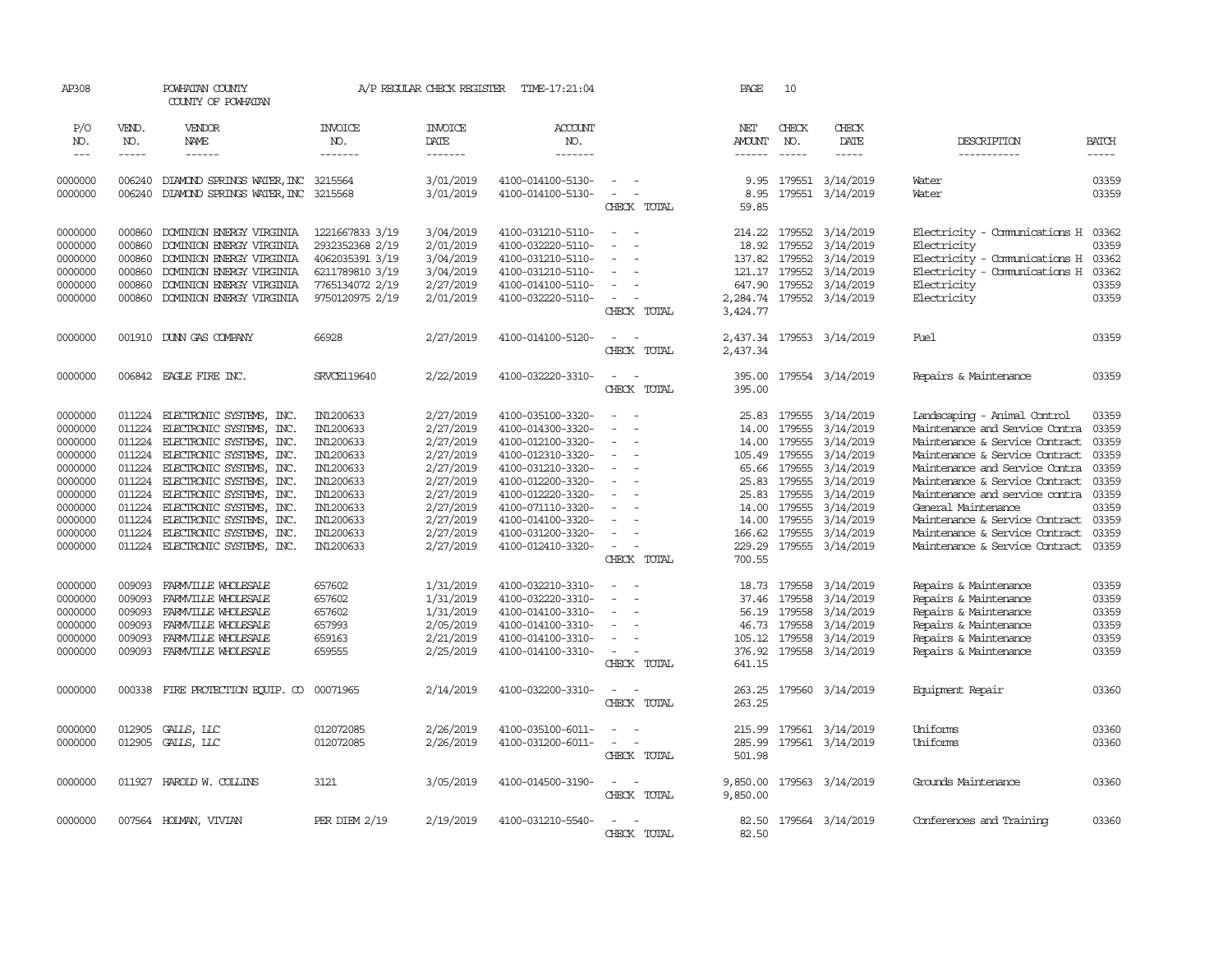| AP308                                                                     |                            | POWHATAN COUNTY<br>COUNTY OF POWHATAN                                                                                                                                                                                                                             |                                                                      | A/P REGULAR CHECK REGISTER                                                              | TIME-17:21:04                                                                                                                                   |                                                                                               | PAGE                                                          | 11                                             |                                                                                                                                                                                                                                                                                                                                                                                                                                                                          |                                                                                                                                                        |                                                             |
|---------------------------------------------------------------------------|----------------------------|-------------------------------------------------------------------------------------------------------------------------------------------------------------------------------------------------------------------------------------------------------------------|----------------------------------------------------------------------|-----------------------------------------------------------------------------------------|-------------------------------------------------------------------------------------------------------------------------------------------------|-----------------------------------------------------------------------------------------------|---------------------------------------------------------------|------------------------------------------------|--------------------------------------------------------------------------------------------------------------------------------------------------------------------------------------------------------------------------------------------------------------------------------------------------------------------------------------------------------------------------------------------------------------------------------------------------------------------------|--------------------------------------------------------------------------------------------------------------------------------------------------------|-------------------------------------------------------------|
| P/O<br>NO.<br>$\frac{1}{2}$                                               | VEND.<br>NO.<br>-----      | VENDOR<br>NAME<br>------                                                                                                                                                                                                                                          | <b>INVOICE</b><br>NO.<br>-------                                     | <b>INVOICE</b><br>DATE<br>-------                                                       | ACCOUNT<br>NO.<br>--------                                                                                                                      |                                                                                               | NET<br>AMOUNT                                                 | CHECK<br>NO.                                   | CHECK<br>DATE<br>$\begin{tabular}{ccccc} \multicolumn{2}{c }{\multicolumn{2}{c }{\multicolumn{2}{c }{\multicolumn{2}{c}}{\hspace{-2.2cm}}}} \multicolumn{2}{c }{\multicolumn{2}{c }{\hspace{-2.2cm}}\hline} \multicolumn{2}{c }{\hspace{-2.2cm}}\hline \multicolumn{2}{c }{\hspace{-2.2cm}}\hline \multicolumn{2}{c }{\hspace{-2.2cm}}\hline \multicolumn{2}{c }{\hspace{-2.2cm}}\hline \multicolumn{2}{c }{\hspace{-2.2cm}}\hline \multicolumn{2}{c }{\hspace{-2.2cm}}$ | DESCRIPTION<br>-----------                                                                                                                             | <b>BATCH</b><br>-----                                       |
| 0000000<br>0000000                                                        | 009067                     | HOWLAND, CATHY<br>009067 HOWLAND, CATHY                                                                                                                                                                                                                           | <b>BAKING SUPPLIES</b><br>PAINTS FOR COW                             | 6/18/2018<br>1/05/2019                                                                  | 4100-083500-6014-<br>4100-083500-6014-                                                                                                          | $\sim$<br>$\overline{\phantom{a}}$<br>$\sim$<br>CHECK TOTAL                                   | 35.23<br>48.14                                                | 12.91 179565                                   | 3/14/2019<br>179565 3/14/2019                                                                                                                                                                                                                                                                                                                                                                                                                                            | Other Operating Supplies<br>Other Operating Supplies                                                                                                   | 03362<br>03362                                              |
| 0000000<br>0000000                                                        | 010487<br>010487           | IBM CORPORATION<br>IBM CORPORATION                                                                                                                                                                                                                                | O5923G9<br>Q5923G9                                                   | 3/01/2019<br>3/01/2019                                                                  | 4100-095101-9300-<br>4100-095101-9301-                                                                                                          | $\equiv$<br>$\sim$<br>. —<br>CHECK TOTAL                                                      | 13.46<br>854.57                                               |                                                | 841.11 179566 3/14/2019<br>179566 3/14/2019                                                                                                                                                                                                                                                                                                                                                                                                                              | AS400 Lease - Principal<br>AS400 Lease - Interest                                                                                                      | 03360<br>03360                                              |
| 0000000                                                                   | 010755                     | <b>INIOVATIVE TURF</b>                                                                                                                                                                                                                                            | 4120                                                                 | 3/06/2019                                                                               | 4100-014600-3320-                                                                                                                               | $\sim$<br>$\sim$<br>CHECK TOTAL                                                               | 1,580.95<br>1,580.95                                          |                                                | 179567 3/14/2019                                                                                                                                                                                                                                                                                                                                                                                                                                                         | Maintenance/Service Contracts                                                                                                                          | 03360                                                       |
| 0000000<br>0000000<br>0000000                                             | 000120<br>000120<br>000120 | <b>JAMES RIVER AIR</b><br><b>JAMES RIVER AIR</b><br><b>JAMES RIVER AIR</b>                                                                                                                                                                                        | S104084<br>S105778<br>S109516                                        | 12/24/2018<br>1/31/2019<br>2/18/2019                                                    | 4100-032210-3310-<br>4100-014100-3308-<br>4100-014100-3308-                                                                                     | $\sim$<br>$\overline{\phantom{a}}$<br>CHECK TOTAL                                             | 379.77<br>2,765.08<br>379.00<br>3,523.85                      | 179568<br>179568                               | 3/14/2019<br>3/14/2019<br>179568 3/14/2019                                                                                                                                                                                                                                                                                                                                                                                                                               | Repairs & Maintenance<br>HVAC Service and Repairs<br>HVAC Service and Repairs                                                                          | 03360<br>03360<br>03360                                     |
| 0000000                                                                   |                            | 000157 KORMAN SIGNS, INC.                                                                                                                                                                                                                                         | 328048                                                               | 3/01/2019                                                                               | 4100-081100-6021-                                                                                                                               | $\sim$<br>$\sim$<br>CHECK TOTAL                                                               | 696.16<br>696.16                                              |                                                | 179570 3/14/2019                                                                                                                                                                                                                                                                                                                                                                                                                                                         | Street Signs                                                                                                                                           | 03360                                                       |
| 0000000                                                                   |                            | 008700 LOWE, MELISSA                                                                                                                                                                                                                                              | <b>ANTHEM 3/19</b>                                                   | 3/17/2019                                                                               | 4100-012220-5510-                                                                                                                               | $ -$<br>CHECK TOTAL                                                                           | 59.28<br>59.28                                                |                                                | 179572 3/14/2019                                                                                                                                                                                                                                                                                                                                                                                                                                                         | Travel-mileage                                                                                                                                         | 03360                                                       |
| 0000000                                                                   |                            | 009552 MANSFIELD OIL COMPANY                                                                                                                                                                                                                                      | 494690                                                               | 3/04/2019                                                                               | 4100-032200-5120-                                                                                                                               | $\overline{\phantom{a}}$<br>$\sim$<br>CHECK TOTAL                                             | 197.24                                                        |                                                | 197.24 179573 3/14/2019                                                                                                                                                                                                                                                                                                                                                                                                                                                  | Apparatus Fuel                                                                                                                                         | 03360                                                       |
| 0000000                                                                   |                            | 010924 MITCHELL PEST                                                                                                                                                                                                                                              | 120230                                                               | 2/26/2019                                                                               | 4100-035100-3320-                                                                                                                               | $\sim$<br>$\sim$<br>CHECK TOTAL                                                               | 65.00<br>65.00                                                |                                                | 179574 3/14/2019                                                                                                                                                                                                                                                                                                                                                                                                                                                         | Landscaping - Animal Control                                                                                                                           | 03360                                                       |
| 0000000<br>0000000<br>0000000<br>0000000<br>0000000<br>0000000<br>0000000 |                            | 012274 MITEL CLOUD SERVICES, INC<br>012274 MITEL CLOUD SERVICES, INC<br>012274 MITEL CLOUD SERVICES, INC<br>012274 MITEL CLOUD SERVICES, INC<br>012274 MITEL CLOUD SERVICES, INC<br>012274 MITEL CLOUD SERVICES, INC<br>012274 MITEL CLOUD SERVICES, INC 30997079 | 30997079<br>30997079<br>30997079<br>30997079<br>30997079<br>30997079 | 3/05/2019<br>3/05/2019<br>3/05/2019<br>3/05/2019<br>3/05/2019<br>3/05/2019<br>3/05/2019 | 4100-021100-5230-<br>4100-031200-5230-<br>4100-012410-5230-<br>4100-012520-5230-<br>4100-021100-5230-<br>4100-034100-5230-<br>4100-031200-5230- | $\equiv$<br>$\sim$<br>$\sim$<br>$\overline{\phantom{a}}$<br>$\equiv$<br>$\sim$<br>CHECK TOTAL | 5.51<br>5.51<br>5.51<br>5.51<br>5.51<br>5.51<br>5.51<br>38.57 | 179575<br>179575<br>179575<br>179575<br>179575 | 3/14/2019<br>3/14/2019<br>3/14/2019<br>3/14/2019<br>3/14/2019<br>179575 3/14/2019<br>179575 3/14/2019                                                                                                                                                                                                                                                                                                                                                                    | Telephone Services<br>Telephone Services<br>Telephone Services<br>Telephone Services<br>Telephone Services<br>Telephone Services<br>Telephone Services | 03360<br>03360<br>03360<br>03360<br>03360<br>03360<br>03360 |
| 0000000                                                                   |                            | 006610 MO-JOHNS SANITATION                                                                                                                                                                                                                                        | 116256                                                               | 3/01/2019                                                                               | 4100-014600-3311-                                                                                                                               | $\sim$ $ -$<br>CHECK TOTAL                                                                    | 250.00<br>250.00                                              |                                                | 179576 3/14/2019                                                                                                                                                                                                                                                                                                                                                                                                                                                         | Portable Bathrooms                                                                                                                                     | 03360                                                       |
| 0000000                                                                   |                            | 009281 OVERDRIVE, INC.                                                                                                                                                                                                                                            | MR0136919040796                                                      | 2/28/2019                                                                               | 4100-073100-6012-                                                                                                                               | $\sim$<br>$\sim$<br>CHECK TOTAL                                                               | 14.00<br>14.00                                                |                                                | 179577 3/14/2019                                                                                                                                                                                                                                                                                                                                                                                                                                                         | Books & Subscriptions                                                                                                                                  | 03360                                                       |
| 0000000<br>0000000                                                        | 009612                     | POWHATAN COLLISION AND<br>009612 POWHATAN COLLISION AND                                                                                                                                                                                                           | 1206226<br>1206254                                                   | 1/11/2019<br>1/18/2019                                                                  | 4100-031200-6009-<br>4100-031200-6009-                                                                                                          | $\sim$<br>$\sim$<br>$\sim$<br>$\overline{\phantom{a}}$<br>CHECK TOTAL                         | 3,488.92                                                      |                                                | 1,554.07 179578 3/14/2019<br>1,934.85 179578 3/14/2019                                                                                                                                                                                                                                                                                                                                                                                                                   | Auto Parts/Repairs<br>Auto Parts/Repairs                                                                                                               | 03361<br>03361                                              |
| 0000000                                                                   |                            | 006928 POWHATAN COUNTY DEPT. OF                                                                                                                                                                                                                                   | HOTELS.COM 4/19                                                      | 3/06/2019                                                                               | 4100-053910-5643-                                                                                                                               | $\overline{\phantom{a}}$<br>$\sim$<br>CHECK TOTAL                                             | 225.37                                                        |                                                | 225.37 179579 3/14/2019                                                                                                                                                                                                                                                                                                                                                                                                                                                  | PCCAA Services - Federal CSBG                                                                                                                          | 03361                                                       |
| 0000000                                                                   |                            | 008294 POWHATAN COUNTY PUBLIC                                                                                                                                                                                                                                     | FIRE/RESCUE2/19                                                      | 2/28/2019                                                                               | 4100-032200-5120-                                                                                                                               | $\sim$<br>. —                                                                                 |                                                               |                                                | 4,029.12 179580 3/14/2019                                                                                                                                                                                                                                                                                                                                                                                                                                                | Apparatus Fuel                                                                                                                                         | 03360                                                       |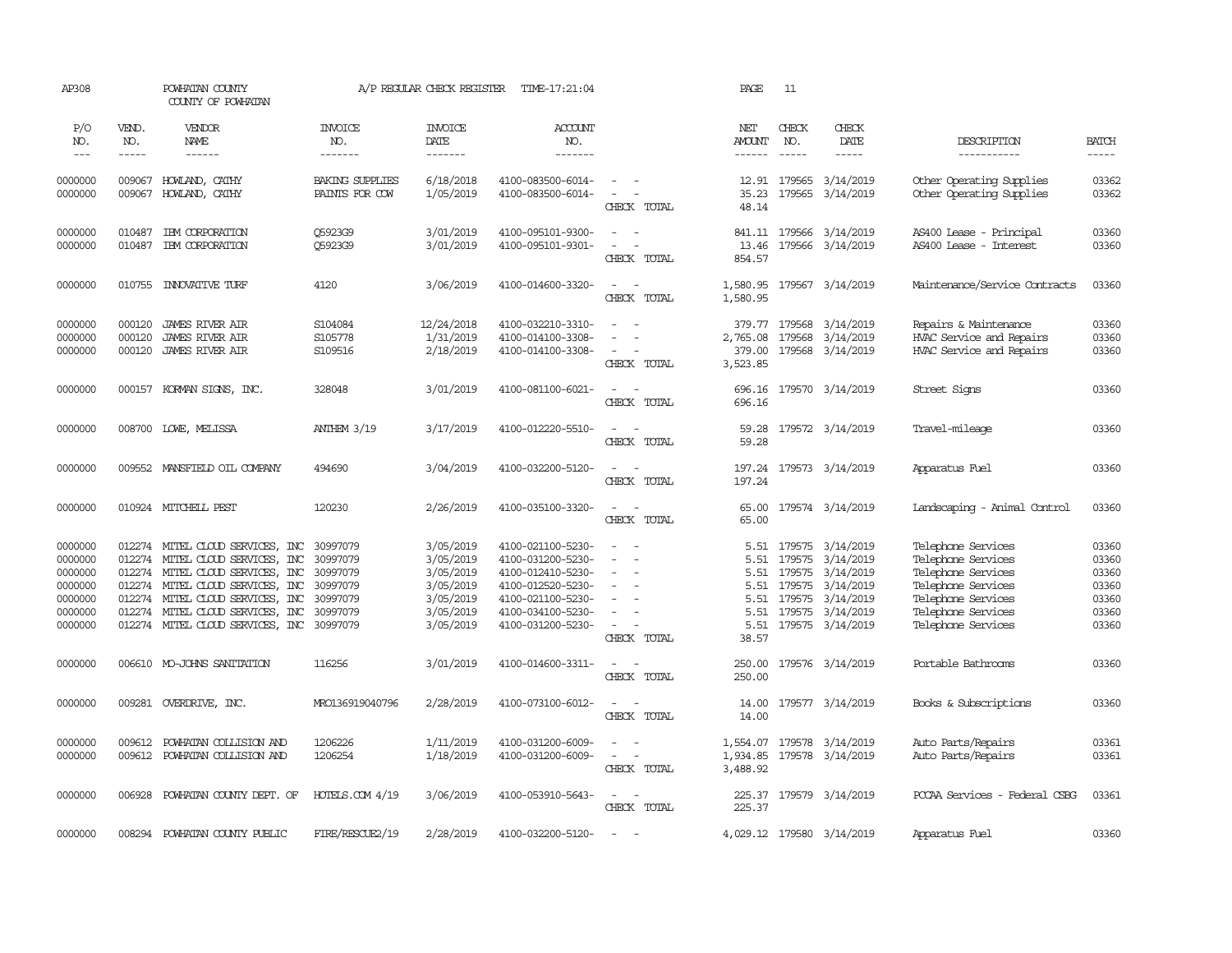| AP308      |              | POWHATAN COUNTY<br>COUNTY OF POWHATAN |                       | A/P REGULAR CHECK REGISTER | TIME-17:21:04         |                          | PAGE                 | 12            |                         |                                     |              |
|------------|--------------|---------------------------------------|-----------------------|----------------------------|-----------------------|--------------------------|----------------------|---------------|-------------------------|-------------------------------------|--------------|
| P/O<br>NO. | VEND.<br>NO. | VENDOR<br>NAME                        | <b>INVOICE</b><br>NO. | <b>INVOICE</b><br>DATE     | <b>ACCOUNT</b><br>NO. |                          | NET<br><b>AMOUNT</b> | CHECK<br>NO.  | CHECK<br>DATE           | DESCRIPTION                         | <b>BATCH</b> |
| $---$      | -----        | ------                                | -------               | -------                    | -------               |                          |                      | $\frac{1}{2}$ | -----                   | -----------                         | $- - - - -$  |
| 0000000    | 008294       | POWHATAN COUNTY PUBLIC                | SHERIFF 2/19          | 2/28/2019                  | 4100-031200-6008-     | $\equiv$                 | 1,620.55             | 179580        | 3/14/2019               | Gas/Grease/Oil                      | 03361        |
| 0000000    | 008294       | POWHATAN COUNTY PUBLIC                | SHERIFF 2/19          | 2/28/2019                  | 4100-031200-6009-     |                          | 6,356.17             | 179580        | 3/14/2019               | Auto Parts/Repairs                  | 03361        |
| 0000000    | 008294       | POWHATAN COUNTY PUBLIC                | 119 DEPT 17           | 1/15/2019                  | 4100-081100-6008-     | $\equiv$                 |                      | 33.49 179580  | 3/14/2019               | Gas/Grease/Oil                      | 03361        |
| 0000000    | 008294       | POWHATAN COUNTY PUBLIC                | 121 PLANING           | 2/26/2019                  | 4100-081100-6008-     |                          | 82.85                | 179580        | 3/14/2019               | Gas/Grease/Oil                      | 03361        |
| 0000000    | 008294       | POWHATAN COUNTY PUBLIC                | 32919                 | 2/05/2019                  | 4100-081100-6008-     |                          | 91.79                | 179580        | 3/14/2019               | Gas/Grease/Oil                      | 03361        |
| 0000000    | 008294       | POWHATAN COUNTY PUBLIC                | 32919                 | 2/05/2019                  | 4100-014100-6009-     | $\equiv$                 | 75.00                | 179580        | 3/14/2019               | Auto Parts & Repairs                | 03361        |
| 0000000    | 008294       | POWHATAN COUNTY PUBLIC                | 5305                  | 1/31/2019                  | 4100-014100-6009-     | $\equiv$                 | 16.00                | 179580        | 3/14/2019               | Auto Parts & Repairs                | 03360        |
|            |              |                                       |                       |                            |                       | CHECK TOTAL              | 12,304.97            |               |                         |                                     |              |
| 0000000    | 005050       | POWHATAN LOCK SERVICES                | 1647                  | 2/14/2019                  | 4100-035100-3310-     | $\sim$<br>$\sim$         | 59.50                |               | 179581 3/14/2019        | Repairs & Maintenance               | 03361        |
|            |              |                                       |                       |                            |                       | CHECK TOTAL              | 59.50                |               |                         |                                     |              |
| 0000000    |              | 012340 PRICE SUPPLY COMPANY, INC      | 1901-043565           | 1/24/2019                  | 4100-014100-3310-     | $\overline{\phantom{a}}$ | 30.06                |               | 179582 3/14/2019        | Repairs & Maintenance               | 03361        |
|            |              |                                       |                       |                            |                       | CHECK TOTAL              | 30.06                |               |                         |                                     |              |
| 0000000    | 009518       | QUARLES PETROLEUM, INC.               | CT-1086026            | 2/28/2019                  | 4100-031200-6008-     | $\sim$<br>$\sim$         |                      |               | 279.81 179583 3/14/2019 | Gas/Grease/Oil                      | 03361        |
| 0000000    | 009518       | QUARLES PETROLEUM, INC.               | CT-1086251            | 2/28/2019                  | 4100-032200-5120-     | $\blacksquare$           | 67.51                |               | 179583 3/14/2019        | Apparatus Fuel                      | 03361        |
|            |              |                                       |                       |                            |                       | CHECK TOTAL              | 347.32               |               |                         |                                     |              |
| 0000000    |              | 000620 R. C. GOODWIN & SONS, INC      | 0845581               | 2/01/2019                  | 4100-014100-3310-     | $\sim$                   | 7.99                 | 179584        | 3/14/2019               | Repairs & Maintenance               | 03361        |
| 0000000    |              | 000620 R. C. GOODWIN & SONS, INC      | 0846049               | 2/05/2019                  | 4100-032210-3310-     |                          | 64.13                | 179584        | 3/14/2019               | Repairs & Maintenance               | 03361        |
| 0000000    |              | 000620 R.C. GOODWYN & SONS, INC       | 0846755               | 2/11/2019                  | 4100-014100-3310-     | $\sim$<br>$\sim$         | 4.00                 | 179584        | 3/14/2019               | Repairs & Maintenance               | 03361        |
| 0000000    |              | 000620 R. C. GOODWYN & SONS, INC      | 0846755               | 2/11/2019                  | 4100-032210-3310-     | $\sim$                   | 10.43                | 179584        | 3/14/2019               | Repairs & Maintenance               | 03361        |
| 0000000    |              | 000620 R. C. GOODWIN & SONS, INC      | 0848259               | 2/25/2019                  | 4100-014100-3310-     |                          | 13.98                | 179584        | 3/14/2019               | Repairs & Maintenance               | 03361        |
| 0000000    |              | 000620 R.C. GOODWYN & SONS, INC       | 0848347               | 2/26/2019                  | 4100-014500-3190-     | $\equiv$                 | 44.70                | 179584        | 3/14/2019               | Grounds Maintenance                 | 03361        |
| 0000000    |              | 000620 R. C. GOODWIN & SONS, INC      | 0848770               | 2/28/2019                  | 4100-014100-3310-     | $\sim$<br>CHECK TOTAL    | 78.37<br>223.60      |               | 179584 3/14/2019        | Repairs & Maintenance               | 03361        |
| 0000000    | 006466       | RADIO COMUNICATION OF VA 400014389-1  |                       | 3/04/2019                  | 4100-031200-3310-     | $\sim$                   | 103.60               |               | 179585 3/14/2019        | Repairs & Maintenance               | 03361        |
|            |              |                                       |                       |                            |                       | CHECK TOTAL              | 103.60               |               |                         |                                     |              |
| 0000000    |              | 011521 RAINBOW GROUP LLC              | 0500066-IN            | 2/27/2019                  | 4100-014600-3312-     | $\equiv$                 | 2,807.00             |               | 179586 3/14/2019        | Field Maintenance                   | 03358        |
|            |              |                                       |                       |                            |                       | CHECK TOTAL              | 2,807.00             |               |                         |                                     |              |
| 0000000    | 006579       | RICHMOND ALARM                        | 322485                | 3/01/2019                  | 4100-032200-3320-     | $\sim$                   | 300.00               | 179587        | 3/14/2019               | Maintenance & Service Contract      | 03361        |
| 0000000    | 006579       | RICHMOND ALARM                        | 323450                | 3/01/2019                  | 4100-014100-3320-     | $\equiv$                 | 344.00               | 179587        | 3/14/2019               | Maintenance & Service Contract      | 03361        |
|            |              |                                       |                       |                            |                       | CHECK TOTAL              | 644.00               |               |                         |                                     |              |
| 0000000    | 012509       | RICHMOND SUBURBAN NEWS                | I00008736500102       | 1/02/2019                  | 4100-081100-3600-     |                          | 204.75               | 179588        | 3/14/2019               | Advertising                         | 03361        |
| 0000000    | 012509       | RICHMOND SUBURBAN NEWS                | I00008858000123       | 1/23/2019                  | 4100-081100-3600-     |                          | 292.50               | 179588        | 3/14/2019               | Advertising                         | 03361        |
| 0000000    | 012509       | RICHMOND SUBURBAN NEWS                | I00008858000130       | 1/30/2019                  | 4100-081100-3600-     | $\sim$                   | 292.50               | 179588        | 3/14/2019               | Advertising                         | 03361        |
| 0000000    | 012509       | RICHMOND SUBURBAN NEWS                | I00008858190123       | 1/23/2019                  | 4100-081100-3600-     | $\overline{\phantom{a}}$ | 146.25               | 179588        | 3/14/2019               | Advertising                         | 03361        |
|            |              |                                       |                       |                            |                       | CHECK TOTAL              | 936.00               |               |                         |                                     |              |
| 0000000    |              | 009158 RICHWEB, INC.                  | $19 - 065 - 1$        | 3/06/2019                  | 4100-073100-3140-     | $\equiv$                 | 525.00               | 179589        | 3/14/2019               | Professional Services               | 03361        |
| 0000000    |              | 009158 RICHWEB, INC.                  | $19 - 065 - 2$        | 3/06/2019                  | 4100-073100-6002-     | $\equiv$<br>$\sim$       | 400.00               |               | 179589 3/14/2019        | Computer Equipment-non-capital      | 03361        |
|            |              |                                       |                       |                            |                       | CHECK TOTAL              | 925.00               |               |                         |                                     |              |
| 0000000    |              | 006594 SOUTHSIDE ELECTRIC COOP        | 63504005 3/19         | 3/06/2019                  | 4100-031210-5110-     | $\sim$<br>$\sim$         | 110.84               |               | 179591 3/14/2019        | Electricity - Comunications H 03362 |              |
|            |              |                                       |                       |                            |                       | CHECK TOTAL              | 110.84               |               |                         |                                     |              |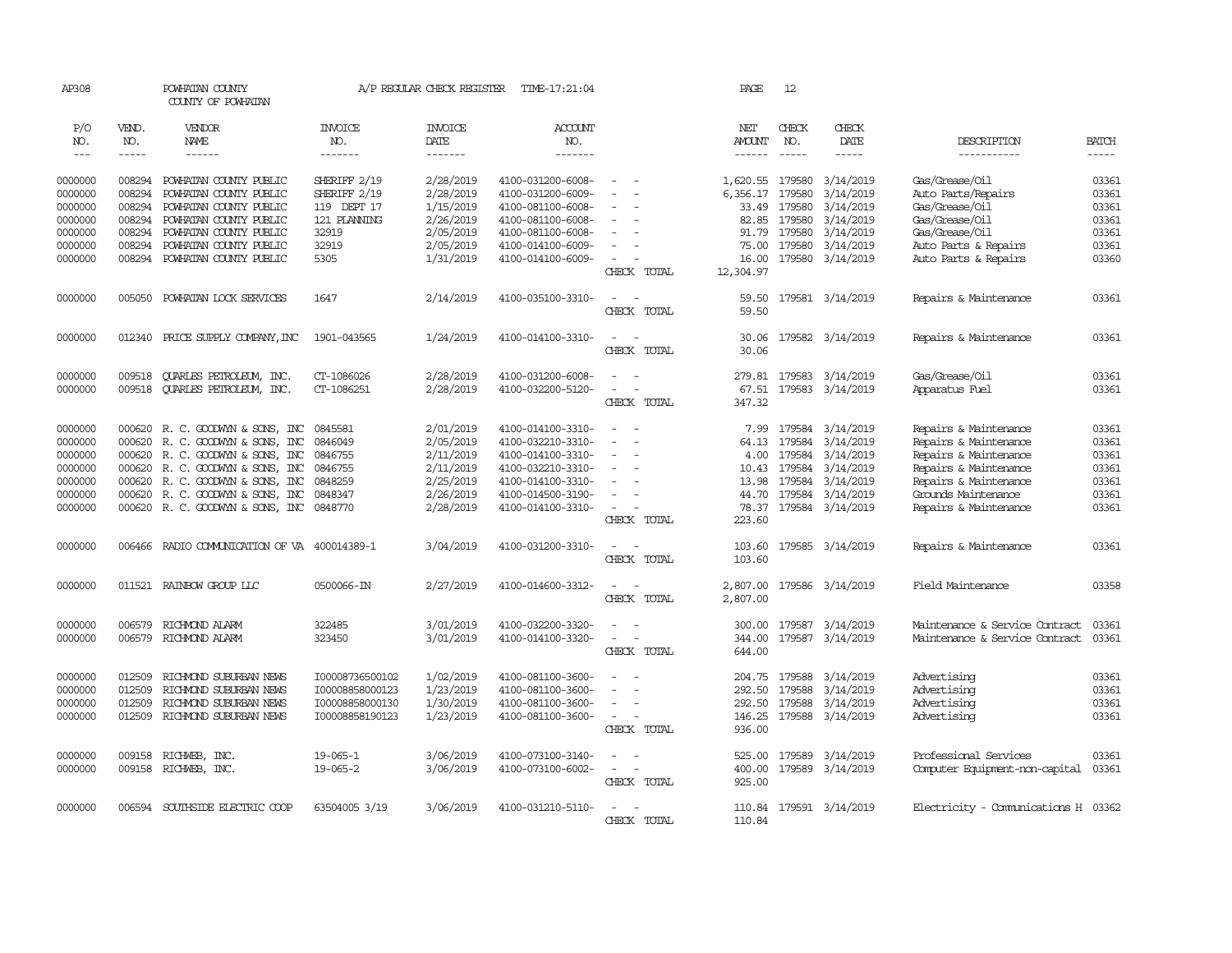| AP308              |                  | POWHATAN COUNTY<br>COUNTY OF POWHATAN        |                          | A/P REGULAR CHECK REGISTER | TIME-17:21:04                          |                                 | PAGE                 | 13               |                         |                                             |                |
|--------------------|------------------|----------------------------------------------|--------------------------|----------------------------|----------------------------------------|---------------------------------|----------------------|------------------|-------------------------|---------------------------------------------|----------------|
| P/O<br>NO.         | VEND.<br>NO.     | VENDOR<br>NAME                               | <b>INVOICE</b><br>NO.    | <b>INVOICE</b><br>DATE     | ACCOUNT<br>NO.                         |                                 | NET<br><b>AMOUNT</b> | CHECK<br>NO.     | CHECK<br>DATE           | DESCRIPTION                                 | BATCH          |
| $\frac{1}{2}$      | -----            | ------                                       | -------                  | -------                    | -------                                |                                 | ------               |                  | $- - - - -$             | -----------                                 | -----          |
| 0000000<br>0000000 | 008578<br>008578 | STAPLES BUSINESS AD-<br>STAPLES BUSINESS AD- | 3405545722<br>3406686011 | 2/19/2019<br>3/01/2019     | 4100-083500-6014-<br>4100-013200-6001- |                                 | 30.19<br>41.73       | 179592<br>179592 | 3/14/2019<br>3/14/2019  | Other Operating Supplies<br>Office Supplies | 03361<br>03361 |
| 0000000            | 008578           | STAPLES BUSINESS AD-                         | 3407115588               | 3/02/2019                  | 4100-012220-6001-                      | $\overline{\phantom{a}}$        | 5.43                 | 179592           | 3/14/2019               | Supplies                                    | 03361          |
| 0000000            | 008578           | STAPLES BUSINESS AD-                         | 3407115588               | 3/02/2019                  | 4100-012200-6001-                      | $\sim$<br>CHECK TOTAL           | 108.39               |                  | 31.04 179592 3/14/2019  | Office Supplies                             | 03361          |
| 0000000            | 008565           | TRACTOR SUPPLY CREDIT                        | 200700218                | 2/24/2019                  | 4100-031200-6022-                      | $\sim$<br>$\sim$<br>CHECK TOTAL | 113.97<br>113.97     |                  | 179593 3/14/2019        | Dog Food & Supplies K9                      | 03361          |
| 0000000            | 006721           | UNIVERSITY OF VIRGINIA                       | 38775                    | 3/04/2019                  | 4100-012410-5540-                      | $\overline{\phantom{a}}$        | 185.00               | 179594           | 3/14/2019               | Conferences & Training                      | 03362          |
| 0000000            | 006721           | UNIVERSITY OF VIRGINIA                       | 38776                    | 3/04/2019                  | 4100-012410-5540-                      |                                 | 80.00                |                  | 179594 3/14/2019        | Conferences & Training                      | 03362          |
|                    |                  |                                              |                          |                            |                                        | CHECK TOTAL                     | 265.00               |                  |                         |                                             |                |
| 0000000            | 011169           | VERIZON                                      | 61734342553Y319          | 3/19/2019                  | 4100-031210-5230-                      |                                 | 6.76                 | 179595           | 3/14/2019               | Telephone Services                          | 03362          |
| 0000000            | 011169           | VERIZON                                      | 8045986057 2/19          | 2/28/2019                  | 4100-031200-5230-                      |                                 | 70.82                | 179595           | 3/14/2019               | Telephone Services                          | 03362          |
| 0000000            | 011169           | VERIZON                                      | 8045986057 2/19          | 2/28/2019                  | 4100-031210-5230-                      | $\sim$                          | 379.91               |                  | 179595 3/14/2019        | Telephone Services                          | 03362          |
|                    |                  |                                              |                          |                            |                                        | CHECK TOTAL                     | 457.49               |                  |                         |                                             |                |
| 0000000            |                  | 012072 VIPRE SECURITY                        | INV00321717              | 3/04/2019                  | 4100-012510-3320-                      | $\sim$<br>$\sim$<br>CHECK TOTAL | 434.00<br>434.00     |                  | 179596 3/14/2019        | Maintenance & Service Contract              | 03362          |
|                    |                  |                                              |                          |                            |                                        |                                 |                      |                  |                         |                                             |                |
| 0000000            | 006984           | VIRGINIA CORRECTIONAL                        | 9554828                  | 2/22/2019                  | 4100-034100-6011-                      | $\sim$<br>- 14<br>CHECK TOTAL   | 18.75<br>18.75       |                  | 179597 3/14/2019        | Uniforms                                    | 03362          |
| 0000000            | 012913           | VIRGINIA LAW ENFORCEMENT                     | 2018-27                  | 3/04/2019                  | 4100-031200-5810-                      |                                 | 280.00               |                  | 179598 3/14/2019        | Dues/Association Memberships                | 03362          |
|                    |                  |                                              |                          |                            |                                        | CHECK TOTAL                     | 280.00               |                  |                         |                                             |                |
| 0000000            | 009768           | WAMPLER EANES APPRAISAL                      | BIDG PERMITS'19          | 3/01/2019                  | 4100-012320-3160-                      | $\sim$                          | 6,265.00             |                  | 179600 3/14/2019        | Reassessment Services                       | 03362          |
|                    |                  |                                              |                          |                            |                                        | CHECK TOTAL                     | 6,265.00             |                  |                         |                                             |                |
| 0000000            |                  | 011181 WELLS FARGO FINANCIAL                 | 5005950605               | 2/21/2019                  | 4100-012100-3320-                      | $\sim$<br>- 11                  | 101.98               | 179601           | 3/14/2019               | Maintenance & Service Contract              | 03361          |
| 0000000            | 011181           | WELLS FARGO FINANCIAL                        | 5005950605               | 2/21/2019                  | 4100-012200-3320-                      | ÷.                              | 231.63               | 179601           | 3/14/2019               | Maintenance & Service Contract              | 03361          |
| 0000000            | 011181           | WELLS FARGO FINANCIAL                        | 5005950605               | 2/21/2019                  | 4100-012310-3320-                      |                                 | 55.99                | 179601           | 3/14/2019               | Maintenance & Service Contract              | 03361          |
| 0000000            | 011181           | WELLS FARGO FINANCIAL                        | 5005950605               | 2/21/2019                  | 4100-012320-3500-                      | $\overline{a}$                  | 9.51                 | 179601           | 3/14/2019               | Printing & Binding                          | 03361          |
| 0000000            | 011181           | WELLS FARGO FINANCIAL                        | 5005950605               | 2/21/2019                  | 4100-012410-3320-                      | $\overline{a}$                  | 2.30                 | 179601           | 3/14/2019               | Maintenance & Service Contract              | 03361          |
| 0000000            | 011181           | WELLS FARGO FINANCIAL                        | 5005950605               | 2/21/2019                  | 4100-012510-3320-                      | $\sim$                          | 19.92                | 179601           | 3/14/2019               | Maintenance & Service Contract              | 03361          |
| 0000000            | 011181           | WELLS FARGO FINANCIAL                        | 5005950605               | 2/21/2019                  | 4100-013200-3320-                      |                                 | 143.19               | 179601           | 3/14/2019               | Maintenance & Service Contract              | 03361          |
| 0000000            | 011181           | WELLS FARGO FINANCIAL                        | 5005950605               | 2/21/2019                  | 4100-021600-8002-                      | $\sim$                          | 186.70               | 179601           | 3/14/2019               | Copier Lease                                | 03361          |
| 0000000            | 011181           | WEILS FARGO FINANCIAL                        | 5005950605               | 2/21/2019                  | 4100-021600-8002-                      |                                 |                      | 105.24 179601    | 3/14/2019               | Copier Lease                                | 03361          |
| 0000000            | 011181           | WELLS FARGO FINANCIAL                        | 5005950605               | 2/21/2019                  | 4100-022100-3320-                      | $\equiv$                        |                      | 175.54 179601    | 3/14/2019               | Maintenance & Service Contract              | 03361          |
| 0000000            | 011181           | WELLS FARGO FINANCIAL                        | 5005950605               | 2/21/2019                  | 4100-031200-3320-                      |                                 |                      | 175.54 179601    | 3/14/2019               | Maintenance & Service Contract              | 03361          |
| 0000000            | 011181           | WELLS FARGO FINANCIAL                        | 5005950605               | 2/21/2019                  | 4100-031200-3320-                      | $\overline{\phantom{a}}$        |                      | 234.37 179601    | 3/14/2019               | Maintenance & Service Contract              | 03361          |
| 0000000            | 011181           | WEILS FARGO FINANCIAL                        | 5005950605               | 2/21/2019                  | 4100-034100-3320-                      |                                 | 84.99                | 179601           | 3/14/2019               | Maintenance & Service Contract              | 03361          |
| 0000000            | 011181           | WELLS FARGO FINANCIAL                        | 5005950605               | 2/21/2019                  | 4100-035100-3320-                      |                                 | 92.69                | 179601           | 3/14/2019               | Landscaping - Animal Control                | 03361          |
| 0000000            | 011181           | WELLS FARGO FINANCIAL                        | 5005950605               | 2/21/2019                  | 4100-053120-3320-                      |                                 | 19.97                | 179601           | 3/14/2019               | Maint/Service Contract/Copying              | 03361          |
| 0000000            | 011181           | WELLS FARGO FINANCIAL                        | 5005950605               | 2/21/2019                  | 4100-081100-3320-                      |                                 | 160.85               | 179601           | 3/14/2019               | Maintenance & Service Contract              | 03361          |
| 0000000            | 011181           | WELLS FARGO FINANCIAL                        | 5005950605               | 2/21/2019                  | 4100-081500-3320-                      | $\sim$                          | 26.11                | 179601           | 3/14/2019               | Maintenance & Service Contract              | 03361          |
| 0000000            |                  | 011181 WELLS FARGO FINANCIAL                 | 5005950605               | 2/21/2019                  | 4100-021200-8002-                      |                                 |                      |                  | 225.93 179601 3/14/2019 | Copier Lease Agreement                      | 03361          |
|                    |                  |                                              |                          |                            |                                        | CHECK TOTAL                     | 2,052.45             |                  |                         |                                             |                |
| 0000000            |                  | 009186 WHITTEN BROTHERS, INC.                | DOCS580266               | 2/05/2019                  | 4100-031200-6009-                      | $\sim$                          | 296.97               |                  | 179602 3/14/2019        | Auto Parts/Repairs                          | 03362          |
|                    |                  |                                              |                          |                            |                                        | CHECK TOTAL                     | 296.97               |                  |                         |                                             |                |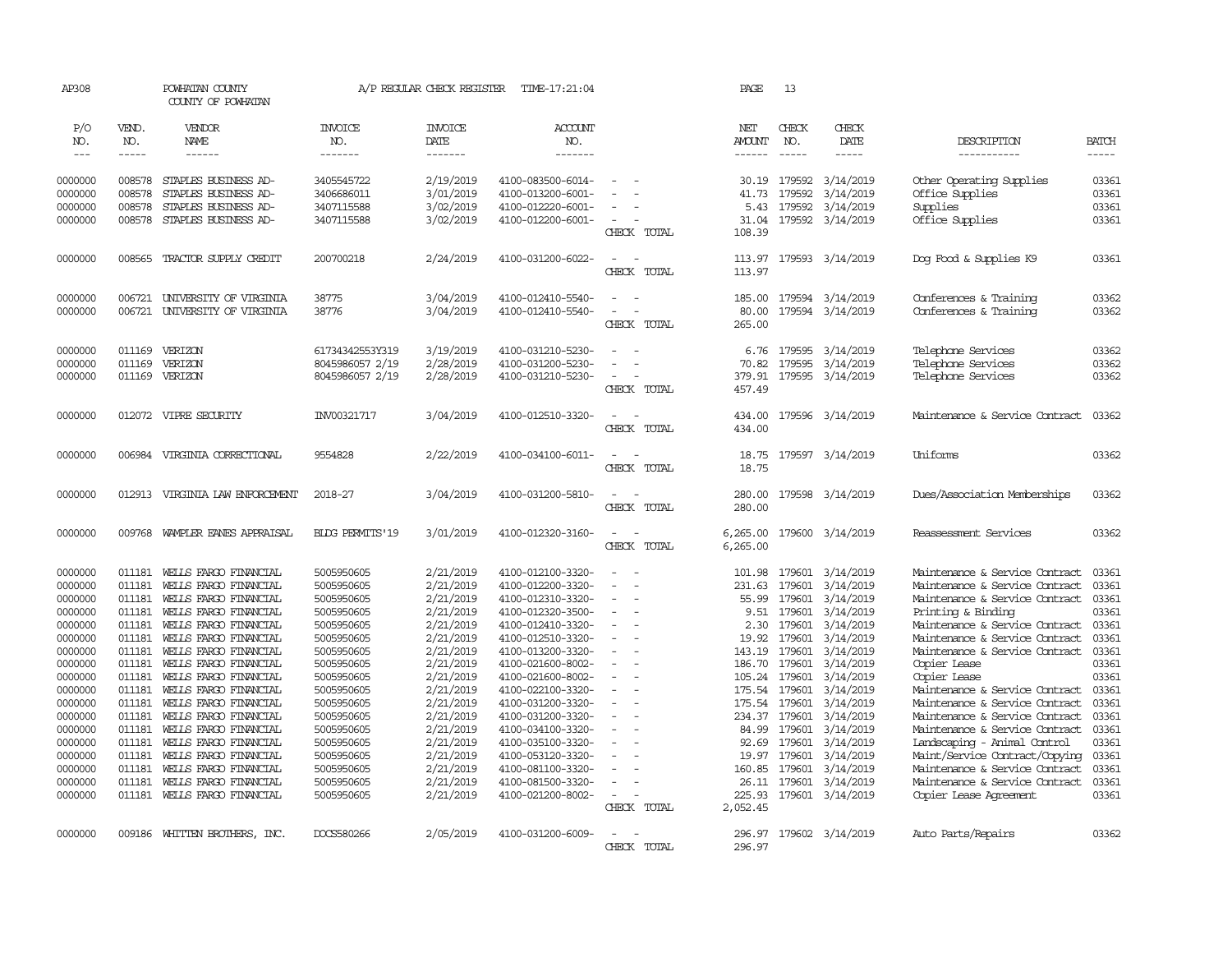| AP308                                    |                                      | POWHATAN COUNTY<br>COUNTY OF POWHATAN                                                                |                                                      | A/P REGULAR CHECK REGISTER                       | TIME-17:21:04                                                                    |                                                                                   | PAGE                                   | 14               |                                                                                                  |                                                                          |                                  |
|------------------------------------------|--------------------------------------|------------------------------------------------------------------------------------------------------|------------------------------------------------------|--------------------------------------------------|----------------------------------------------------------------------------------|-----------------------------------------------------------------------------------|----------------------------------------|------------------|--------------------------------------------------------------------------------------------------|--------------------------------------------------------------------------|----------------------------------|
| P/O<br>NO.<br>$\frac{1}{2}$              | VEND.<br>NO.<br>$- - - - -$          | VENDOR<br><b>NAME</b><br>------                                                                      | <b>INVOICE</b><br>NO.<br>-------                     | <b>INVOICE</b><br>DATE<br>-------                | <b>ACCOUNT</b><br>NO.<br>-------                                                 |                                                                                   | NET<br>AMOUNT                          | CHECK<br>NO.     | CHECK<br><b>DATE</b><br>$- - - - -$                                                              | DESCRIPTION<br>-----------                                               | <b>BATCH</b><br>-----            |
| 0000000<br>0000000<br>0000000            | 007755                               | 007755 WITMER PUBLIC SAFETY<br>WITMER PUBLIC SAFETY<br>007755 WITMER PUBLIC SAFETY                   | E1799449.001<br>E1819007<br>1920081                  | 3/08/2019<br>2/28/2019<br>3/06/2019              | 4100-032200-6011-<br>4100-032200-6011-<br>4100-032200-3310-                      | $\sim$<br>$\sim$<br>$\sim$<br>CHECK TOTAL                                         | 315.00<br>135.00<br>470.99<br>920.99   | 179603<br>179603 | 3/14/2019<br>3/14/2019<br>179603 3/14/2019                                                       | Protective Gear/Uniforms<br>Protective Gear/Uniforms<br>Equipment Repair | 03362<br>03362<br>03362          |
| 0000000<br>0000000                       |                                      | 006175 ADAMS OIL COMPANY, INC.<br>006175 ADAMS OIL COMPANY, INC.                                     | 24868<br>24985                                       | 2/13/2019<br>2/22/2019                           | 4100-032200-5120-<br>4100-032200-5120-                                           | $\sim$<br>$\sim$<br>$\sim$<br>$\sim$<br>CHECK TOTAL                               | 152.76<br>386.68<br>539.44             |                  | 179604 3/20/2019<br>179604 3/20/2019                                                             | Apparatus Fuel<br>Apparatus Fuel                                         | 03368<br>03368                   |
| 0000000                                  |                                      | 012275 ANTHEM HEALTH PLANS OF                                                                        | 888845950331                                         | 3/13/2019                                        | 4100-033400-3845-                                                                | $\sim$<br>$\sim$<br>CHECK TOTAL                                                   | 1,810.72                               |                  | 1,810.72 179606 3/20/2019                                                                        | Detention of Adults - Health C                                           | 03373                            |
| 0000000                                  |                                      | 011479 ATLANTIC EMERGENCY                                                                            | 4838RIC                                              | 11/19/2018                                       | 4100-032200-6009-                                                                | $\sim$<br>$\sim$<br>CHECK TOTAL                                                   | 443.20<br>443.20                       |                  | 179607 3/20/2019                                                                                 | Auto Repairs and Parts                                                   | 03368                            |
| 0000000                                  |                                      | 000660 BAI MUNICIPAL SOFTWARE                                                                        | WATS20191-1042                                       | 3/01/2019                                        | 4100-012510-3321-                                                                | $\omega_{\rm{max}}$ and $\omega_{\rm{max}}$<br>CHECK TOTAL                        | 11,671.00                              |                  | 11,671.00 179608 3/20/2019                                                                       | AS400 Service Contracts                                                  | 03368                            |
| 0000000<br>0000000<br>0000000            | 007941                               | BAKER & TAYLOR<br>007941 BAKER & TAYLOR<br>007941 BAKER & TAYLOR                                     | 5015408742<br>5015410258<br>5015416760               | 3/05/2019<br>3/05/2019<br>3/08/2019              | 4100-073100-6012-<br>4100-073100-6012-<br>4100-073100-6012-                      | $\sim$<br>$\sim$<br>$\equiv$<br>$\sim$<br>$\overline{\phantom{a}}$<br>CHECK TOTAL | 169.99<br>539.60<br>658.50<br>1,368.09 | 179609<br>179609 | 3/20/2019<br>3/20/2019<br>179609 3/20/2019                                                       | Books & Subscriptions<br>Books & Subscriptions<br>Books & Subscriptions  | 03368<br>03368<br>03368          |
| 0000000                                  | 006655                               | BLOSSMAN GAS COMPANIES,                                                                              | 6034959                                              | 2/13/2019                                        | 4100-032220-5120-                                                                | $\sim$<br>$\sim$<br>CHECK TOTAL                                                   | 1,371.78<br>1,371.78                   |                  | 179611 3/20/2019                                                                                 | Fuel                                                                     | 03370                            |
| 0000000                                  |                                      | 008686 C.W. WILLIAMS & CO., INC.                                                                     | 617782                                               | 2/27/2019                                        | 4100-032200-3310-                                                                | $\equiv$<br>$\overline{\phantom{a}}$<br>CHECK TOTAL                               | 368.47<br>368.47                       |                  | 179613 3/20/2019                                                                                 | Equipment Repair                                                         | 03368                            |
| 0000000                                  | 011388                               | CARAHSOFT TECHNOLOGY CORP 11479968                                                                   |                                                      | 3/14/2019                                        | 4100-022100-6012-                                                                | $\sim$<br>$\overline{\phantom{a}}$<br>CHECK TOTAL                                 | 1,037.82<br>1,037.82                   |                  | 179615 3/20/2019                                                                                 | Books & Subscriptions                                                    | 03370                            |
| 0000000<br>0000000<br>0000000<br>0000000 | 000540<br>000540<br>000540<br>000540 | CENTRAL VIRGINIA WASTE<br>CENTRAL VIRGINIA WASTE<br>CENTRAL VIRGINIA WASTE<br>CENTRAL VIRGINIA WASTE | 24120<br>24120<br>24120<br>24132                     | 2/26/2019<br>2/26/2019<br>2/26/2019<br>2/27/2019 | 4100-014300-3176-<br>4100-014300-3176-<br>4100-014300-3176-<br>4100-014300-3176- | $\sim$<br>$\sim$<br>$\sim$<br>$\sim$<br>$\sim$<br>CHECK TOTAL                     | 513.90<br>58.02<br>6,525.47            |                  | 179616 3/20/2019<br>6,624.76 179616 3/20/2019<br>671.21-179616 3/20/2019<br>179616 3/20/2019     | Recycling Pulls<br>Recycling Pulls<br>Recycling Pulls<br>Recycling Pulls | 03373<br>03373<br>03373<br>03373 |
| 0000000<br>0000000<br>0000000<br>0000000 | 006965<br>006965<br>006965<br>006965 | CINIAS CORPORATION<br>CINIAS CORPORATION<br>CINIAS CORPORATION<br>CINIAS CORPORATION                 | 4016916667<br>4017738424<br>4017738424<br>4017738436 | 2/20/2019<br>3/06/2019<br>3/06/2019<br>3/06/2019 | 4100-014300-6011-<br>4100-014100-6011-<br>4100-014500-6011-<br>4100-014300-6011- | $\sim$<br>$\sim$<br>$\sim$<br>$\sim$<br>$\sim$<br>$\sim$<br>CHECK TOTAL           | 98.63<br>448.60                        |                  | 130.92 179617 3/20/2019<br>179617 3/20/2019<br>88.13 179617 3/20/2019<br>130.92 179617 3/20/2019 | Uniforms<br>Uniforms<br>Uniforms<br>Uniforms                             | 03373<br>03373<br>03373<br>03373 |
| 0000000                                  |                                      | 007282 COBB TECHNOLOGIES, INC.                                                                       | 1042196                                              | 3/08/2019                                        | 4100-032200-3320-                                                                | $\sim$<br>$\sim$<br>CHECK TOTAL                                                   | 225.73<br>225.73                       |                  | 179618 3/20/2019                                                                                 | Maintenance & Service Contract                                           | 03368                            |
| 0000000<br>0000000                       |                                      | 012756 COMCAST<br>012756 COMCAST                                                                     | 0120097415 2/19<br>0120090493 2/19                   | 2/18/2019<br>2/25/2019                           | 4100-073100-5260-<br>4100-053910-5643-                                           | $\sim$<br>$\sim$<br>CHECK TOTAL                                                   | 458.08                                 |                  | 231.44 179619 3/20/2019<br>226.64 179619 3/20/2019                                               | Internet<br>PCCAA Services - Federal CSBG                                | 03368<br>03373                   |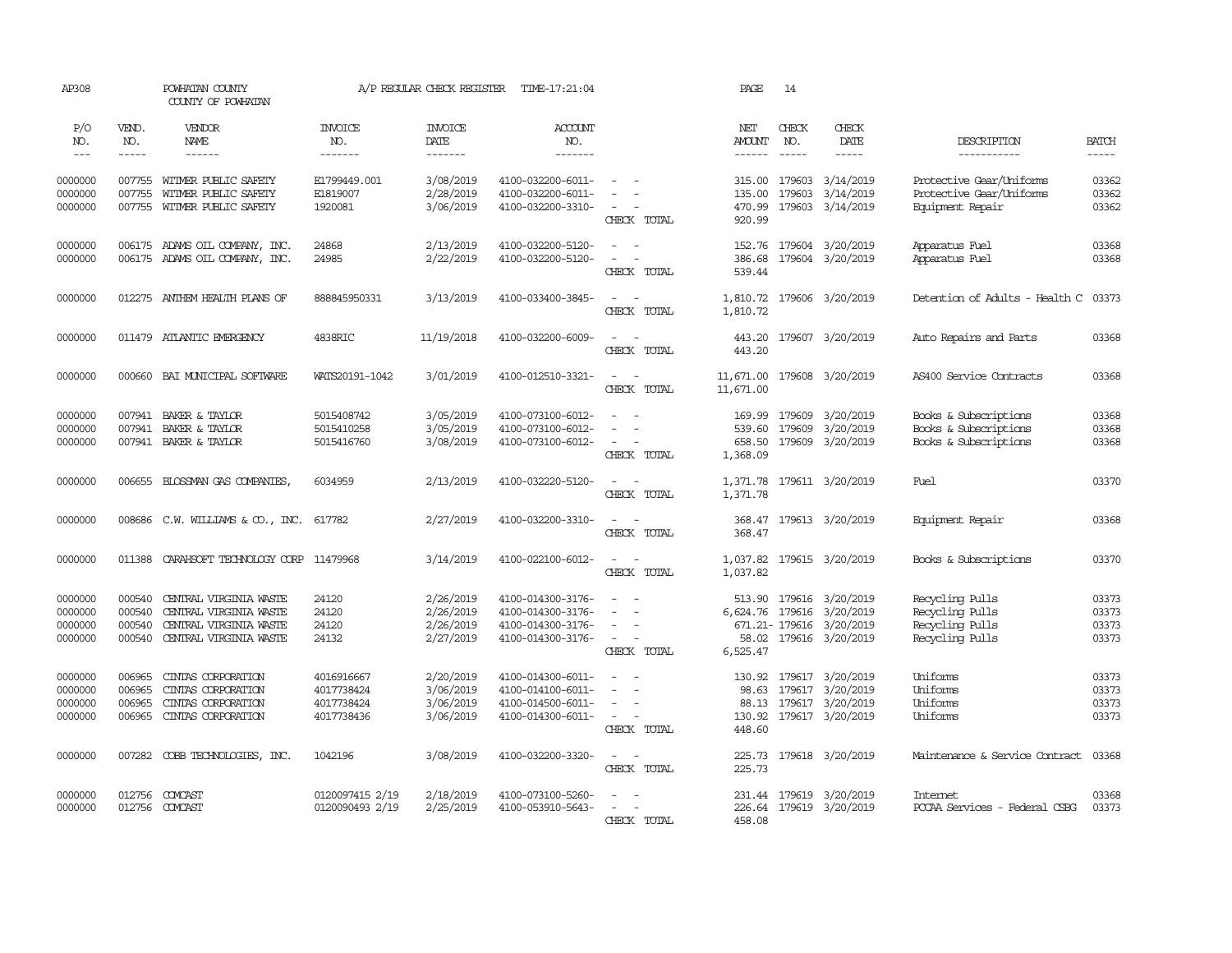| AP308              |                  | POWHATAN COUNTY<br>COUNTY OF POWHATAN                |                                    | A/P REGULAR CHECK REGISTER | TIME-17:21:04                          |                                         | PAGE                 | 15               |                        |                                |                |
|--------------------|------------------|------------------------------------------------------|------------------------------------|----------------------------|----------------------------------------|-----------------------------------------|----------------------|------------------|------------------------|--------------------------------|----------------|
| P/O<br>NO.         | VEND.<br>NO.     | VENDOR<br>NAME                                       | <b>INVOICE</b><br>NO.              | <b>INVOICE</b><br>DATE     | ACCOUNT<br>NO.                         |                                         | NET<br><b>AMOUNT</b> | CHECK<br>NO.     | CHECK<br>DATE          | DESCRIPTION                    | <b>BATCH</b>   |
| $ -$               | $\frac{1}{2}$    | ------                                               | -------                            | --------                   | --------                               |                                         | $- - - - - -$        |                  | $\frac{1}{2}$          | -----------                    | -----          |
| 0000000            | 010587           | COX, RICHARD K.                                      | $PER$ DIEM $4/10$                  | 3/13/2019                  | 4100-022100-5540-                      | $\overline{\phantom{a}}$<br>CHECK TOTAL | 125.25<br>125.25     |                  | 179622 3/20/2019       | Conferences & Training         | 03370          |
| 0000000            | 007294           | CUMBERLAND FARM & AUTO                               | 1512                               | 2/04/2019                  | 4100-032200-6009-                      | $\sim$                                  | 7.98                 | 179623           | 3/20/2019              | Auto Repairs and Parts         | 03368          |
| 0000000            | 007294           | CUMBERLAND FARM & AUTO                               | 2025                               | 2/08/2019                  | 4100-032200-6009-                      |                                         | 150.29               | 179623           | 3/20/2019              | Auto Repairs and Parts         | 03368          |
| 0000000            |                  | 007294 CUMBERLAND FARM & AUTO                        | 889                                | 1/29/2019                  | 4100-032200-6009-                      | $\overline{\phantom{a}}$                | 234.83               |                  | 179623 3/20/2019       | Auto Repairs and Parts         | 03368          |
|                    |                  |                                                      |                                    |                            |                                        | CHECK TOTAL                             | 393.10               |                  |                        |                                |                |
| 0000000            | 006240           | DIAMOND SPRINGS WATER, INC 208074470                 |                                    | 2/12/2019                  | 4100-031200-5130-                      | $\sim$<br>$\sim$                        | 34.95                | 179625           | 3/20/2019              | Water                          | 03374          |
| 0000000            | 006240           | DIAMOND SPRINGS WATER, INC                           | 215079690                          | 2/18/2019                  | 4100-031200-5130-                      | $\equiv$                                | 27.96                | 179625           | 3/20/2019              | Water                          | 03374          |
| 0000000            | 006240           | DIAMOND SPRINGS WATER, INC 222074470                 |                                    | 2/22/2019                  | 4100-031200-5130-                      |                                         | 13.98                | 179625           | 3/20/2019              | Water                          | 03374          |
| 0000000            | 006240           | DIAMOND SPRINGS WATER, INC 3215572                   |                                    | 3/01/2019                  | 4100-031200-5130-                      | $\overline{\phantom{a}}$                | 11.95                |                  | 179625 3/20/2019       | Water                          | 03374          |
|                    |                  |                                                      |                                    |                            |                                        | CHECK TOTAL                             | 88.84                |                  |                        |                                |                |
| 0000000            | 008787 DMV       |                                                      | 19059734                           | 2/28/2019                  | 4100-012410-3320-                      | $\sim$ $ \sim$                          | 1,275.00             |                  | 179626 3/20/2019       | Maintenance & Service Contract | 03368          |
|                    |                  |                                                      |                                    |                            |                                        | CHECK TOTAL                             | 1,275.00             |                  |                        |                                |                |
| 0000000            | 000860           | DOMINION ENERGY VIRGINIA                             | 0432180008 3/19                    | 3/04/2019                  | 4100-014600-5110-                      | $\overline{a}$                          | 34.32                | 179627           | 3/20/2019              | Electricity                    | 03371          |
| 0000000            | 000860           | DOMINION ENERGY VIRGINIA                             | 0863807277 3/19                    | 3/04/2019                  | 4100-014600-5110-                      | $\overline{\phantom{a}}$<br>$\sim$      | 8.06                 | 179627           | 3/20/2019              | Electricity                    | 03371          |
| 0000000            | 000860           | DOMINION ENERGY VIRGINIA                             | 1223507334 3/19                    | 3/04/2019                  | 4100-014300-5110-                      | $\equiv$                                | 224.10               | 179627           | 3/20/2019              | Electricity                    | 03371          |
| 0000000            | 000860           | DOMINION ENERGY VIRGINIA                             | 1498464559 3/19                    | 3/04/2019                  | 4100-014600-5110-                      | $\equiv$                                | 8.79                 | 179627           | 3/20/2019              | Electricity                    | 03371          |
| 0000000            | 000860           | DOMINION ENERGY VIRGINIA                             | 2142337506 3/19                    | 3/04/2019                  | 4100-014600-5110-                      | $\sim$<br>$\sim$                        | 7.63                 | 179627           | 3/20/2019              | Electricity                    | 03371          |
| 0000000            | 000860           | DOMINION ENERGY VIRGINIA                             | 2312285006 3/19                    | 3/04/2019                  | 4100-014100-5110-                      | $\sim$                                  | 346.00               | 179627           | 3/20/2019              | Electricity                    | 03371          |
| 0000000            | 000860           | DOMINION ENERGY VIRGINIA                             | 2346327501 3/19                    | 3/04/2019                  | 4100-031200-5110-                      |                                         | 1,995.22             | 179627           | 3/20/2019              | Electricity                    | 03371          |
| 0000000            | 000860           | DOMINION ENERGY VIRGINIA                             | 2346327501 3/19                    | 3/04/2019                  | 4100-014100-5110-                      | $\sim$                                  | 1,995.22             | 179627           | 3/20/2019              | Electricity                    | 03371          |
| 0000000            | 000860           | DOMINION ENERGY VIRGINIA                             | 2352270009 3/19                    | 3/04/2019                  | 4100-014100-5110-                      | $\sim$<br>CHECK TOTAL                   | 511.33<br>5,130.67   |                  | 179627 3/20/2019       | Electricity                    | 03371          |
|                    |                  |                                                      |                                    |                            |                                        |                                         |                      |                  |                        |                                |                |
| 0000000            | 000860           | DOMINION ENERGY VIRGINIA                             | 2442170003 3/19                    | 3/04/2019                  | 4100-014100-5110-                      | $\sim$                                  | 2,230.06             | 179628           | 3/20/2019              | Electricity                    | 03371          |
| 0000000            | 000860           | DOMINION ENERGY VIRGINIA                             | 2462222502 3/19                    | 3/04/2019                  | 4100-014100-5110-                      | $\equiv$                                | 3,715.02             | 179628           | 3/20/2019              | Electricity                    | 03371          |
| 0000000            | 000860           | DOMINION ENERGY VIRGINIA                             | 2476067034 3/19                    | 3/04/2019                  | 4100-014100-5110-                      | $\equiv$<br>$\equiv$                    |                      | 442.47 179628    | 3/20/2019              | Electricity                    | 03371          |
| 0000000            | 000860<br>000860 | DOMINION ENERGY VIRGINIA<br>DOMINION ENERGY VIRGINIA | 2912605595 3/19                    | 3/04/2019<br>3/04/2019     | 4100-014100-5110-<br>4100-014100-5110- | $\equiv$                                | 156.24               | 179628<br>179628 | 3/20/2019<br>3/20/2019 | Electricity                    | 03371<br>03371 |
| 0000000<br>0000000 | 000860           | DOMINION ENERGY VIRGINIA                             | 2972120006 3/19<br>3451094936 3/19 | 3/04/2019                  | 4100-014600-5110-                      | $\equiv$                                | 1,919.07<br>6.59     | 179628           | 3/20/2019              | Electricity<br>Electricity     | 03371          |
| 0000000            | 000860           | DOMINION ENERGY VIRGINIA                             | 3496131156 3/19                    | 3/04/2019                  | 4100-014100-5110-                      | $\sim$                                  | 6.59                 | 179628           | 3/20/2019              | Electricity                    | 03371          |
| 0000000            | 000860           | DOMINION ENERGY VIRGINIA                             | 3507951824 3/19                    | 3/04/2019                  | 4100-014600-5110-                      | $\sim$                                  | 8.29                 |                  | 179628 3/20/2019       | Electricity                    | 03371          |
|                    |                  |                                                      |                                    |                            |                                        | CHECK TOTAL                             | 8,484.33             |                  |                        |                                |                |
| 0000000            | 000860           | DOMINION ENERGY VIRGINIA                             | 4691491015 3/19                    | 3/04/2019                  | 4100-014600-5110-                      | $\sim$                                  | 48.60                | 179629           | 3/20/2019              | Electricity                    | 03371          |
| 0000000            | 000860           | DOMINION ENERGY VIRGINIA                             | 4732217502 3/19                    | 3/04/2019                  | 4100-014600-5110-                      |                                         | 22.25                | 179629           | 3/20/2019              | Electricity                    | 03371          |
| 0000000            | 000860           | DOMINION ENERGY VIRGINIA                             | 5652237503 3/19                    | 3/04/2019                  | 4100-014600-5110-                      | $\equiv$                                | 20.56                | 179629           | 3/20/2019              | Electricity                    | 03371          |
| 0000000            | 000860           | DOMINION ENERGY VIRGINIA                             | 6024003557 3/19                    | 3/05/2019                  | 4100-014100-5110-                      | $\sim$                                  | 17.93                | 179629           | 3/20/2019              | Electricity                    | 03371          |
| 0000000            | 000860           | DOMINION ENERGY VIRGINIA                             | 8971069334 3/19                    | 3/04/2019                  | 4100-014300-5110-                      | $\sim$<br>$\sim$                        | 22.85                |                  | 179629 3/20/2019       | Electricity                    | 03371          |
|                    |                  |                                                      |                                    |                            |                                        | CHECK TOTAL                             | 132.19               |                  |                        |                                |                |
| 0000000            |                  | 012905 GALLS, LLC                                    | 012107211                          | 3/01/2019                  | 4100-031200-6011-                      | $\sim$ $ \sim$                          | 47.95                |                  | 179634 3/20/2019       | Uniforms                       | 03374          |
|                    |                  |                                                      |                                    |                            |                                        | CHECK TOTAL                             | 47.95                |                  |                        |                                |                |
| 0000000            |                  | 006763 GREENBERG & ASSOCIATES                        | 3385                               | 3/08/2019                  | 4100-031200-3110-                      | $\sim$<br>$\sim$                        | 100.00               |                  | 179635 3/20/2019       | Professional Health Services   | 03374          |
|                    |                  |                                                      |                                    |                            |                                        | CHECK TOTAL                             | 100.00               |                  |                        |                                |                |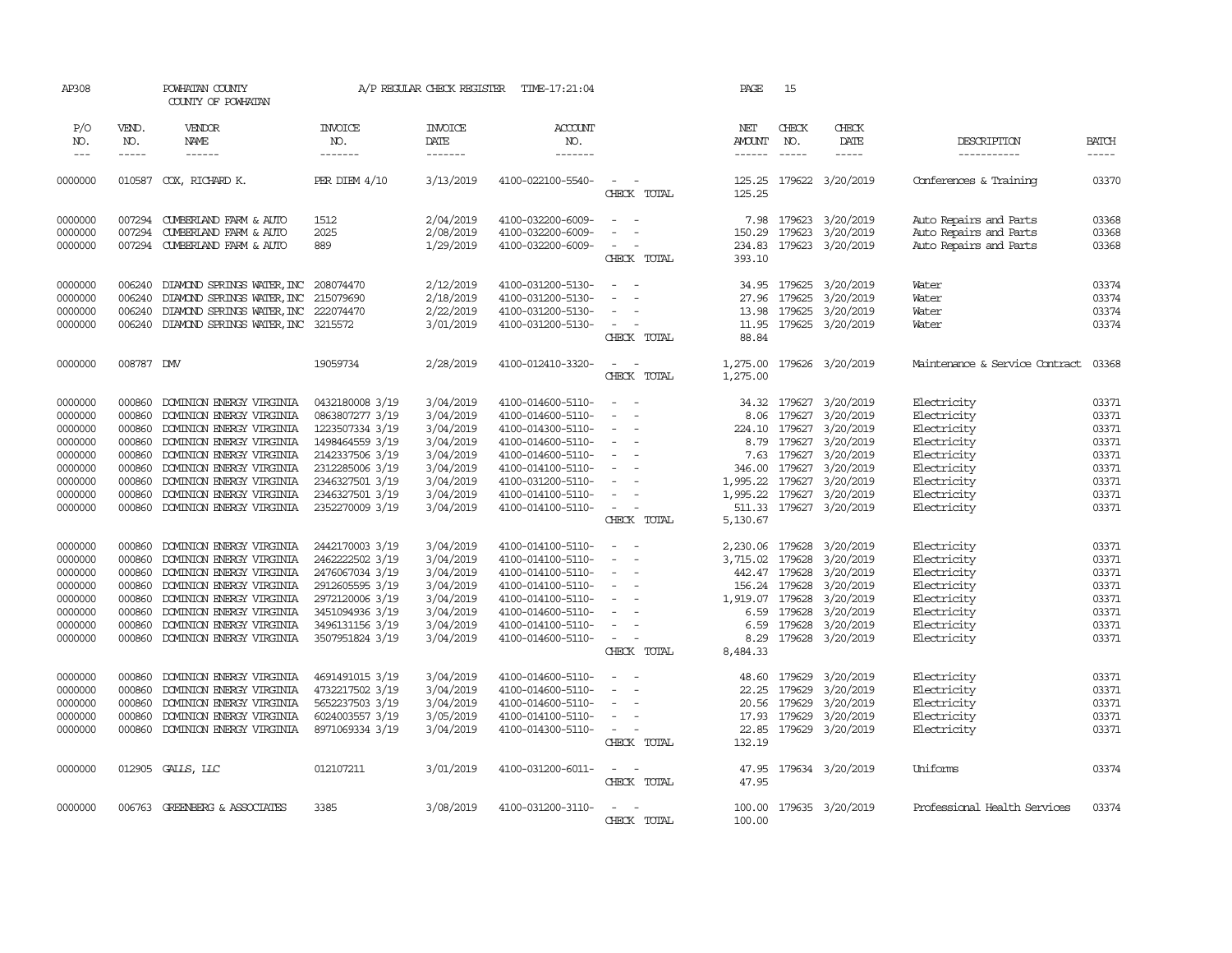| AP308                                                                                                                 |                                                                                                            | POWHATAN COUNTY<br>COUNTY OF POWHATAN                                                                                                                                                                                                                                                                 |                                                                                                            | A/P REGULAR CHECK REGISTER                                                                                                                  | TIME-17:21:04                                                                                                                                                                                                                       |                                                                                                                                                                        | PAGE                                                               | 16                                                                                                            |                                                                                                                                                           |                                                                                                                                                                                                                                                                                                  |                                                                                                 |
|-----------------------------------------------------------------------------------------------------------------------|------------------------------------------------------------------------------------------------------------|-------------------------------------------------------------------------------------------------------------------------------------------------------------------------------------------------------------------------------------------------------------------------------------------------------|------------------------------------------------------------------------------------------------------------|---------------------------------------------------------------------------------------------------------------------------------------------|-------------------------------------------------------------------------------------------------------------------------------------------------------------------------------------------------------------------------------------|------------------------------------------------------------------------------------------------------------------------------------------------------------------------|--------------------------------------------------------------------|---------------------------------------------------------------------------------------------------------------|-----------------------------------------------------------------------------------------------------------------------------------------------------------|--------------------------------------------------------------------------------------------------------------------------------------------------------------------------------------------------------------------------------------------------------------------------------------------------|-------------------------------------------------------------------------------------------------|
| P/O<br>NO.<br>$\frac{1}{2}$                                                                                           | VEND.<br>NO.<br>$- - - - -$                                                                                | VENDOR<br>NAME<br>$- - - - - -$                                                                                                                                                                                                                                                                       | <b>INVOICE</b><br>NO.<br>-------                                                                           | <b>INVOICE</b><br>DATE<br>$- - - - - - -$                                                                                                   | ACCOUNT<br>NO.<br>-------                                                                                                                                                                                                           |                                                                                                                                                                        | NET<br><b>AMOUNT</b><br>$- - - - - -$                              | CHECK<br>NO.<br>$\frac{1}{2}$                                                                                 | CHECK<br>DATE<br>$- - - - -$                                                                                                                              | DESCRIPTION<br>-----------                                                                                                                                                                                                                                                                       | <b>BATCH</b><br>$- - - - -$                                                                     |
| 0000000<br>0000000<br>0000000                                                                                         | 012508<br>012508<br>012508                                                                                 | HEALTH ECUTTY INC<br>HEALTH EQUITY INC<br>HEALTH ECUTTY INC                                                                                                                                                                                                                                           | V4CVEO9<br>YWA5C8U<br>3MMWJU9                                                                              | 3/11/2019<br>3/04/2019<br>3/06/2019                                                                                                         | 100-000200-0012-<br>100-000200-0012-<br>4100-012220-2313-                                                                                                                                                                           | $\equiv$<br>CHECK TOTAL                                                                                                                                                | 286.25<br>201.30<br>887.22                                         | 399.67 179638<br>179638                                                                                       | 3/20/2019<br>3/20/2019<br>179638 3/20/2019                                                                                                                | Payroll Clearing - FSA<br>Payroll Clearing - FSA<br>HSA and FSA Admin Fees                                                                                                                                                                                                                       | 03368<br>03368<br>03368                                                                         |
| 0000000                                                                                                               |                                                                                                            | 006097 HERTZLER FARM & FEED, INC 028618                                                                                                                                                                                                                                                               |                                                                                                            | 3/11/2019                                                                                                                                   | 4100-035100-6022-                                                                                                                                                                                                                   | $\equiv$<br>CHECK TOTAL                                                                                                                                                | 91.00<br>91.00                                                     |                                                                                                               | 179639 3/20/2019                                                                                                                                          | Dog Food/Supplies                                                                                                                                                                                                                                                                                | 03374                                                                                           |
| 0000000                                                                                                               |                                                                                                            | 012950 KNAPKE, TONY                                                                                                                                                                                                                                                                                   | FIREEMSCONF2/19                                                                                            | 3/12/2019                                                                                                                                   | 4100-032200-5815-                                                                                                                                                                                                                   | $\sim$<br>CHECK TOTAL                                                                                                                                                  | 172.28<br>172.28                                                   |                                                                                                               | 179644 3/20/2019                                                                                                                                          | Training/Seminars                                                                                                                                                                                                                                                                                | 03368                                                                                           |
| 0000000                                                                                                               |                                                                                                            | 000166 LUCK STONE CORP.                                                                                                                                                                                                                                                                               | IV-100994641                                                                                               | 2/28/2019                                                                                                                                   | 4100-014500-3190-                                                                                                                                                                                                                   | $\overline{\phantom{a}}$<br>$\sim$<br>CHECK TOTAL                                                                                                                      | 139.43<br>139.43                                                   |                                                                                                               | 179645 3/20/2019                                                                                                                                          | Grounds Maintenance                                                                                                                                                                                                                                                                              | 03370                                                                                           |
| 0000000                                                                                                               |                                                                                                            | 011268 MAILFINANCE                                                                                                                                                                                                                                                                                    | N7627889                                                                                                   | 3/12/2019                                                                                                                                   | 100-000100-0017-                                                                                                                                                                                                                    | $\sim$<br>$\sim$<br>CHECK TOTAL                                                                                                                                        | 516.27<br>516.27                                                   |                                                                                                               | 179646 3/20/2019                                                                                                                                          | Postage Lease                                                                                                                                                                                                                                                                                    | 03374                                                                                           |
| 0000000                                                                                                               |                                                                                                            | 006146 MCCLELLAN, WENDY SUSAN                                                                                                                                                                                                                                                                         | INOVA CONF 4/19                                                                                            | 3/12/2019                                                                                                                                   | 4100-031710-5540-                                                                                                                                                                                                                   | $\sim$<br>$\sim$<br>CHECK TOTAL                                                                                                                                        | 100.00<br>100.00                                                   |                                                                                                               | 179647 3/20/2019                                                                                                                                          | Travel - Convention & Educatio                                                                                                                                                                                                                                                                   | 03374                                                                                           |
| 0000000                                                                                                               |                                                                                                            | 007141 MIDLOTHIAN BUSINESS FORMS                                                                                                                                                                                                                                                                      | 2176                                                                                                       | 3/06/2019                                                                                                                                   | 4100-031200-6014-                                                                                                                                                                                                                   | $\sim$<br>$\sim$<br>CHECK TOTAL                                                                                                                                        | 370.23<br>370.23                                                   |                                                                                                               | 179648 3/20/2019                                                                                                                                          | Other Operating Supplies                                                                                                                                                                                                                                                                         | 03374                                                                                           |
| 0000000<br>0000000                                                                                                    |                                                                                                            | 010924 MITCHELL PEST<br>010924 MITCHELL PEST                                                                                                                                                                                                                                                          | 120994<br>121036                                                                                           | 3/04/2019<br>3/04/2019                                                                                                                      | 4100-014100-3320-<br>4100-014100-3320-                                                                                                                                                                                              | $\equiv$<br>CHECK TOTAL                                                                                                                                                | 150.00<br>95.00<br>245.00                                          | 179650                                                                                                        | 3/20/2019<br>179650 3/20/2019                                                                                                                             | Maintenance & Service Contract<br>Maintenance & Service Contract                                                                                                                                                                                                                                 | 03370<br>03370                                                                                  |
| 0000000                                                                                                               | 007297                                                                                                     | NAFECO, INC.                                                                                                                                                                                                                                                                                          | 968411                                                                                                     | 2/14/2019                                                                                                                                   | 4100-032200-6011-                                                                                                                                                                                                                   | $\sim$<br>$\sim$<br>CHECK TOTAL                                                                                                                                        | 160.54<br>160.54                                                   |                                                                                                               | 179651 3/20/2019                                                                                                                                          | Protective Gear/Uniforms                                                                                                                                                                                                                                                                         | 03368                                                                                           |
| 0000000                                                                                                               | 012011                                                                                                     | NARD, ANGELA                                                                                                                                                                                                                                                                                          | AUG 2017 TERMR                                                                                             | 9/06/2017                                                                                                                                   | 4100-021100-1700-                                                                                                                                                                                                                   | $\overline{\phantom{a}}$<br>CHECK TOTAL                                                                                                                                | 30.00<br>30.00                                                     |                                                                                                               | 179652 3/20/2019                                                                                                                                          | COMP: Jurors & Witnesses                                                                                                                                                                                                                                                                         | 03370                                                                                           |
| 0000000                                                                                                               | 000375                                                                                                     | PIEDMONT REGIONAL JAIL                                                                                                                                                                                                                                                                                | 2939                                                                                                       | 2/28/2019                                                                                                                                   | 4100-033400-3841-                                                                                                                                                                                                                   | $\sim$<br>$\sim$<br>CHECK TOTAL                                                                                                                                        | 29,824.00<br>29,824.00                                             |                                                                                                               | 179654 3/20/2019                                                                                                                                          | Detention of Adults                                                                                                                                                                                                                                                                              | 03374                                                                                           |
| 0000000                                                                                                               |                                                                                                            | 009153 PITNEY BOWES GLOBAL                                                                                                                                                                                                                                                                            | 3308265170                                                                                                 | 2/27/2019                                                                                                                                   | 4100-021200-5210-                                                                                                                                                                                                                   | $\sim$<br>$\sim$<br>CHECK TOTAL                                                                                                                                        | 150.00<br>150.00                                                   |                                                                                                               | 179655 3/20/2019                                                                                                                                          | Postage                                                                                                                                                                                                                                                                                          | 03368                                                                                           |
| 0000000<br>0000000<br>0000000<br>0000000<br>0000000<br>0000000<br>0000000<br>0000000<br>0000000<br>0000000<br>0000000 | 001250<br>001250<br>001250<br>001250<br>001250<br>001250<br>001250<br>001250<br>001250<br>001250<br>001250 | POWHATAN AUTO & TRACTOR<br>POWHATAN AUTO & TRACTOR<br>POWHATAN AUTO & TRACTOR<br>POWHATAN AUTO & TRACTOR<br>POWHATAN AUTO & TRACTOR<br>POWHATAN AUTO & TRACTOR<br>POWHATAN AUTO & TRACTOR<br>POWHATAN AUTO & TRACTOR<br>POWHATAN AUTO & TRACTOR<br>POWHATAN AUTO & TRACTOR<br>POWHATAN AUTO & TRACTOR | 536102<br>536664<br>534914<br>534914<br>534934<br>534934<br>534934<br>535554<br>537355<br>537355<br>537373 | 2/09/2019<br>2/14/2019<br>2/01/2019<br>2/01/2019<br>2/01/2019<br>2/01/2019<br>2/01/2019<br>2/06/2019<br>2/19/2019<br>2/19/2019<br>2/19/2019 | 4100-032200-6009-<br>4100-032200-6009-<br>4100-014500-6008-<br>4100-014500-6009-<br>4100-014500-6004-<br>4100-014500-3319-<br>4100-014500-3190-<br>4100-014600-3310-<br>4100-014500-3319-<br>4100-014500-6004-<br>4100-014500-3319- | $\sim$<br>$\sim$<br>$\sim$<br>$\sim$<br>$\equiv$<br>$\overline{\phantom{a}}$<br>$\overline{\phantom{a}}$<br>$\equiv$<br>$\sim$<br>$\blacksquare$<br>$\sim$<br>$\equiv$ | 14.48<br>19.99<br>4.29<br>7.90<br>10.58<br>5.99<br>43.98<br>126.88 | 81.00- 179656<br>14.07 179656<br>179656<br>179656<br>179656<br>179656<br>179656<br>179656<br>179656<br>179656 | 575.97 179656 3/20/2019<br>3/20/2019<br>3/20/2019<br>3/20/2019<br>3/20/2019<br>3/20/2019<br>3/20/2019<br>3/20/2019<br>3/20/2019<br>3/20/2019<br>3/20/2019 | Auto Repairs and Parts<br>Auto Repairs and Parts<br>Gas/Grease/Oil<br>Auto Parts & Repairs<br>Tools and Equipment<br>Equipment Repairs and Maintena<br>Grounds Maintenance<br>Repairs and Maintenance<br>Equipment Repairs and Maintena<br>Tools and Equipment<br>Equipment Repairs and Maintena | 03368<br>03368<br>03370<br>03370<br>03370<br>03370<br>03370<br>03370<br>03370<br>03370<br>03370 |
| 0000000                                                                                                               | 001250                                                                                                     | POWHATAN AUTO & TRACTOR                                                                                                                                                                                                                                                                               | 537578                                                                                                     | 2/21/2019                                                                                                                                   | 4100-014300-3310-                                                                                                                                                                                                                   | $\overline{\phantom{a}}$                                                                                                                                               |                                                                    |                                                                                                               | 4.29 179656 3/20/2019                                                                                                                                     | Repairs & Maintenance                                                                                                                                                                                                                                                                            | 03374                                                                                           |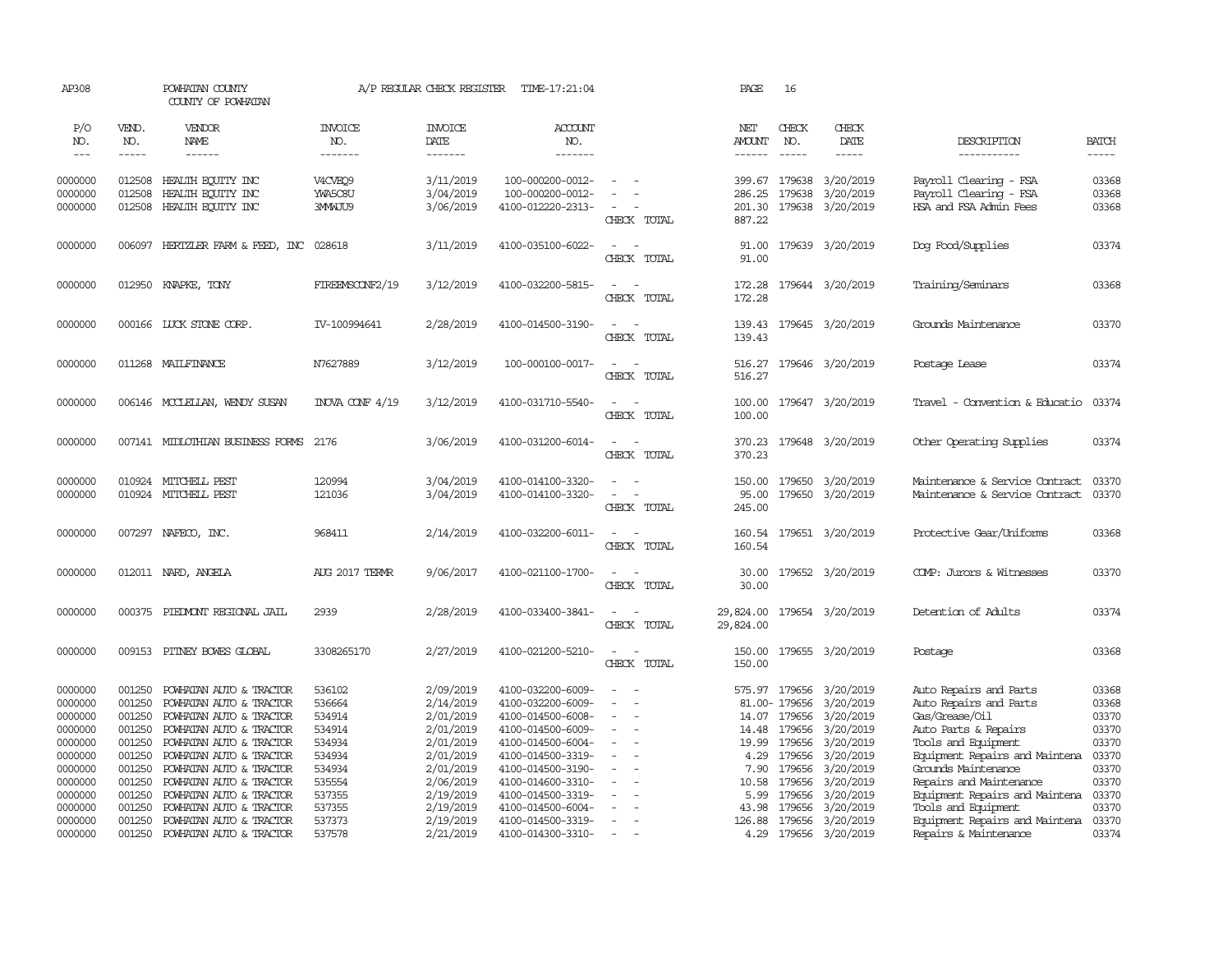| AP308                                               |                                                | POWHATAN COUNTY<br>COUNTY OF POWHATAN                                                                                |                                                                    | A/P REGULAR CHECK REGISTER                                    | TIME-17:21:04                                                                                         |                                                                                                               | PAGE                                      | 17                               |                                                                             |                                                                                             |                                           |
|-----------------------------------------------------|------------------------------------------------|----------------------------------------------------------------------------------------------------------------------|--------------------------------------------------------------------|---------------------------------------------------------------|-------------------------------------------------------------------------------------------------------|---------------------------------------------------------------------------------------------------------------|-------------------------------------------|----------------------------------|-----------------------------------------------------------------------------|---------------------------------------------------------------------------------------------|-------------------------------------------|
| P/O<br>NO.<br>$\frac{1}{2}$                         | VEND.<br>NO.<br>$\cdots\cdots\cdots$           | VENDOR<br>NAME                                                                                                       | <b>INVOICE</b><br>NO.<br>-------                                   | <b>INVOICE</b><br>DATE<br>--------                            | <b>ACCOUNT</b><br>NO.<br>-------                                                                      |                                                                                                               | NET<br>AMOUNT                             | CHECK<br>NO.                     | CHECK<br>DATE<br>-----                                                      | DESCRIPTION<br>-----------                                                                  | <b>BATCH</b><br>$- - - - -$               |
| 0000000<br>0000000                                  | 001250<br>001250                               | POWHATAN AUTO & TRACTOR<br>POWHATAN AUTO & TRACTOR                                                                   | 538495<br>538524                                                   | 2/28/2019<br>2/28/2019                                        | 4100-014300-3310-<br>4100-014300-6014-                                                                | $\omega_{\rm{max}}$ and $\omega_{\rm{max}}$<br>$\sim$<br>$\overline{\phantom{a}}$<br>CHECK TOTAL              | 29.97<br>11.99<br>789.38                  | 179656                           | 179656 3/20/2019<br>3/20/2019                                               | Repairs & Maintenance<br>Other Operating Supplies                                           | 03374<br>03374                            |
| 0000000                                             | 001250                                         | POWHATAN AUTO & TRACTOR                                                                                              | 540203                                                             | 3/12/2019                                                     | 4100-014500-6009-                                                                                     | $\sim$<br>$\sim$<br>CHECK TOTAL                                                                               | 135.84<br>135.84                          |                                  | 179657 3/20/2019                                                            | Auto Parts & Repairs                                                                        | 03370                                     |
| 0000000                                             | 006466                                         | RADIO COMMUNICATION OF VA 602001616 1                                                                                |                                                                    | 3/06/2019                                                     | 4100-031200-3310-                                                                                     | $\sim$<br>$\sim$<br>CHECK TOTAL                                                                               | 4,467.15<br>4,467.15                      |                                  | 179660 3/20/2019                                                            | Repairs & Maintenance                                                                       | 03374                                     |
| 0000000                                             |                                                | 007325 RICHMOND OXYGEN CO.                                                                                           | 305007                                                             | 2/28/2019                                                     | 4100-032200-3320-                                                                                     | $\sim$<br>$\sim$<br>CHECK TOTAL                                                                               | 277.50<br>277.50                          |                                  | 179661 3/20/2019                                                            | Maintenance & Service Contract                                                              | 03368                                     |
| 0000000                                             |                                                | 007400 SAFE AIR SYSTEMS, INC.                                                                                        | 1069589-IN                                                         | 2/14/2019                                                     | 4100-032200-3320-                                                                                     | $\sim$<br>$\sim$<br>CHECK TOTAL                                                                               | 645.00<br>645.00                          |                                  | 179663 3/20/2019                                                            | Maintenance & Service Contract                                                              | 03368                                     |
| 0000000                                             | 009701                                         | SHI INTERNATIONAL CORP.                                                                                              | B09598472                                                          | 2/28/2019                                                     | 4100-012510-6003-                                                                                     | $\sim$<br>$\sim$<br>CHECK TOTAL                                                                               | 2,721.00<br>2,721.00                      |                                  | 179665 3/20/2019                                                            | Computer Software                                                                           | 03368                                     |
| 0000000<br>0000000                                  | 012910<br>012910                               | SOIL CONSULTANTS<br>SOIL CONSULTANTS                                                                                 | 19258<br>19343                                                     | 2/15/2019<br>2/25/2019                                        | 4100-034100-3141-<br>4100-034100-3141-                                                                | $\sim$<br>$\sim$<br>$\sim$ $-$<br>CHECK TOTAL                                                                 | 2,365.00<br>3,057.45<br>5,422.45          |                                  | 179666 3/20/2019<br>179666 3/20/2019                                        | Engineering-Third Party Plan R<br>Engineering-Third Party Plan R 03376                      | 03376                                     |
| 0000000                                             | 001320                                         | SOUTHERN POLICE                                                                                                      | 198155                                                             | 3/13/2019                                                     | 4100-031200-6011-                                                                                     | $\sim$<br>$\sim$<br>CHECK TOTAL                                                                               | 745.00<br>745.00                          |                                  | 179667 3/20/2019                                                            | Uniforms                                                                                    | 03374                                     |
| 0000000                                             |                                                | 012404 SOUTHSIDE ELECTRIC                                                                                            | ACCT 524554002                                                     | 3/13/2019                                                     | 4100-053910-5642-                                                                                     | $\sim$ $ \sim$<br>CHECK TOTAL                                                                                 | 300.47<br>300.47                          |                                  | 179668 3/20/2019                                                            | PCCAA Services - TANF                                                                       | 03374                                     |
| 0000000<br>0000000<br>0000000<br>0000000<br>0000000 | 008578<br>008578<br>008578<br>008578<br>008578 | STAPLES BUSINESS AD-<br>STAPLES BUSINESS AD-<br>STAPLES BUSINESS AD-<br>STAPLES BUSINESS AD-<br>STAPLES BUSINESS AD- | 3405978474<br>3405978474<br>3405978474<br>3407465715<br>3407465715 | 2/23/2019<br>2/23/2019<br>2/23/2019<br>3/08/2019<br>3/08/2019 | 4100-081500-6001-<br>4100-081100-6001-<br>4100-012310-6001-<br>4100-012100-6001-<br>4100-012200-6001- | $\overline{\phantom{a}}$<br>$\sim$<br>$\equiv$<br>$\sim$<br>$\sim$<br>$\overline{\phantom{a}}$<br>CHECK TOTAL | 15.52<br>15.53<br>12.55<br>29.99<br>89.12 | 179673<br>15.53 179673<br>179673 | 179673 3/20/2019<br>3/20/2019<br>3/20/2019<br>3/20/2019<br>179673 3/20/2019 | Office Supplies<br>Office Supplies<br>Office Supplies<br>Office Supplies<br>Office Supplies | 03368<br>03368<br>03368<br>03368<br>03368 |
| 0000000                                             |                                                | 007543 SYDNOR, LEON                                                                                                  | EVOC 3/19                                                          | 3/13/2019                                                     | 4100-032200-5815-                                                                                     | $\overline{\phantom{a}}$<br>$\sim$<br>CHECK TOTAL                                                             | 384.00<br>384.00                          |                                  | 179674 3/20/2019                                                            | Training/Seminars                                                                           | 03368                                     |
| 0000000                                             | 007450                                         | THOMSON REUTERS -                                                                                                    | 839899922                                                          | 3/01/2019                                                     | 4100-031200-3320-                                                                                     | $\sim$<br>$\sim$<br>CHECK TOTAL                                                                               | 298.50<br>298.50                          |                                  | 179677 3/20/2019                                                            | Maintenance & Service Contract                                                              | 03374                                     |
| 0000000                                             | 007905                                         | TREASURER OF VIRGINIA                                                                                                | ARTHUR 02/21/19                                                    | 3/01/2019                                                     | 4100-035300-3110-                                                                                     | $\equiv$<br>$\overline{\phantom{a}}$<br>CHECK TOTAL                                                           | 20.00<br>20.00                            |                                  | 179679 3/20/2019                                                            | Professional Health Services                                                                | 03374                                     |
| 0000000                                             | 009574                                         | UNIQUE MANAGEMENT                                                                                                    | 500952                                                             | 3/01/2019                                                     | 4100-073100-6012-                                                                                     | $\overline{\phantom{a}}$<br>$\overline{\phantom{a}}$<br>CHECK TOTAL                                           | 119.40<br>119.40                          |                                  | 179681 3/20/2019                                                            | Books & Subscriptions                                                                       | 03368                                     |
| 0000000<br>0000000<br>0000000                       | 008126<br>008126<br>008126                     | VERIZON<br>VERIZON<br>VERIZON                                                                                        | 9825201855<br>9825266061<br>9825266061                             | 3/01/2019<br>3/01/2019<br>3/01/2019                           | 4100-032200-5250-<br>4100-012100-5250-<br>4100-012510-5250-                                           | $\sim$                                                                                                        | 239.60                                    |                                  | 179682 3/20/2019<br>100.12 179682 3/20/2019<br>100.12 179682 3/20/2019      | Cell Phones<br>Cell Phones<br>Cell Phones                                                   | 03368<br>03370<br>03370                   |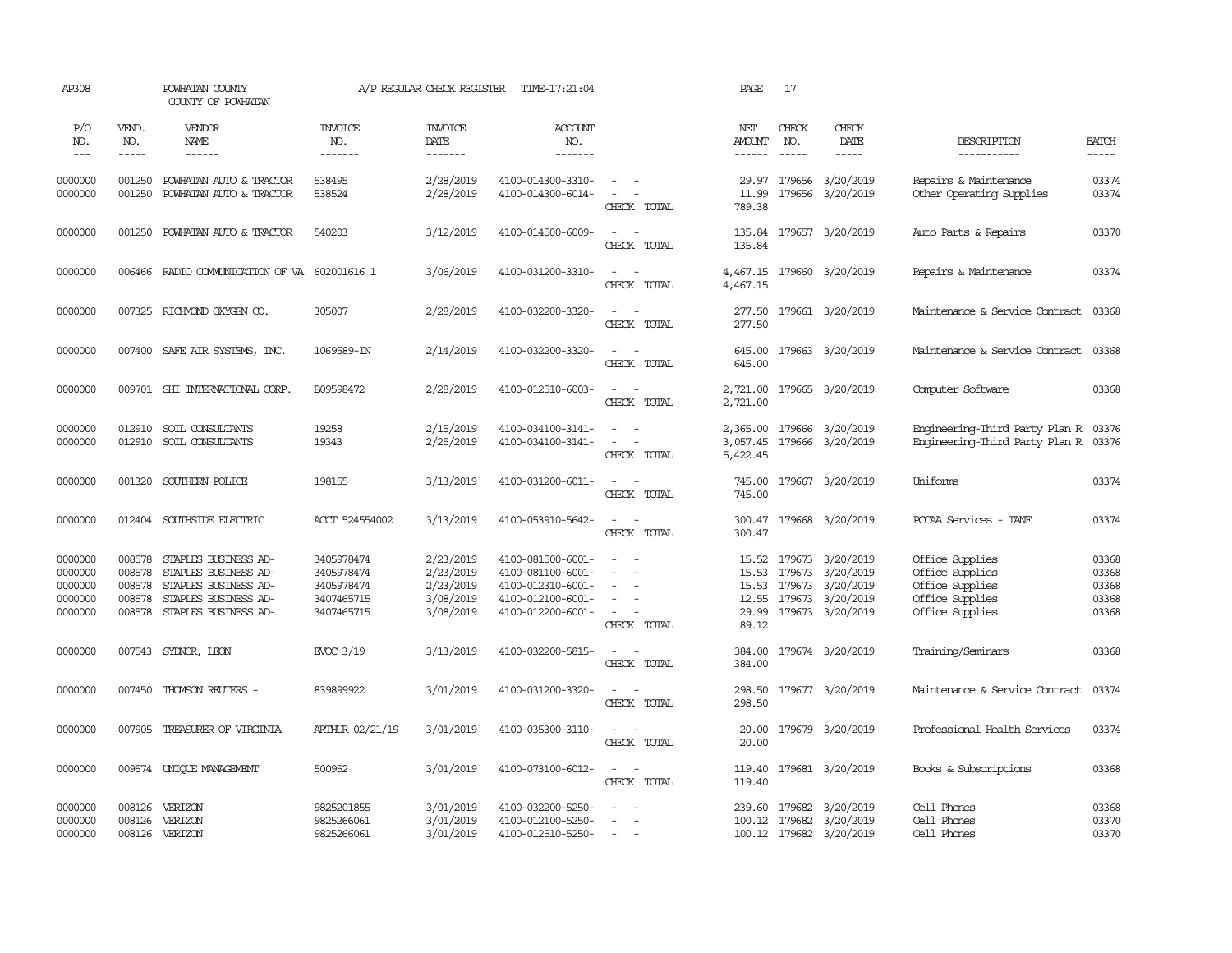| AP308              |        | POWHATAN COUNTY<br>COUNTY OF POWHATAN |                          | A/P REGULAR CHECK REGISTER | TIME-17:21:04                          |                          | PAGE          | 18            |                           |                            |              |
|--------------------|--------|---------------------------------------|--------------------------|----------------------------|----------------------------------------|--------------------------|---------------|---------------|---------------------------|----------------------------|--------------|
| P/O                | VEND.  | VENDOR                                | <b>INVOICE</b>           | <b>INVOICE</b>             | <b>ACCOUNT</b>                         |                          | NET           | CHECK         | CHECK                     |                            |              |
| NO.                | NO.    | NAME                                  | NO.                      | DATE                       | NO.                                    |                          | <b>AMOUNT</b> | NO.           | DATE                      | DESCRIPTION                | <b>BATCH</b> |
| $---$              | -----  | ------                                | -------                  | -------                    | --------                               |                          | $- - - - - -$ | $- - - - -$   | $- - - - -$               | ------------               | $- - - - -$  |
| 0000000            | 008126 | VERIZON                               | 9825266061               | 3/01/2019                  | 4100-012510-5270-                      |                          |               | 100.01 179682 | 3/20/2019                 | Network Service Connection | 03370        |
| 0000000            | 008126 | VERIZON                               | 9825266061               | 3/01/2019                  | 4100-014100-5250-                      |                          | 638.98        | 179682        | 3/20/2019                 | Cell Phones                | 03370        |
| 0000000            | 008126 | VERIZON                               | 9825266061               | 3/01/2019                  | 4100-031210-5250-                      |                          | 400.59        | 179682        | 3/20/2019                 | CELL PHONES                | 03370        |
| 0000000            | 008126 | VERIZON                               | 9825266061               | 3/01/2019                  | 4100-032200-5250-                      | $\sim$                   | 1,095.96      | 179682        | 3/20/2019                 | Cell Phones                | 03370        |
| 0000000            | 008126 | VERIZON                               | 9825266061               | 3/01/2019                  | 4100-031200-5250-                      |                          | 1,125.01      | 179682        | 3/20/2019                 | Cell Phones                | 03370        |
| 0000000            | 008126 | VERIZON                               | 9825266061               | 3/01/2019                  | 4100-033300-5250-                      |                          | 16.01         | 179682        | 3/20/2019                 | Cell Phones                | 03370        |
| 0000000            | 008126 | VERIZON                               | 9825266061               | 3/01/2019                  | 4100-034100-5250-                      |                          |               | 200.19 179682 | 3/20/2019                 | Cell Phones                | 03370        |
| 0000000            | 008126 | VERIZON                               | 9825266061               |                            | 4100-035500-5250-                      |                          |               | 250.11 179682 | 3/20/2019                 | Cell Phones                | 03370        |
| 0000000            | 008126 | VERIZON                               | 9825266061               | 3/01/2019<br>3/01/2019     | 4100-071110-5250-                      |                          | 35.16         | 179682        | 3/20/2019                 | Cell Phones                | 03370        |
| 0000000            | 008126 | VERIZON                               | 9825266061               | 3/01/2019                  | 4100-073100-5250-                      |                          |               | 35.16 179682  | 3/20/2019                 | Cell Phones                | 03370        |
|                    | 008126 | VERIZON                               |                          | 3/01/2019                  |                                        | $\equiv$                 |               | 100.07 179682 | 3/20/2019                 | Cell Phones                | 03370        |
| 0000000<br>0000000 | 008126 | VERIZON                               | 9825266061<br>9825294869 | 3/01/2019                  | 4100-081100-5250-<br>4100-031200-5250- | $\equiv$                 | 3,441.08      | 179682        | 3/20/2019                 | Cell Phones                | 03374        |
|                    |        |                                       |                          |                            |                                        | CHECK TOTAL              | 7,878.17      |               |                           |                            |              |
|                    |        |                                       |                          |                            |                                        |                          |               |               |                           |                            |              |
| 0000000            | 011169 | VERIZON                               | 8045981340 3/19          | 3/01/2019                  | 4100-021100-5230-                      |                          |               | 55.15 179683  | 3/20/2019                 | Telephone Services         | 03368        |
| 0000000            | 011169 | VERIZON                               | 8045985671 2/19          | 2/11/2019                  | 4100-073100-5230-                      |                          | 50.47         | 179683        | 3/20/2019                 | Telephone Services         | 03368        |
| 0000000            | 011169 | VERIZON                               | 8045987939 2/19          | 2/28/2019                  | 4100-022100-5230-                      |                          | 53.00         |               | 179683 3/20/2019          | Telephone Services         | 03370        |
|                    |        |                                       |                          |                            |                                        | CHECK TOTAL              | 158.62        |               |                           |                            |              |
| 0000000            | 012953 | VERIZON WIRELESS - VSAT               | 190048821                | 3/14/2019                  | 4100-031200-6014-                      |                          | 50.00         |               | 179684 3/20/2019          | Other Operating Supplies   | 03374        |
|                    |        |                                       |                          |                            |                                        | CHECK TOTAL              | 50.00         |               |                           |                            |              |
| 0000000            | 001680 | WASTE MANAGEMENT OF                   | 3344901 2424 8           | 3/04/2019                  | 4100-014300-3175-                      | - -                      | 307.49        |               | 179686 3/20/2019          | Waste Disposal             | 03374        |
|                    |        |                                       |                          |                            |                                        | CHECK TOTAL              | 307.49        |               |                           |                            |              |
|                    |        |                                       |                          |                            |                                        |                          |               |               |                           |                            |              |
| 0000000            | 012458 | WIMMER, WILLIE                        | 1143                     | 3/11/2019                  | 4100-032200-6009-                      |                          | 405.00        |               | 179688 3/20/2019          | Auto Repairs and Parts     | 03368        |
|                    |        |                                       |                          |                            |                                        | CHECK TOTAL              | 405.00        |               |                           |                            |              |
| 0000000            | 007755 | WITMER PUBLIC SAFETY                  | 1916129.001              | 2/18/2019                  | 4100-032200-6011-                      | $\overline{\phantom{a}}$ | 222.00        | 179689        | 3/20/2019                 | Protective Gear/Uniforms   | 03368        |
|                    |        |                                       |                          |                            |                                        | CHECK TOTAL              | 222.00        |               |                           |                            |              |
|                    |        |                                       |                          |                            |                                        |                          |               |               |                           |                            |              |
| 0000000            |        | 009332 WITMER PUBLIC SAFETY           | 1932021                  | 3/15/2019                  | 4100-031200-6011-                      | $\equiv$<br>$\sim$       | 270.00        |               | 179690 3/20/2019          | Uniforms                   | 03374        |
|                    |        |                                       |                          |                            |                                        | CHECK TOTAL              | 270.00        |               |                           |                            |              |
| 0000000            | 012955 | POWHATAN COUNTY PUBLIC                | 119                      | 1/15/2019                  | 4100-014500-6008-                      | $\equiv$                 |               |               | 482.47 179691 3/22/2019   | Gas/Grease/0il             | 03377        |
| 0000000            | 012955 | POWHATAN COUNTY PUBLIC                | 119                      | 1/15/2019                  | 4100-014100-6008-                      |                          | 379.86        | 179691        | 3/22/2019                 | Gas/Grease/Oil             | 03377        |
| 0000000            | 012955 | POWHATAN COUNTY PUBLIC                | 119                      | 1/15/2019                  | 4100-034100-6008-                      |                          |               | 257.82 179691 | 3/22/2019                 | Gas/Grease/Oil             | 03377        |
| 0000000            | 012955 | POWHATAN COUNTY PUBLIC                | 119                      | 1/15/2019                  | 4100-032200-5120-                      |                          |               | 95.81 179691  | 3/22/2019                 | Apparatus Fuel             | 03377        |
| 0000000            | 012955 | POWHATAN COUNTY PUBLIC                | 119                      | 1/15/2019                  | 4100-083500-6008-                      |                          | 24.48         | 179691        | 3/22/2019                 | Gas/Grease/Oil             | 03377        |
| 0000000            | 012955 | POWHATAN COUNTY PUBLIC                | 119                      | 1/15/2019                  | 4100-014300-6008-                      |                          | 60.06         | 179691        | 3/22/2019                 | Gas/Grease/Oil             | 03377        |
| 0000000            | 012955 | POWHATAN COUNTY PUBLIC                | 119                      | 1/15/2019                  | 4100-031200-6008-                      |                          | 8,150.35      | 179691        | 3/22/2019                 | Gas/Grease/Oil             | 03377        |
| 0000000            | 012955 | POWHATAN COUNTY PUBLIC                | 119                      | 1/15/2019                  | 4100-035100-6008-                      | ÷                        | 464.82        | 179691        | 3/22/2019                 | Gas/Grease/Oil             | 03377        |
| 0000000            | 012955 | POWHATAN COUNTY PUBLIC                | 119                      | 1/15/2019                  | 4100-032200-5120-                      |                          | 4,076.63      | 179691        | 3/22/2019                 | Apparatus Fuel             | 03377        |
| 0000000            | 012955 | POWHATAN COUNTY PUBLIC                | 120                      | 2/05/2019                  | 4100-034100-6008-                      |                          | 286.86        | 179691        | 3/22/2019                 | Gas/Grease/Oil             | 03377        |
| 0000000            | 012955 | POWHATAN COUNTY PUBLIC                | 120                      | 2/05/2019                  | 4100-014100-6008-                      |                          |               | 493.89 179691 | 3/22/2019                 | Gas/Grease/Oil             | 03377        |
| 0000000            | 012955 | POWHATAN COUNTY PUBLIC                | 120                      | 2/05/2019                  | 4100-014500-6008-                      |                          |               | 465.51 179691 | 3/22/2019                 | Gas/Grease/Oil             | 03377        |
| 0000000            | 012955 | POWHATAN COUNTY PUBLIC                | 120                      | 2/05/2019                  | 4100-012510-6008-                      |                          | 24.07         | 179691        | 3/22/2019                 | Gas/Grease/Oil             | 03377        |
| 0000000            | 012955 | POWHATAN COUNTY PUBLIC                | 120                      | 2/05/2019                  | 4100-032200-5120-                      |                          | 140.63        | 179691        | 3/22/2019                 | Apparatus Fuel             | 03377        |
| 0000000            | 012955 | POWHATAN COUNTY PUBLIC                | 120                      | 2/05/2019                  | 4100-014300-6008-                      |                          | 113.07        | 179691        | 3/22/2019                 | Gas/Grease/Oil             | 03377        |
| 0000000            | 012955 | POWHATAN COUNTY PUBLIC                | 120                      | 2/05/2019                  | 4100-083500-6008-                      |                          | 43.90         | 179691        | 3/22/2019                 | Gas/Grease/0il             | 03377        |
| 0000000            | 012955 | POWHATAN COUNTY PUBLIC                | 120                      | 2/05/2019                  | 4100-031200-6008-                      |                          |               |               | 8,587.45 179691 3/22/2019 | Gas/Grease/Oil             | 03377        |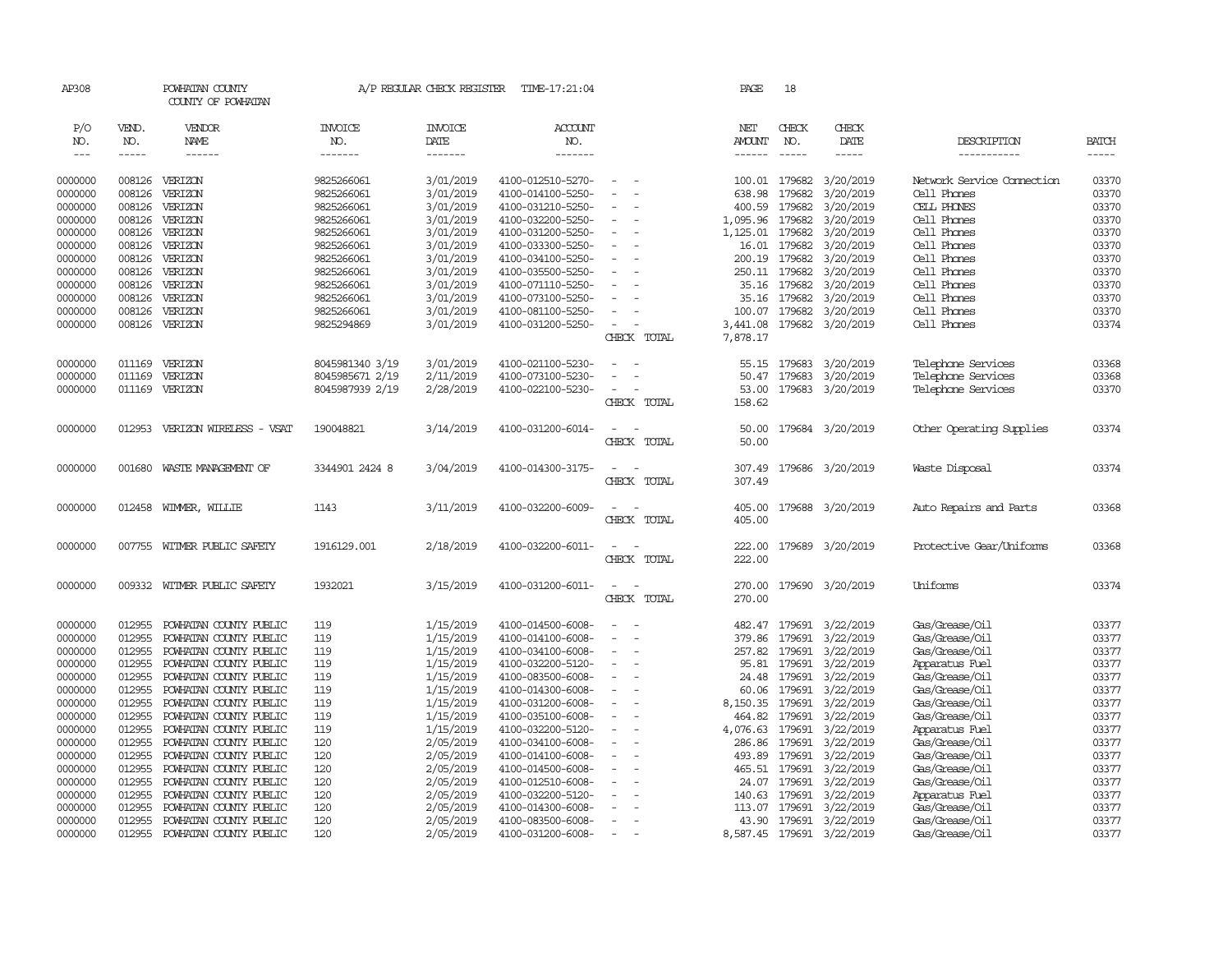| AP308                |              | POWHATAN COUNTY<br>COUNTY OF POWHATAN |                 | A/P REGULAR CHECK REGISTER | TIME-17:21:04     |                          | PAGE             | 19                 |                         |                            |                             |
|----------------------|--------------|---------------------------------------|-----------------|----------------------------|-------------------|--------------------------|------------------|--------------------|-------------------------|----------------------------|-----------------------------|
| P/O                  | VEND.        | <b>VENDOR</b>                         | <b>INVOICE</b>  | <b>INVOICE</b>             | <b>ACCOUNT</b>    |                          | NET              | CHECK              | CHECK                   |                            |                             |
| NO.<br>$\frac{1}{2}$ | NO.<br>----- | <b>NAME</b><br>------                 | NO.<br>-------  | DATE<br>-------            | NO.<br>-------    |                          | AMOUNT<br>------ | NO.<br>$- - - - -$ | DATE<br>$- - - - -$     | DESCRIPTION<br>----------- | <b>BATCH</b><br>$- - - - -$ |
|                      |              |                                       |                 |                            |                   |                          |                  |                    |                         |                            |                             |
| 0000000              | 012955       | POWHATAN COUNTY PUBLIC                | 120             | 2/05/2019                  | 4100-035100-6008- | $\overline{\phantom{a}}$ |                  |                    | 567.00 179691 3/22/2019 | Gas/Grease/Oil             | 03377                       |
| 0000000              | 012955       | POWHATAN COUNTY PUBLIC                | 120             | 2/05/2019                  | 4100-032200-5120- |                          | 4,429.03         | 179691             | 3/22/2019               | Apparatus Fuel             | 03377                       |
| 0000000              | 012955       | POWHATAN COUNTY PUBLIC                | 121             | 3/01/2019                  | 4100-012510-6008- |                          | .45              | 179691             | 3/22/2019               | Gas/Grease/Oil             | 03378                       |
| 0000000              | 012955       | POWHATAN COUNTY PUBLIC                | 121             | 3/01/2019                  | 4100-031200-6008- |                          | 128.28           | 179691             | 3/22/2019               | Gas/Grease/Oil             | 03378                       |
| 0000000              | 012955       | POWHATAN COUNTY PUBLIC                | 121             | 3/01/2019                  | 4100-035100-6008- | $\sim$                   | 9.49             | 179691             | 3/22/2019               | Gas/Grease/Oil             | 03378                       |
| 0000000              | 012955       | POWHATAN COUNTY PUBLIC                | 121             | 3/01/2019                  | 4100-032200-5120- | $\sim$                   | 67.49            | 179691             | 3/22/2019               | Apparatus Fuel             | 03378                       |
| 0000000              | 012955       | POWHATAN COUNTY PUBLIC                | 121             | 3/01/2019                  | 4100-081100-6008- |                          | 1.55             | 179691             | 3/22/2019               | Gas/Grease/Oil             | 03378                       |
| 0000000              | 012955       | POWHATAN COUNTY PUBLIC                | 121             | 3/01/2019                  | 4100-032200-5120- | $\equiv$                 | 89.10            | 179691             | 3/22/2019               | Apparatus Fuel             | 03378                       |
| 0000000              | 012955       | POWHATAN COUNTY PUBLIC                | 121             | 3/01/2019                  | 4100-014300-6008- |                          | 30.03            | 179691             | 3/22/2019               | Gas/Grease/Oil             | 03378                       |
| 0000000              | 012955       | POWHATAN COUNTY PUBLIC                | 121             | 3/01/2019                  | 4100-014500-6008- |                          |                  | 663.72 179691      | 3/22/2019               | Gas/Grease/Oil             | 03378                       |
| 0000000              | 012955       | POWHATAN COUNTY PUBLIC                | 121             | 3/01/2019                  | 4100-014100-6008- |                          |                  | 302.27 179691      | 3/22/2019               | Gas/Grease/Oil             | 03378                       |
| 0000000              | 012955       | POWHATAN COUNTY PUBLIC                | 121             | 3/01/2019                  | 4100-083500-6008- |                          | 62.70            | 179691             | 3/22/2019               | Gas/Grease/Oil             | 03378                       |
| 0000000              | 012955       | POWHATAN COUNTY PUBLIC                | 121             | 3/01/2019                  | 4100-034100-6008- | $\equiv$                 | 342.63           | 179691             | 3/22/2019               | Gas/Grease/Oil             | 03378                       |
|                      |              |                                       |                 |                            |                   | CHECK TOTAL              | 30,841.42        |                    |                         |                            |                             |
|                      |              |                                       |                 |                            |                   |                          |                  |                    |                         |                            |                             |
| 0000000              | 010688       | A&B CLEANING SERVICE, INC.            | 31136           | 3/15/2019                  | 4100-014100-3180- | $\equiv$                 | 4,696.18         |                    | 179711 3/28/2019        | Cleaning Service           | 03380                       |
|                      |              |                                       |                 |                            |                   | CHECK TOTAL              | 4,696.18         |                    |                         |                            |                             |
|                      |              |                                       |                 |                            |                   |                          |                  |                    |                         |                            |                             |
| 0000000              | 007758       | ADVANCE AUTO PARTS                    | 68199001238366  | 1/12/2019                  | 4100-032200-6009- |                          | 49.98            |                    | 179712 3/28/2019        | Auto Repairs and Parts     | 03379                       |
| 0000000              | 007758       | ADVANCE AUTO PARTS                    | 6819900356255   | 1/03/2019                  | 4100-032200-6009- |                          | 32.94            | 179712             | 3/28/2019               | Auto Repairs and Parts     | 03379                       |
| 0000000              | 007758       | ADVANCE AUTO PARTS                    | 6819901266306   | 1/12/2019                  | 4100-032200-6009- |                          | 207.95           |                    | 179712 3/28/2019        | Auto Repairs and Parts     | 03379                       |
| 0000000              | 007758       | ADVANCE AUTO PARTS                    | 6819903439410   | 2/03/2019                  | 4100-032200-6009- | $\equiv$                 |                  |                    | 124.94 179712 3/28/2019 | Auto Repairs and Parts     | 03379                       |
|                      |              |                                       |                 |                            |                   | CHECK TOTAL              | 415.81           |                    |                         |                            |                             |
|                      |              |                                       |                 |                            |                   |                          |                  |                    |                         |                            |                             |
| 0000000              | 012849       | AQUA VIRGINIA                         | 0559913 4/1/19  | 4/01/2019                  | 4100-014100-5130- |                          | 21.68            |                    | 179715 3/28/2019        | Water                      | 03380                       |
| 0000000              | 012849       | AQUA VIRGINIA                         | 0574622 4/1/19  | 4/01/2019                  | 4100-014100-5130- | $\equiv$                 |                  | 60.01 179715       | 3/28/2019               | Water                      | 03380                       |
| 0000000              | 012849       | AQUA VIRGINIA                         | 05750720 4/1/19 | 4/01/2019                  | 4100-014100-5130- | $\equiv$                 |                  | 88.91 179715       | 3/28/2019               | Water                      | 03380                       |
| 0000000              | 012849       | ACUA VIRGINIA                         | 0620830 4/1/19  | 4/01/2019                  | 4100-014100-5130- |                          |                  | 82.52 179715       | 3/28/2019               | Water                      | 03380                       |
| 0000000              | 012849       | AQUA VIRGINIA                         | 0620830 4/1/19  | 4/01/2019                  | 4100-031200-5130- |                          |                  | 82.52 179715       | 3/28/2019               | Water                      | 03380                       |
| 0000000              | 012849       | AQUA VIRGINIA                         | 0621132 4/1/19  | 4/01/2019                  | 4100-014600-5130- | $\equiv$                 |                  | 88.57 179715       | 3/28/2019               | Water - Field Irrigation   | 03380                       |
| 0000000              | 012849       | AQUA VIRGINIA                         | 0621730 4/1/19  | 4/01/2019                  | 4100-014100-5130- |                          |                  | 170.11 179715      | 3/28/2019               | Water                      | 03380                       |
| 0000000              | 012849       | AQUA VIRGINIA                         | 0621781 4/1/19  | 4/01/2019                  | 4100-014100-5130- |                          | 17.62            | 179715             | 3/28/2019               | Water                      | 03380                       |
| 0000000              | 012849       | AQUA VIRGINIA                         | 0621784 4/1/19  | 4/01/2019                  | 4100-014100-5130- |                          |                  | 34.15 179715       | 3/28/2019               | Water                      | 03380                       |
| 0000000              | 012849       | AQUA VIRGINIA                         | 0621880 4/1/19  | 4/01/2019                  | 4100-014600-5130- | $\sim$                   | 17.62            | 179715             | 3/28/2019               | Water - Field Irrigation   | 03380                       |
|                      |              |                                       |                 |                            |                   | CHECK TOTAL              | 663.71           |                    |                         |                            |                             |
| 0000000              | 012849       | AOUA VIRGINIA                         | 1100656 4/1/19  | 4/01/2019                  | 4100-014600-5130- | $\sim$                   |                  |                    | 109.27 179716 3/28/2019 | Water - Field Irrigation   | 03380                       |
| 0000000              | 012849       | AOUA VIRGINIA                         | 1100657 4/1/19  | 4/01/2019                  | 4100-014100-5130- |                          |                  | 114.34 179716      | 3/28/2019               | Water                      | 03380                       |
| 0000000              | 012849       | AQUA VIRGINIA                         | 140189704/01/19 | 4/01/2019                  | 4100-014600-5130- | $\equiv$                 |                  |                    | 17.62 179716 3/28/2019  | Water - Field Irrigation   | 03380                       |
|                      |              |                                       |                 |                            |                   | CHECK TOTAL              | 241.23           |                    |                         |                            |                             |
|                      |              |                                       |                 |                            |                   |                          |                  |                    |                         |                            |                             |
| 0000000              | 012957       | AT&T                                  | 299888          | 12/26/2018                 | 4100-031200-6014- |                          | 95.00            |                    | 179717 3/28/2019        | Other Operating Supplies   | 03380                       |
| 0000000              | 012957 AT&T  |                                       | 299888          | 12/26/2018                 | 4100-031200-6014- | $\sim$                   | 70.00            |                    | 179717 3/28/2019        | Other Operating Supplies   | 03380                       |
|                      |              |                                       |                 |                            |                   | CHECK TOTAL              | 165.00           |                    |                         |                            |                             |
|                      |              |                                       |                 |                            |                   |                          |                  |                    |                         |                            |                             |
| 0000000              |              | 011479 ATLANTIC EMERGENCY             | 5226RIC         | 3/18/2019                  | 4100-032200-6009- | $\sim$                   | 193.90           |                    | 179718 3/28/2019        | Auto Repairs and Parts     | 03379                       |
|                      |              |                                       |                 |                            |                   | CHECK TOTAL              | 193.90           |                    |                         |                            |                             |
|                      |              |                                       |                 |                            |                   |                          |                  |                    |                         |                            |                             |
| 0000000              | 007941       | BAKER & TAYLOR                        | H29002010       | 3/15/2019                  | 4100-073100-6012- |                          | 37.90            | 179719             | 3/28/2019               | Books & Subscriptions      | 03380                       |
| 0000000              | 007941       | BAKER & TAYLOR                        | H29002011       | 3/15/2019                  | 4100-073100-6012- |                          |                  | 109.48 179719      | 3/28/2019               | Books & Subscriptions      | 03380                       |
| 0000000              |              | 007941 BAKER & TAYLOR                 | H29002012       | 3/15/2019                  | 4100-073100-6012- | $\equiv$                 |                  |                    | 23.32 179719 3/28/2019  | Books & Subscriptions      | 03380                       |
|                      |              |                                       |                 |                            |                   |                          |                  |                    |                         |                            |                             |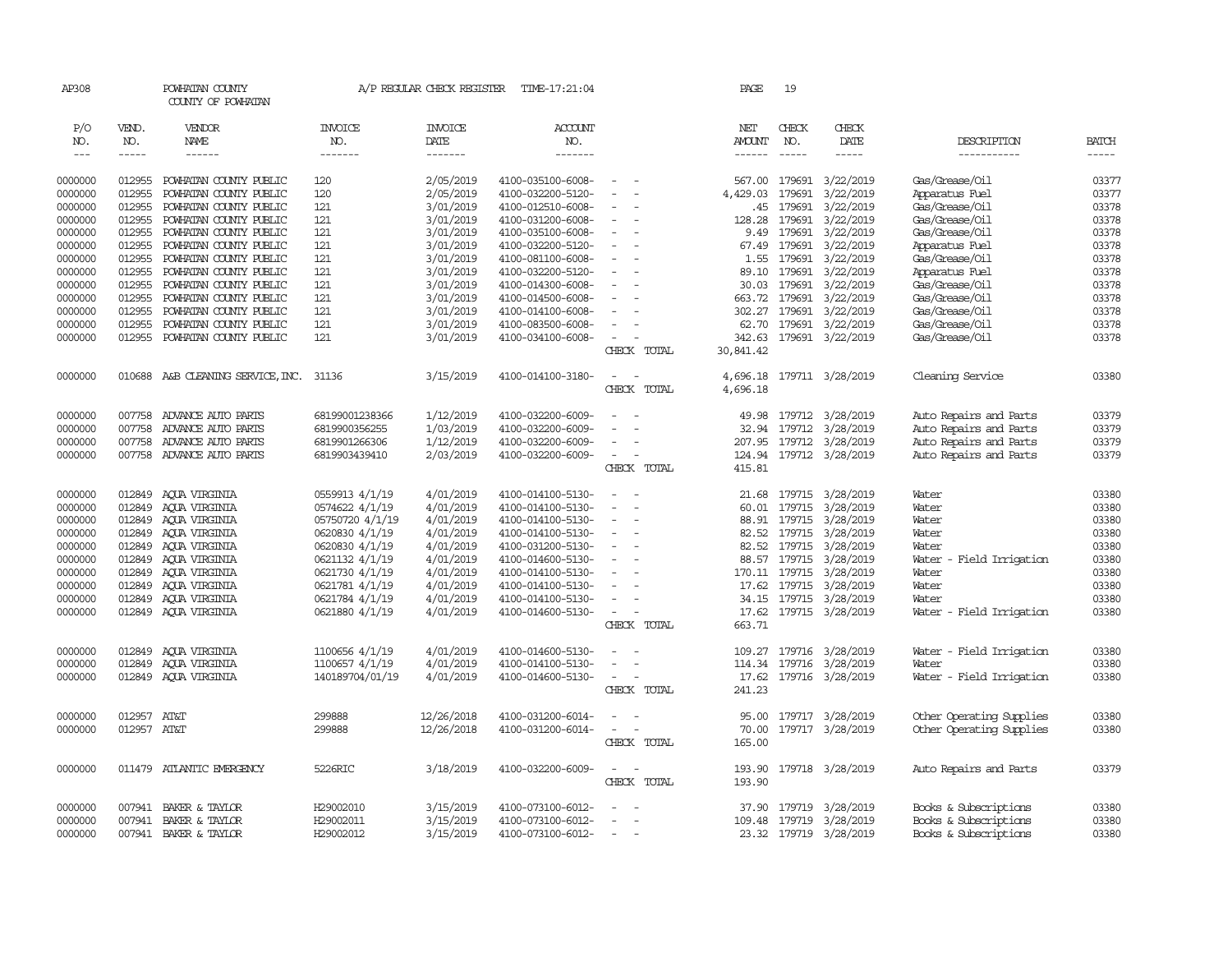| AP308                                               |                                                | POWHATAN COUNTY<br>COUNTY OF POWHATAN                                                                                                    |                                                                                             | A/P REGULAR CHECK REGISTER                                    | TIME-17:21:04                                                                                         |                                                                                                                  | PAGE                           | 20               |                                                                                                                        |                                                                                                             |                                           |
|-----------------------------------------------------|------------------------------------------------|------------------------------------------------------------------------------------------------------------------------------------------|---------------------------------------------------------------------------------------------|---------------------------------------------------------------|-------------------------------------------------------------------------------------------------------|------------------------------------------------------------------------------------------------------------------|--------------------------------|------------------|------------------------------------------------------------------------------------------------------------------------|-------------------------------------------------------------------------------------------------------------|-------------------------------------------|
| P/O<br>NO.<br>$\sim$ $\sim$ $\sim$                  | VEND.<br>NO.<br>$- - - - -$                    | VENDOR<br><b>NAME</b><br>$- - - - - -$                                                                                                   | <b>INVOICE</b><br>NO.<br>-------                                                            | <b>INVOICE</b><br>DATE<br>$- - - - - - -$                     | ACCOUNT<br>NO.<br>$- - - - - - -$                                                                     |                                                                                                                  | NET<br><b>AMOUNT</b>           | CHECK<br>NO.     | CHECK<br>DATE                                                                                                          | DESCRIPTION<br>-----------                                                                                  | <b>BATCH</b><br>$- - - - -$               |
| 0000000<br>0000000<br>0000000                       | 007941<br>007941                               | 007941 BAKER & TAYLOR<br>BAKER & TAYLOR<br>BAKER & TAYLOR                                                                                | 052937071<br>Q52939070<br>5015425306                                                        | 3/15/2019<br>3/15/2019<br>3/14/2019                           | 4100-073100-6012-<br>4100-073100-6012-<br>4100-073100-6012-                                           | $\sim$                                                                                                           | 27.66<br>86.21<br>293.29       | 179719<br>179719 | 179719 3/28/2019<br>3/28/2019<br>3/28/2019                                                                             | Books & Subscriptions<br>Books & Subscriptions<br>Books & Subscriptions                                     | 03380<br>03380<br>03380                   |
| 0000000                                             | 007941                                         | BAKER & TAYLOR                                                                                                                           | 5015428411                                                                                  | 3/15/2019                                                     | 4100-073100-6012-                                                                                     | $\sim$<br>$\sim$<br>CHECK TOTAL                                                                                  | 368.88<br>946.74               |                  | 179719 3/28/2019                                                                                                       | Books & Subscriptions                                                                                       | 03380                                     |
| 0000000<br>0000000                                  | 011590<br>011590                               | BERRIMAN, WHITNEY<br>BERRIMAN, WHITNEY                                                                                                   | WORKSHOP/MIG<br>WORKSHOP/MIG                                                                | 3/06/2019<br>3/06/2019                                        | 4100-073100-5510-<br>4100-073100-5510-                                                                | $\omega_{\rm{max}}$ and $\omega_{\rm{max}}$<br>$\sim$<br>$\sim$ $-$<br>CHECK TOTAL                               | 70.76<br>115.30                |                  | 179722 3/28/2019<br>44.54 179722 3/28/2019                                                                             | Travel/Mileage/Parking/Tolls<br>Travel/Mileage/Parking/Tolls                                                | 03380<br>03380                            |
| 0000000                                             |                                                | 006655 BLOSSMAN GAS COMPANIES,                                                                                                           | 6436751                                                                                     | 3/11/2019                                                     | 4100-032210-5120-                                                                                     | $\sim$ $  -$<br>CHECK TOTAL                                                                                      | 444.71                         |                  | 444.71 179723 3/28/2019                                                                                                | Fuel                                                                                                        | 03380                                     |
| 0000000                                             |                                                | 009152 BOGGS, MICHAEL                                                                                                                    | TRACTOR SUPPLY                                                                              | 3/12/2019                                                     | 4100-031200-6022-                                                                                     | $\sim$ $  -$<br>CHECK TOTAL                                                                                      | 87.97                          |                  | 87.97 179725 3/28/2019                                                                                                 | Dog Food & Supplies K9                                                                                      | 03380                                     |
| 0000000<br>0000000<br>0000000                       | 006965<br>006965<br>006965                     | CINIAS CORPORATION<br>CINIAS CORPORATION<br>CINIAS CORPORATION                                                                           | 4018126730<br>4018126787<br>4018126787                                                      | 3/13/2019<br>3/13/2019<br>3/13/2019                           | 4100-014300-6011-<br>4100-014500-6011-<br>4100-014100-6011-                                           | $\overline{\phantom{a}}$<br>$\sim$<br>$\equiv$<br>$\sim$<br>CHECK TOTAL                                          | 130.92<br>98.63<br>317.68      | 88.13 179727     | 179727 3/28/2019<br>3/28/2019<br>179727 3/28/2019                                                                      | Uniforms<br>Uniforms<br>Uniforms                                                                            | 03380<br>03380<br>03380                   |
| 0000000                                             |                                                | 012756 COMCAST                                                                                                                           | 008985903072019                                                                             | 3/07/2019                                                     | 4100-014300-5260-                                                                                     | $\sim$ $  -$<br>CHECK TOTAL                                                                                      | 104.85<br>104.85               |                  | 179728 3/28/2019                                                                                                       | Internet                                                                                                    | 03379                                     |
| 0000000<br>0000000                                  |                                                | 011751 COMPASS MD<br>011751 COMPASS MD                                                                                                   | 84<br>85                                                                                    | 3/13/2019<br>3/13/2019                                        | 4100-032200-3110-<br>4100-032200-3110-                                                                | $\sim$ 10 $\sim$ 10 $\sim$<br>$\sim$ $ -$<br>CHECK TOTAL                                                         | 1,138.00<br>691.50<br>1,829.50 |                  | 179729 3/28/2019<br>179729 3/28/2019                                                                                   | Health/Vaccinations/Inoculatio<br>Health/Vaccinations/Inoculatio                                            | 03379<br>03379                            |
| 0000000                                             |                                                | 007392 DEEP CREEK VOLUNTEER                                                                                                              | 3RDQTRRENT2019                                                                              | 3/19/2019                                                     | 4100-032200-5425-                                                                                     | $\sim$ $  -$<br>CHECK TOTAL                                                                                      | 2,758.35<br>2,758.35           |                  | 179730 3/28/2019                                                                                                       | Rent - Fire Companies                                                                                       | 03379                                     |
| 0000000                                             |                                                | 000076 DELL MARKETING L.P.                                                                                                               | 10302906982                                                                                 | 3/09/2019                                                     | 4100-073100-6002-                                                                                     | $\sim$ $ \sim$<br>CHECK TOTAL                                                                                    | 3,216.00<br>3,216.00           |                  | 179731 3/28/2019                                                                                                       | Computer Equipment-non-capital                                                                              | 03380                                     |
| 0000000<br>0000000                                  | 006240<br>006240                               | DIAMOND SPRINGS WATER, INC 208074510<br>DIAMOND SPRINGS WATER, INC 3215248                                                               |                                                                                             | 3/01/2019<br>3/01/2019                                        | 4100-014300-5130-<br>4100-014300-5130-                                                                | $\sim$<br>$\sim$<br>$\omega_{\rm{max}}$ and $\omega_{\rm{max}}$<br>CHECK TOTAL                                   | 21.75<br>11.95<br>33.70        |                  | 179732 3/28/2019<br>179732 3/28/2019                                                                                   | Water<br>Water                                                                                              | 03380<br>03380                            |
| 0000000                                             | 008750                                         | DOMINION ENERGY                                                                                                                          | 9983034142                                                                                  | 3/21/2019                                                     | 4100-053910-5642-                                                                                     | $\sim$<br>$\sim$<br>CHECK TOTAL                                                                                  | 800.00<br>800.00               |                  | 179733 3/28/2019                                                                                                       | PCCAA Services - TANF                                                                                       | 03380                                     |
| 0000000<br>0000000<br>0000000<br>0000000<br>0000000 | 000860<br>000860<br>000860<br>000860<br>000860 | DOMINION ENERGY VIRGINIA<br>DOMINION ENERGY VIRGINIA<br>DOMINION ENERGY VIRGINIA<br>DOMINION ENERGY VIRGINIA<br>DOMINION ENERGY VIRGINIA | 2322252509 3/19<br>2932352368 3/19<br>4165680929 3/19<br>8009370571 3/19<br>9750120975 3/19 | 3/04/2019<br>3/04/2019<br>3/05/2019<br>3/05/2019<br>3/04/2019 | 4100-031200-5110-<br>4100-032220-5110-<br>4100-031210-5110-<br>4100-031210-5110-<br>4100-032220-5110- | $\overline{\phantom{a}}$<br>$\sim$<br>$\sim$<br>$\sim$<br>$\overline{\phantom{a}}$<br>$\sim$ $ -$<br>CHECK TOTAL | 127.28<br>29.70<br>2,725.89    |                  | 292.74 179734 3/28/2019<br>19.30 179734 3/28/2019<br>179734 3/28/2019<br>179734 3/28/2019<br>2,256.87 179734 3/28/2019 | Electricity<br>Electricity<br>Electricity - Comunications H<br>Electricity - Comunications H<br>Electricity | 03380<br>03380<br>03380<br>03380<br>03380 |
| 0000000                                             |                                                | 006842 EAGLE FIRE INC.                                                                                                                   | SRVCE120100                                                                                 | 2/28/2019                                                     | 4100-032220-3310-                                                                                     | $\sim$<br>$\sim$<br>CHECK TOTAL                                                                                  | 249.68<br>249.68               |                  | 179735 3/28/2019                                                                                                       | Repairs & Maintenance                                                                                       | 03380                                     |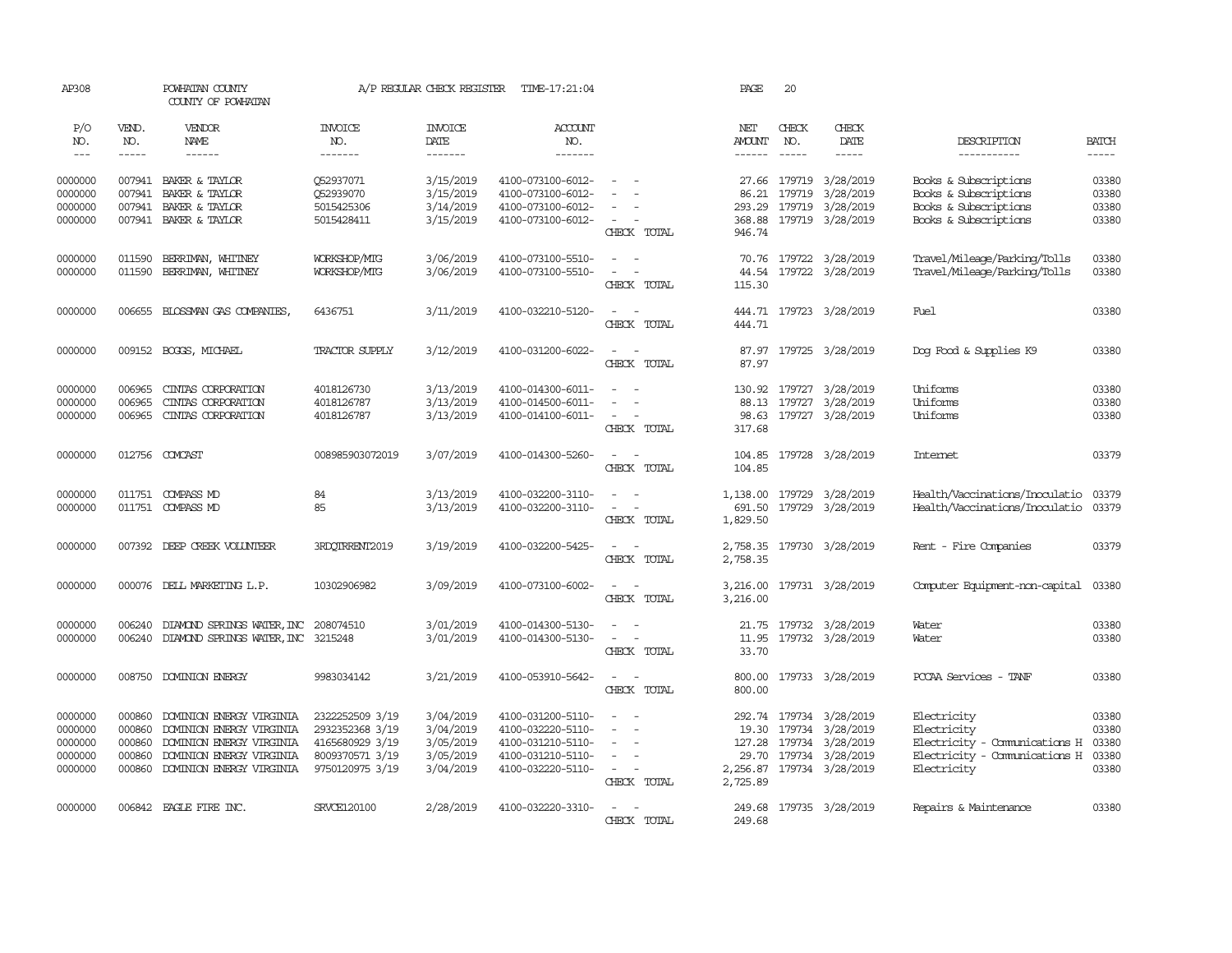| AP308                                                                                |                                                                              | POWHATAN COUNTY<br>COUNTY OF POWHATAN                                                                                                                                                                        |                                                                                      | A/P REGULAR CHECK REGISTER                                                                           | TIME-17:21:04                                                                                                                                                        |                                                                                                                     | PAGE                                                                    | 21                            |                                                                                                                                                                                |                                                                                                                                                                                                                                                                |                                                             |
|--------------------------------------------------------------------------------------|------------------------------------------------------------------------------|--------------------------------------------------------------------------------------------------------------------------------------------------------------------------------------------------------------|--------------------------------------------------------------------------------------|------------------------------------------------------------------------------------------------------|----------------------------------------------------------------------------------------------------------------------------------------------------------------------|---------------------------------------------------------------------------------------------------------------------|-------------------------------------------------------------------------|-------------------------------|--------------------------------------------------------------------------------------------------------------------------------------------------------------------------------|----------------------------------------------------------------------------------------------------------------------------------------------------------------------------------------------------------------------------------------------------------------|-------------------------------------------------------------|
| P/O<br>NO.<br>$---$                                                                  | VEND.<br>NO.<br>-----                                                        | <b>VENDOR</b><br>NAME<br>$- - - - - -$                                                                                                                                                                       | <b>INVOICE</b><br>NO.<br>-------                                                     | <b>INVOICE</b><br>DATE<br>--------                                                                   | <b>ACCOUNT</b><br>NO.<br>-------                                                                                                                                     |                                                                                                                     | NET<br>AMOUNT<br>-------                                                | CHECK<br>NO.<br>$\frac{1}{2}$ | CHECK<br>DATE<br>$- - - - -$                                                                                                                                                   | DESCRIPTION<br>------------                                                                                                                                                                                                                                    | <b>BATCH</b><br>$- - - - -$                                 |
| 0000000                                                                              | 009093                                                                       | FARMVILLE WHOLESALE                                                                                                                                                                                          | 660441                                                                               | 3/11/2019                                                                                            | 4100-073100-8107-                                                                                                                                                    | $\sim$<br>$\sim$<br>CHECK TOTAL                                                                                     | 37.16<br>37.16                                                          |                               | 179736 3/28/2019                                                                                                                                                               | Cap Outlay-New Library Constru 03380                                                                                                                                                                                                                           |                                                             |
| 0000000                                                                              |                                                                              | 011563 FEEDING POWHATAN, INC.                                                                                                                                                                                | 2019 PLEDGE                                                                          | 3/21/2019                                                                                            | 4100-053910-5642-                                                                                                                                                    | $\sim$<br>$\sim$<br>CHECK TOTAL                                                                                     | 10,000.00<br>10,000.00                                                  |                               | 179737 3/28/2019                                                                                                                                                               | POCAA Services - TANF                                                                                                                                                                                                                                          | 03380                                                       |
| 0000000                                                                              | 006666                                                                       | FINE CREEK FIRE DEPT                                                                                                                                                                                         | 3RDQTRRENT2019                                                                       | 3/19/2019                                                                                            | 4100-032200-5425-                                                                                                                                                    | $\omega_{\rm{max}}$ and $\omega_{\rm{max}}$<br>CHECK TOTAL                                                          | 3,278.00<br>3,278.00                                                    |                               | 179738 3/28/2019                                                                                                                                                               | Rent - Fire Companies                                                                                                                                                                                                                                          | 03379                                                       |
| 0000000<br>0000000<br>0000000<br>0000000                                             | 012905<br>012905<br>012905<br>012905                                         | GALLS, LLC<br>GALLS, LLC<br>GALLS, LLC<br>GALLS, LLC                                                                                                                                                         | 012143165<br>012143166<br>012143167<br>012155244                                     | 3/06/2019<br>3/06/2019<br>3/06/2019<br>3/07/2019                                                     | 4100-031200-6011-<br>4100-031200-6011-<br>4100-031200-6011-<br>4100-035100-6011-                                                                                     | $\equiv$<br>$\equiv$<br>$\sim$<br>CHECK TOTAL                                                                       | 81.49<br>83.29<br>86.95<br>332.99                                       | 179739<br>179739              | 81.26 179739 3/28/2019<br>3/28/2019<br>3/28/2019<br>179739 3/28/2019                                                                                                           | Uniforms<br>Uniforms<br>Uniforms<br>Uniforms                                                                                                                                                                                                                   | 03380<br>03380<br>03380<br>03380                            |
| 0000000                                                                              | 008286                                                                       | GRAYBEALE CONSTRUCTION                                                                                                                                                                                       | RE: 18-01-SPA                                                                        | 3/20/2019                                                                                            | 3100-013030-0024-                                                                                                                                                    | $\sim$<br>$\sim$<br>CHECK TOTAL                                                                                     | 5,467.00<br>5,467.00                                                    |                               | 179740 3/28/2019                                                                                                                                                               | Enosion/Sediment Control Permi                                                                                                                                                                                                                                 | 03380                                                       |
| 0000000<br>0000000                                                                   | 012508<br>012508                                                             | HEALTH EQUITY INC<br>HEALTH ECUTTY INC                                                                                                                                                                       | REF ID P3JGA4K<br>REF ID TKA1GFR                                                     | 3/25/2019<br>3/18/2019                                                                               | 100-000200-0012-<br>100-000200-0012-                                                                                                                                 | $\equiv$<br>$\sim$<br>$\sim$<br>CHECK TOTAL                                                                         | 237.08<br>628.21                                                        |                               | 391.13 179742 3/28/2019<br>179742 3/28/2019                                                                                                                                    | Payroll Clearing - FSA<br>Payroll Clearing - FSA                                                                                                                                                                                                               | 03380<br>03380                                              |
| 0000000                                                                              |                                                                              | 011149 HERTLESS BROTHERS                                                                                                                                                                                     | 12134                                                                                | 3/19/2019                                                                                            | 4100-014100-3310-                                                                                                                                                    | $\sim$<br>$\sim$ $-$<br>CHECK TOTAL                                                                                 | 2,125.00<br>2,125.00                                                    |                               | 179743 3/28/2019                                                                                                                                                               | Repairs & Maintenance                                                                                                                                                                                                                                          | 03380                                                       |
| 0000000<br>0000000<br>0000000<br>0000000<br>0000000<br>0000000<br>0000000<br>0000000 | 000120<br>000120<br>000120<br>000120<br>000120<br>000120<br>000120<br>000120 | <b>JAMES RIVER AIR</b><br><b>JAMES RIVER AIR</b><br><b>JAMES RIVER AIR</b><br><b>JAMES RIVER AIR</b><br><b>JAMES RIVER AIR</b><br><b>JAMES RIVER AIR</b><br><b>JAMES RIVER AIR</b><br><b>JAMES RIVER AIR</b> | C203531<br>C203531<br>C203531<br>C203531<br>C203675<br>S110235<br>S111388<br>S111767 | 4/01/2019<br>4/01/2019<br>4/01/2019<br>4/01/2019<br>4/01/2019<br>2/28/2019<br>3/08/2019<br>3/15/2019 | 4100-014100-3320-<br>4100-032210-3320-<br>4100-032220-3320-<br>4100-035100-3320-<br>4100-014100-3320-<br>4100-014100-3308-<br>4100-014100-3308-<br>4100-014100-3308- | $\sim$<br>$\equiv$<br>$\sim$<br>$\sim$<br>$\sim$<br>$\equiv$<br>$\equiv$<br>$\overline{\phantom{a}}$<br>CHECK TOTAL | 452.00<br>771.00<br>252.00<br>5,397.00<br>315.56<br>338.50<br>13,725.83 |                               | 5,190.00 179744 3/28/2019<br>179744 3/28/2019<br>179744 3/28/2019<br>179744 3/28/2019<br>179744 3/28/2019<br>179744 3/28/2019<br>179744 3/28/2019<br>1,009.77 179744 3/28/2019 | Maintenance & Service Contract<br>Maintenance & Service Contract<br>Maintenance & Service Contract 03380<br>Landscaping - Animal Control<br>Maintenance & Service Contract<br>HVAC Service and Repairs<br>HVAC Service and Repairs<br>HVAC Service and Repairs | 03380<br>03380<br>03380<br>03380<br>03380<br>03380<br>03380 |
| 0000000                                                                              | 006629                                                                       | LANDSCAPE SUPPLY, INC.                                                                                                                                                                                       | 0153146 IN                                                                           | 3/13/2019                                                                                            | 4100-014600-3310-                                                                                                                                                    | $\overline{\phantom{a}}$<br>$\sim$<br>CHECK TOTAL                                                                   | 510.00<br>510.00                                                        |                               | 179745 3/28/2019                                                                                                                                                               | Repairs and Maintenance                                                                                                                                                                                                                                        | 03380                                                       |
| 0000000                                                                              |                                                                              | 006672 MACON FIRE DEPARIMENT                                                                                                                                                                                 | 3RDOTRRENT2019                                                                       | 3/19/2019                                                                                            | 4100-032200-5425-                                                                                                                                                    | CHECK TOTAL                                                                                                         | 2,492.00<br>2,492.00                                                    |                               | 179746 3/28/2019                                                                                                                                                               | Rent - Fire Companies                                                                                                                                                                                                                                          | 03379                                                       |
| 0000000                                                                              |                                                                              | 011176 MAIN STREET HOMES                                                                                                                                                                                     | P#0000907-2018                                                                       | 3/20/2019                                                                                            | 3100-013030-0012-                                                                                                                                                    | $\sim$<br>CHECK TOTAL                                                                                               | 2,195.25<br>2,195.25                                                    |                               | 179747 3/28/2019                                                                                                                                                               | Plumbing Permits                                                                                                                                                                                                                                               | 03380                                                       |
| 0000000                                                                              |                                                                              | 011953 MARTIN, JOHN HUNTER                                                                                                                                                                                   | FIRE GROUND TRA                                                                      | 3/13/2019                                                                                            | 4100-032200-5815-                                                                                                                                                    | $\overline{\phantom{a}}$<br>CHECK TOTAL                                                                             | 100.00<br>100.00                                                        |                               | 179748 3/28/2019                                                                                                                                                               | Training/Seminars                                                                                                                                                                                                                                              | 03379                                                       |
| 0000000                                                                              |                                                                              | 010787 NATIONWIDE ELECTRIC                                                                                                                                                                                   | 005365                                                                               | 3/12/2019                                                                                            | 4100-014100-3310-                                                                                                                                                    | $\sim$<br>$\sim$<br>CHECK TOTAL                                                                                     | 519.00<br>519.00                                                        |                               | 179749 3/28/2019                                                                                                                                                               | Repairs & Maintenance                                                                                                                                                                                                                                          | 03380                                                       |
| 0000000                                                                              |                                                                              | 008404 PEST MASTERS, INC.                                                                                                                                                                                    | 428642                                                                               | 3/07/2019                                                                                            | 4100-032220-3320-                                                                                                                                                    | $\sim$<br>$\sim$<br>CHECK<br><b>TOTAL</b>                                                                           | 120.00                                                                  |                               | 120.00 179750 3/28/2019                                                                                                                                                        | Maintenance & Service Contract 03380                                                                                                                                                                                                                           |                                                             |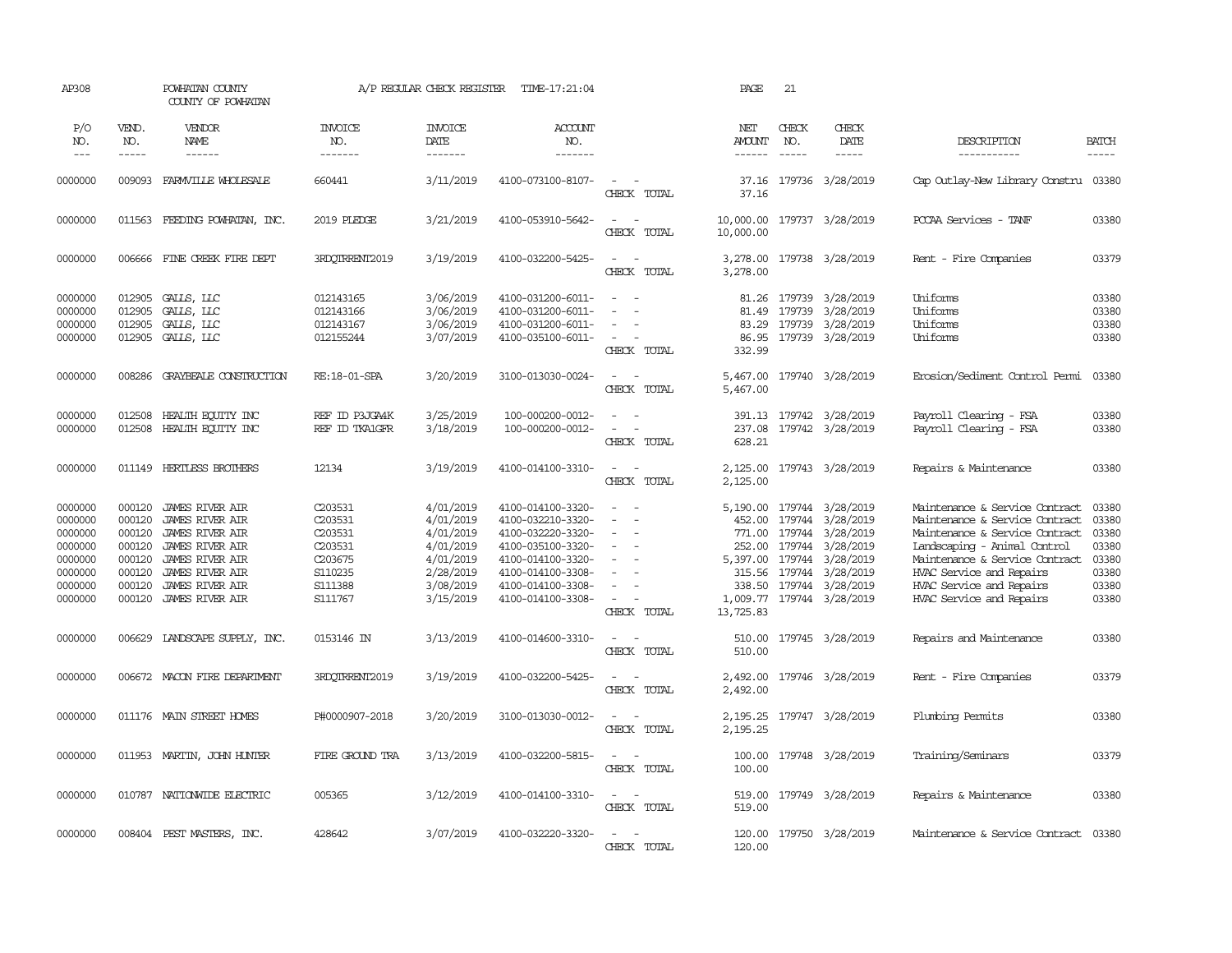| AP308                                                                                                      |                                                                                                  | POWHATAN COUNTY<br>COUNTY OF POWHATAN                                                                                                                                                                                                                            |                                                                    | A/P REGULAR CHECK REGISTER                                                                                                               | TIME-17:21:04                                                                                                                                                                                                  |                                                                                                               | PAGE                                                                            | 22                                                       |                                                                                                                                                                                |                                                                                                                                                                                  |                                                                                        |
|------------------------------------------------------------------------------------------------------------|--------------------------------------------------------------------------------------------------|------------------------------------------------------------------------------------------------------------------------------------------------------------------------------------------------------------------------------------------------------------------|--------------------------------------------------------------------|------------------------------------------------------------------------------------------------------------------------------------------|----------------------------------------------------------------------------------------------------------------------------------------------------------------------------------------------------------------|---------------------------------------------------------------------------------------------------------------|---------------------------------------------------------------------------------|----------------------------------------------------------|--------------------------------------------------------------------------------------------------------------------------------------------------------------------------------|----------------------------------------------------------------------------------------------------------------------------------------------------------------------------------|----------------------------------------------------------------------------------------|
| P/O<br>NO.<br>$\frac{1}{2}$                                                                                | VEND.<br>NO.<br>$- - - - -$                                                                      | VENDOR<br><b>NAME</b><br>------                                                                                                                                                                                                                                  | <b>INVOICE</b><br>NO.<br>-------                                   | <b>INVOICE</b><br>DATE<br>-------                                                                                                        | ACCOUNT<br>NO.<br>--------                                                                                                                                                                                     |                                                                                                               | NET<br><b>AMOUNT</b><br>$- - - - - -$                                           | CHECK<br>NO.<br>$\frac{1}{2}$                            | CHECK<br>DATE<br>$- - - - -$                                                                                                                                                   | DESCRIPTION<br>-----------                                                                                                                                                       | <b>BATCH</b><br>-----                                                                  |
| 0000000                                                                                                    | 001250                                                                                           | POWHATAN AUTO & TRACTOR                                                                                                                                                                                                                                          | 537425                                                             | 2/19/2019                                                                                                                                | 4100-014100-6009-                                                                                                                                                                                              | $\sim$<br>CHECK TOTAL                                                                                         | 17.98<br>17.98                                                                  |                                                          | 179751 3/28/2019                                                                                                                                                               | Auto Parts & Repairs                                                                                                                                                             | 03380                                                                                  |
| 0000000                                                                                                    | 009612                                                                                           | POWHATAN COLLISION AND                                                                                                                                                                                                                                           | 3875                                                               | 1/14/2019                                                                                                                                | 4100-031200-6009-                                                                                                                                                                                              | $\sim$<br>$\sim$<br>CHECK TOTAL                                                                               | 348.02<br>348.02                                                                |                                                          | 179752 3/28/2019                                                                                                                                                               | Auto Parts/Repairs                                                                                                                                                               | 03380                                                                                  |
| 0000000<br>0000000                                                                                         | 006928<br>006928                                                                                 | POWHATAN COUNTY DEPT. OF<br>POWHATAN COUNTY DEPT. OF                                                                                                                                                                                                             | CAA MEETING3/19<br>MARCH CAA MTG                                   | 3/21/2019<br>3/20/2019                                                                                                                   | 4100-053910-5643-<br>4100-053910-5643-                                                                                                                                                                         | $\sim$<br>$\overline{\phantom{a}}$<br>$\sim$<br>$\overline{\phantom{a}}$<br>CHECK TOTAL                       | 38.33<br>26.82<br>65.15                                                         |                                                          | 179753 3/28/2019<br>179753 3/28/2019                                                                                                                                           | PCCAA Services - Federal CSBG<br>PCCAA Services - Federal CSBG                                                                                                                   | 03380<br>03380                                                                         |
| 0000000<br>0000000<br>0000000<br>0000000<br>0000000<br>0000000<br>0000000<br>0000000<br>0000000<br>0000000 | 012955<br>012955<br>012955<br>012955<br>012955<br>012955<br>012955<br>012955<br>012955<br>012955 | POWHATAN COUNTY PUBLIC<br>POWHATAN COUNTY PUBLIC<br>POWHATAN COUNTY PUBLIC<br>POWHATAN COUNTY PUBLIC<br>POWHATAN COUNTY PUBLIC<br>POWHATAN COUNTY PUBLIC<br>POWHATAN COUNTY PUBLIC<br>POWHATAN COUNTY PUBLIC<br>POWHATAN COUNTY PUBLIC<br>POWHATAN COUNTY PUBLIC | 118<br>118<br>118<br>118<br>118<br>118<br>118<br>118<br>118<br>118 | 12/12/2018<br>12/12/2018<br>12/12/2018<br>12/12/2018<br>12/12/2018<br>12/12/2018<br>12/12/2018<br>12/12/2018<br>12/12/2018<br>12/12/2018 | 4100-032200-5120-<br>4100-034100-6008-<br>4100-081100-6008-<br>4100-035100-6008-<br>4100-031200-6008-<br>4100-014100-6008-<br>4100-014500-6008-<br>4100-014300-6008-<br>4100-014300-6008-<br>4100-012510-6008- | $\sim$<br>- 11<br>$\sim$<br>$\sim$<br>$\overline{a}$<br>$\equiv$<br>$\sim$<br>$\sim$<br>$\sim$<br>CHECK TOTAL | 271.26<br>89.29<br>450.99<br>8,105.00<br>424.50<br>525.13<br>42.47<br>14,318.46 | 179754<br>179754<br>179754<br>179754<br>179754<br>179754 | 4,311.13 179754 3/28/2019<br>3/28/2019<br>3/28/2019<br>3/28/2019<br>3/28/2019<br>3/28/2019<br>3/28/2019<br>8.58 179754 3/28/2019<br>90.11 179754 3/28/2019<br>179754 3/28/2019 | Apparatus Fuel<br>Gas/Grease/Oil<br>Gas/Grease/Oil<br>Gas/Grease/Oil<br>Gas/Grease/Oil<br>Gas/Grease/Oil<br>Gas/Grease/Oil<br>Gas/Grease/Oil<br>Gas/Grease/Oil<br>Gas/Grease/Oil | 03382<br>03382<br>03382<br>03382<br>03382<br>03382<br>03382<br>03382<br>03382<br>03382 |
| 0000000                                                                                                    | 012064                                                                                           | POWHATAN COUNTY TREASURER ACCOUNT# 192                                                                                                                                                                                                                           |                                                                    | 3/15/2019                                                                                                                                | 4100-035100-5140-                                                                                                                                                                                              | $\sim$<br>$\overline{a}$<br>CHECK TOTAL                                                                       | 375.28<br>375.28                                                                |                                                          | 179755 3/28/2019                                                                                                                                                               | Sewer                                                                                                                                                                            | 03380                                                                                  |
| 0000000<br>0000000                                                                                         | 005050<br>005050                                                                                 | POWHATAN LOCK SERVICES<br>POWHATAN LOCK SERVICES                                                                                                                                                                                                                 | 1668<br>1668                                                       | 3/13/2019<br>3/13/2019                                                                                                                   | 4100-071110-6014-<br>4100-014100-3310-                                                                                                                                                                         | $\sim$<br>$\sim$<br>$\sim$<br>$\sim$<br>CHECK TOTAL                                                           | 57.00<br>12.00<br>69.00                                                         |                                                          | 179756 3/28/2019<br>179756 3/28/2019                                                                                                                                           | Other Operating Supplies<br>Repairs & Maintenance                                                                                                                                | 03380<br>03380                                                                         |
| 0000000                                                                                                    | 006765                                                                                           | POWHATAN VOLUNTEER RESCUE                                                                                                                                                                                                                                        | 3RDOTRRENT2019                                                     | 3/19/2019                                                                                                                                | 4100-032200-5425-                                                                                                                                                                                              | $\sim$<br>$\sim$<br>CHECK TOTAL                                                                               | 4,300.50<br>4,300.50                                                            |                                                          | 179757 3/28/2019                                                                                                                                                               | Rent - Fire Companies                                                                                                                                                            | 03379                                                                                  |
| 0000000<br>0000000                                                                                         | 010905<br>010905                                                                                 | PRIORITY FIRE PROTECTION<br>PRIORITY FIRE PROTECTION                                                                                                                                                                                                             | 22023<br>22023                                                     | 2/26/2019<br>2/26/2019                                                                                                                   | 4100-014100-3320-<br>4100-032220-3320-                                                                                                                                                                         | $\overline{\phantom{a}}$<br>$\equiv$<br>CHECK TOTAL                                                           | 750.00<br>250.00<br>1,000.00                                                    | 179758<br>179758                                         | 3/28/2019<br>3/28/2019                                                                                                                                                         | Maintenance & Service Contract<br>Maintenance & Service Contract                                                                                                                 | 03380<br>03380                                                                         |
| 0000000                                                                                                    | 006523                                                                                           | PURCHASE POWER                                                                                                                                                                                                                                                   | PBP#19346006                                                       | 3/17/2019                                                                                                                                | 4100-021600-5210-                                                                                                                                                                                              | $\sim$<br>$\sim$<br>CHECK TOTAL                                                                               | 417.98<br>417.98                                                                |                                                          | 179759 3/28/2019                                                                                                                                                               | Postage                                                                                                                                                                          | 03380                                                                                  |
| 0000000                                                                                                    | 000780                                                                                           | <b>QUILL CORPORATION</b>                                                                                                                                                                                                                                         | 5791708                                                            | 3/13/2019                                                                                                                                | 4100-014400-6001-                                                                                                                                                                                              | $\sim$<br>- -<br>CHECK TOTAL                                                                                  | 122.95<br>122.95                                                                |                                                          | 179761 3/28/2019                                                                                                                                                               | Stationery/Office Supplies                                                                                                                                                       | 03380                                                                                  |
| 0000000                                                                                                    |                                                                                                  | 006466 RADIO COMMUNICATION OF VA 400015396-1                                                                                                                                                                                                                     |                                                                    | 3/18/2019                                                                                                                                | 4100-031200-3310-                                                                                                                                                                                              | $\sim$<br>$\sim$<br>CHECK TOTAL                                                                               | 340.00<br>340.00                                                                |                                                          | 179762 3/28/2019                                                                                                                                                               | Repairs & Maintenance                                                                                                                                                            | 03380                                                                                  |
| 0000000                                                                                                    |                                                                                                  | 006579 RICHMOND ALARM                                                                                                                                                                                                                                            | 325916                                                             | 3/01/2019                                                                                                                                | 4100-032200-3320-                                                                                                                                                                                              | $\sim$ $\sim$<br>CHECK TOTAL                                                                                  | 257.87<br>257.87                                                                |                                                          | 179763 3/28/2019                                                                                                                                                               | Maintenance & Service Contract                                                                                                                                                   | 03379                                                                                  |
| 0000000<br>0000000                                                                                         | 012509<br>012509                                                                                 | RICHMOND SUBURBAN NEWS<br>RICHMOND SUBURBAN NEWS                                                                                                                                                                                                                 | I00008997030220<br>I00008997030227                                 | 3/03/2019<br>3/03/2019                                                                                                                   | 4100-081100-3600-<br>4100-081100-3600-                                                                                                                                                                         | $\overline{\phantom{a}}$<br>$\sim$<br>$\sim$<br>CHECK TOTAL                                                   | 219.38<br>219.38<br>438.76                                                      |                                                          | 179764 3/28/2019<br>179764 3/28/2019                                                                                                                                           | Advertising<br>Advertising                                                                                                                                                       | 03380<br>03380                                                                         |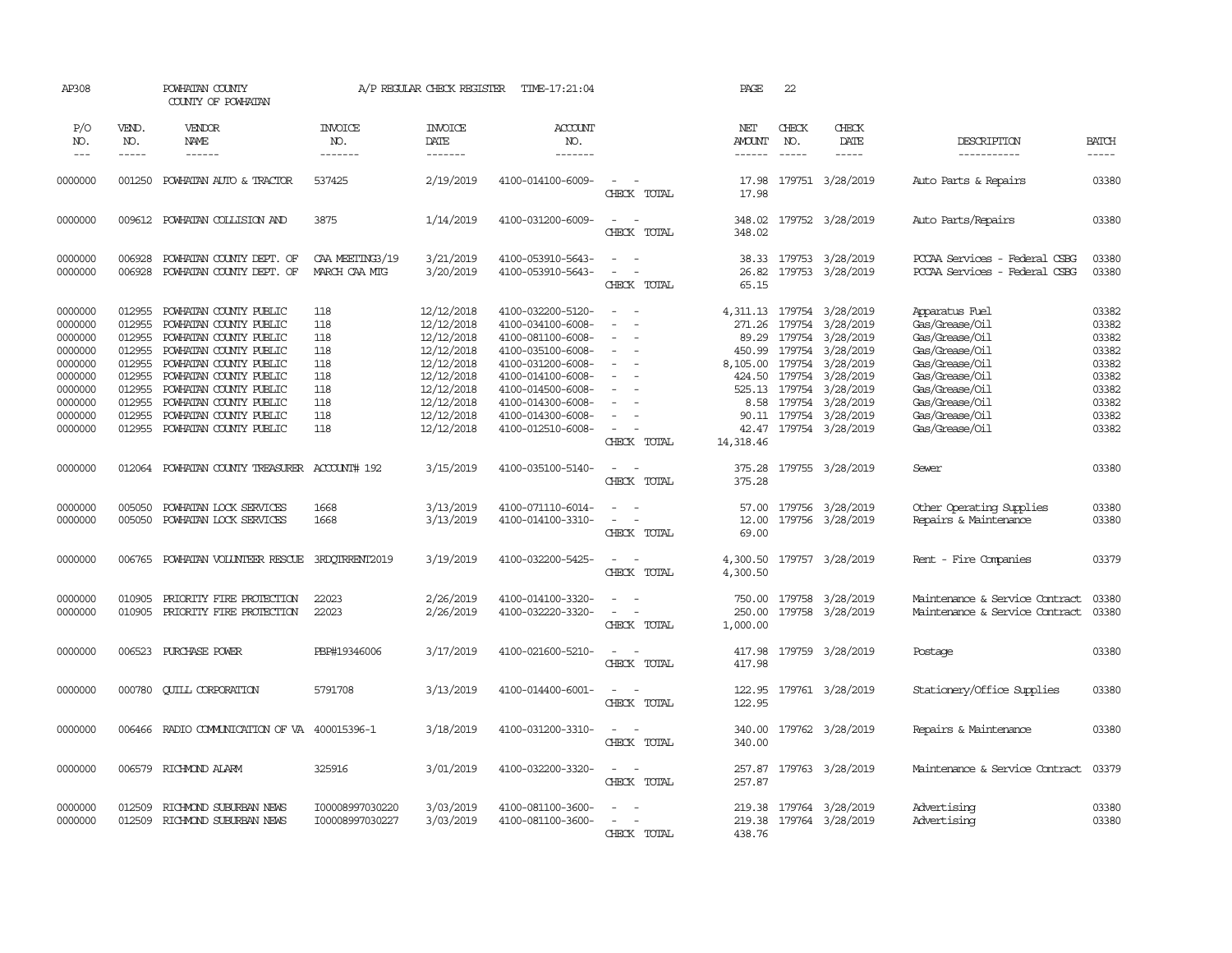| AP308                                                          |                                                          | POWHATAN COUNTY<br>COUNTY OF POWHATAN                                                                                                                          |                                                                                                               | A/P REGULAR CHECK REGISTER                                                 | TIME-17:21:04                                                                                                              |                                                                                                                                   | PAGE                                               | 23                                                                                                                                                                                                                                                                                                                                                                                                                                                                                         |                                                                                            |                                                                                                    |                                                    |
|----------------------------------------------------------------|----------------------------------------------------------|----------------------------------------------------------------------------------------------------------------------------------------------------------------|---------------------------------------------------------------------------------------------------------------|----------------------------------------------------------------------------|----------------------------------------------------------------------------------------------------------------------------|-----------------------------------------------------------------------------------------------------------------------------------|----------------------------------------------------|--------------------------------------------------------------------------------------------------------------------------------------------------------------------------------------------------------------------------------------------------------------------------------------------------------------------------------------------------------------------------------------------------------------------------------------------------------------------------------------------|--------------------------------------------------------------------------------------------|----------------------------------------------------------------------------------------------------|----------------------------------------------------|
| P/O<br>NO.<br>$---$                                            | VEND.<br>NO.<br>-----                                    | VENDOR<br>NAME                                                                                                                                                 | INVOICE<br>NO.<br>-------                                                                                     | <b>INVOICE</b><br>DATE<br>-------                                          | ACCOUNT<br>NO.<br>-------                                                                                                  |                                                                                                                                   | NET<br>AMOUNT<br>------                            | CHECK<br>NO.<br>$\frac{1}{2} \left( \frac{1}{2} \right) \left( \frac{1}{2} \right) \left( \frac{1}{2} \right) \left( \frac{1}{2} \right) \left( \frac{1}{2} \right) \left( \frac{1}{2} \right) \left( \frac{1}{2} \right) \left( \frac{1}{2} \right) \left( \frac{1}{2} \right) \left( \frac{1}{2} \right) \left( \frac{1}{2} \right) \left( \frac{1}{2} \right) \left( \frac{1}{2} \right) \left( \frac{1}{2} \right) \left( \frac{1}{2} \right) \left( \frac{1}{2} \right) \left( \frac$ | CHECK<br>DATE<br>$- - - - -$                                                               | DESCRIPTION<br>-----------                                                                         | BATCH<br>-----                                     |
| 0000000                                                        | 012958                                                   | RIVER RUN ANIMAL HOSPITAL                                                                                                                                      | 400302                                                                                                        | 1/20/2019                                                                  | 4100-035100-3110-                                                                                                          | $\sim$<br>$\sim$<br>CHECK TOTAL                                                                                                   | 593.78<br>593.78                                   |                                                                                                                                                                                                                                                                                                                                                                                                                                                                                            | 179765 3/28/2019                                                                           | Professional Health Services                                                                       | 03380                                              |
| 0000000                                                        |                                                          | 009701 SHI INTERNATIONAL CORP.                                                                                                                                 | B09532009                                                                                                     | 2/15/2019                                                                  | 4100-012510-3320-                                                                                                          | $\sim$<br>$\sim$<br>CHECK TOTAL                                                                                                   | 959.80<br>959.80                                   |                                                                                                                                                                                                                                                                                                                                                                                                                                                                                            | 179766 3/28/2019                                                                           | Maintenance & Service Contract                                                                     | 03380                                              |
| 0000000<br>0000000<br>0000000<br>0000000<br>0000000<br>0000000 | 006594<br>006594<br>006594<br>006594<br>006594<br>006594 | SOUTHSIDE ELECTRIC COOP<br>SOUTHSIDE ELECTRIC COOP<br>SOUTHSIDE ELECTRIC COOP<br>SOUTHSIDE ELECTRIC COOP<br>SOUTHSIDE ELECTRIC COOP<br>SOUTHSIDE ELECTRIC COOP | 63504001 3/2019<br>63504004 03/19<br>6350400603/2019<br>6350400903/2019<br>6350401003/2019<br>6350401103/2019 | 3/13/2019<br>3/13/2019<br>3/13/2019<br>3/13/2019<br>3/13/2019<br>3/13/2019 | 4100-073100-5110-<br>4100-035100-5110-<br>4100-014600-5110-<br>4100-014600-5110-<br>4100-014600-5110-<br>4100-014100-5110- | $\sim$<br>$\sim$<br>$\overline{\phantom{a}}$<br>$\sim$<br>$\sim$<br>$\equiv$<br>$\overline{\phantom{a}}$<br>$\sim$<br>CHECK TOTAL | 391.06<br>336.32<br>2,575.55<br>227.25<br>6,501.14 | 179768<br>179768<br>179768<br>132.35 179768<br>179768                                                                                                                                                                                                                                                                                                                                                                                                                                      | 2,838.61 179768 3/28/2019<br>3/28/2019<br>3/28/2019<br>3/28/2019<br>3/28/2019<br>3/28/2019 | Electricity<br>Electricity<br>Electricity<br>Electricity<br>Electricity<br>Electricity             | 03380<br>03380<br>03380<br>03380<br>03380<br>03380 |
| 0000000<br>0000000<br>0000000                                  | 001940<br>001940<br>001940                               | STANDBY SYSTEMS, INC.<br>STANDBY SYSTEMS, INC.<br>STANDBY SYSTEMS, INC.                                                                                        | 03190447<br>03190448<br>03190449                                                                              | 3/12/2019<br>3/12/2019<br>3/12/2019                                        | 4100-031210-3320-<br>4100-031210-3320-<br>4100-031210-3320-                                                                | $\sim$<br>$\sim$<br>$\sim$<br>$\sim$<br>$\sim$<br>CHECK TOTAL                                                                     | 140.00<br>130.00<br>400.00                         | 179769                                                                                                                                                                                                                                                                                                                                                                                                                                                                                     | 130.00 179769 3/28/2019<br>3/28/2019<br>179769 3/28/2019                                   | Maintenance and Service Contra<br>Maintenance and Service Contra<br>Maintenance and Service Contra | 03380<br>03380<br>03380                            |
| 0000000<br>0000000                                             | 008578<br>008578                                         | STAPLES BUSINESS AD-<br>STAPLES BUSINESS AD-                                                                                                                   | 3406148614<br>3407115589                                                                                      | 2/26/2019<br>3/02/2019                                                     | 4100-034100-6001-<br>4100-034100-6001-                                                                                     | $\sim$<br>$\sim$<br>$\sim$<br>$\sim$ $-$<br>CHECK TOTAL                                                                           | 20.06<br>15.79<br>35.85                            |                                                                                                                                                                                                                                                                                                                                                                                                                                                                                            | 179770 3/28/2019<br>179770 3/28/2019                                                       | Office Supplies<br>Office Supplies                                                                 | 03380<br>03380                                     |
| 0000000                                                        | 008346                                                   | SYCOM TECHNOLOGIES                                                                                                                                             | AT47694                                                                                                       | 2/28/2019                                                                  | 4100-012510-3322-                                                                                                          | $\sim$<br>$\sim$<br>CHECK TOTAL                                                                                                   | 360.00<br>360.00                                   |                                                                                                                                                                                                                                                                                                                                                                                                                                                                                            | 179772 3/28/2019                                                                           | Network Service Contracts                                                                          | 03380                                              |
| 0000000                                                        | 006721                                                   | UNIVERSITY OF VIRGINIA                                                                                                                                         | 38909                                                                                                         | 3/08/2019                                                                  | 4100-012410-5810-                                                                                                          | $\sim$<br>$\sim$<br>CHECK TOTAL                                                                                                   | 80.00<br>80.00                                     |                                                                                                                                                                                                                                                                                                                                                                                                                                                                                            | 179776 3/28/2019                                                                           | Dues/Association Memberships                                                                       | 03380                                              |
| 0000000                                                        |                                                          | 010148 VA DEPT OF AGRICULTURE &                                                                                                                                | B071756                                                                                                       | 2/28/2019                                                                  | 4100-035100-3110-                                                                                                          | $\sim$ $ \sim$<br>CHECK TOTAL                                                                                                     | 382.25<br>382.25                                   |                                                                                                                                                                                                                                                                                                                                                                                                                                                                                            | 179777 3/28/2019                                                                           | Professional Health Services                                                                       | 03380                                              |
| 0000000<br>0000000<br>0000000                                  | 008126<br>008126<br>008126                               | VERIZON<br>VERIZON<br>VERIZON                                                                                                                                  | 9825588009<br>9825588009<br>9825588009                                                                        | 3/06/2019<br>3/06/2019<br>3/06/2019                                        | 100-000100-0006-<br>4100-012510-5260-<br>4100-035500-5260-                                                                 | $\overline{\phantom{a}}$<br>$\overline{\phantom{a}}$<br>$\sim$<br>$\sim$<br>$\sim$<br>CHECK TOTAL                                 | 68.52<br>40.01<br>40.01<br>148.54                  |                                                                                                                                                                                                                                                                                                                                                                                                                                                                                            | 179778 3/28/2019<br>179778 3/28/2019<br>179778 3/28/2019                                   | Due from Other Agencies<br>Internet Usage<br><b>Internet</b>                                       | 03380<br>03380<br>03380                            |
| 0000000                                                        | 011169                                                   | VERIZON                                                                                                                                                        | 00087840179755Y                                                                                               | 2/28/2019                                                                  | 4100-022100-5230-                                                                                                          | $\sim$<br>$\sim$<br>CHECK TOTAL                                                                                                   | 53.00<br>53.00                                     |                                                                                                                                                                                                                                                                                                                                                                                                                                                                                            | 179779 3/28/2019                                                                           | Telephone Services                                                                                 | 03380                                              |
| 0000000<br>0000000                                             | 006984<br>006984                                         | VIRGINIA CORRECTIONAL<br>VIRGINIA CORRECTIONAL                                                                                                                 | 9555930<br>9555930                                                                                            | 3/13/2019<br>3/13/2019                                                     | 4100-081100-6011-<br>4100-034100-6011-                                                                                     | $\overline{\phantom{a}}$<br>$\overline{\phantom{a}}$<br>$\overline{\phantom{a}}$<br>$\sim$<br>CHECK TOTAL                         | 220.50<br>724.50<br>945.00                         | 179780<br>179780                                                                                                                                                                                                                                                                                                                                                                                                                                                                           | 3/28/2019<br>3/28/2019                                                                     | Uniforms<br>Uniforms                                                                               | 03380<br>03380                                     |
| 0000000                                                        | 010158                                                   | VIRGINIA LIBRARY                                                                                                                                               | 2019/70                                                                                                       | 3/04/2019                                                                  | 4100-073100-5810-                                                                                                          | $\sim$<br>$\sim$<br>CHECK TOTAL                                                                                                   | 348.66<br>348.66                                   |                                                                                                                                                                                                                                                                                                                                                                                                                                                                                            | 179781 3/28/2019                                                                           | Dues/Association Memberships                                                                       | 03380                                              |
| 0000000                                                        |                                                          | 012458 WIMMER, WILLIE                                                                                                                                          | 1151                                                                                                          | 3/14/2019                                                                  | 4100-032200-6009-                                                                                                          | $\sim$<br>$\sim$<br>CHECK TOTAL                                                                                                   | 1,560.00<br>1,560.00                               |                                                                                                                                                                                                                                                                                                                                                                                                                                                                                            | 179782 3/28/2019                                                                           | Auto Repairs and Parts                                                                             | 03379                                              |
| 0000000                                                        |                                                          | 009332 WITMER PUBLIC SAFETY                                                                                                                                    | E1821879                                                                                                      | 3/15/2019                                                                  | 4100-032200-6010-                                                                                                          | $\sim$<br>$\sim$<br><b>CHECK</b><br>TOTAL                                                                                         | 340.00                                             |                                                                                                                                                                                                                                                                                                                                                                                                                                                                                            | 340.00 179783 3/28/2019                                                                    | Breathing Apparatus                                                                                | 03379                                              |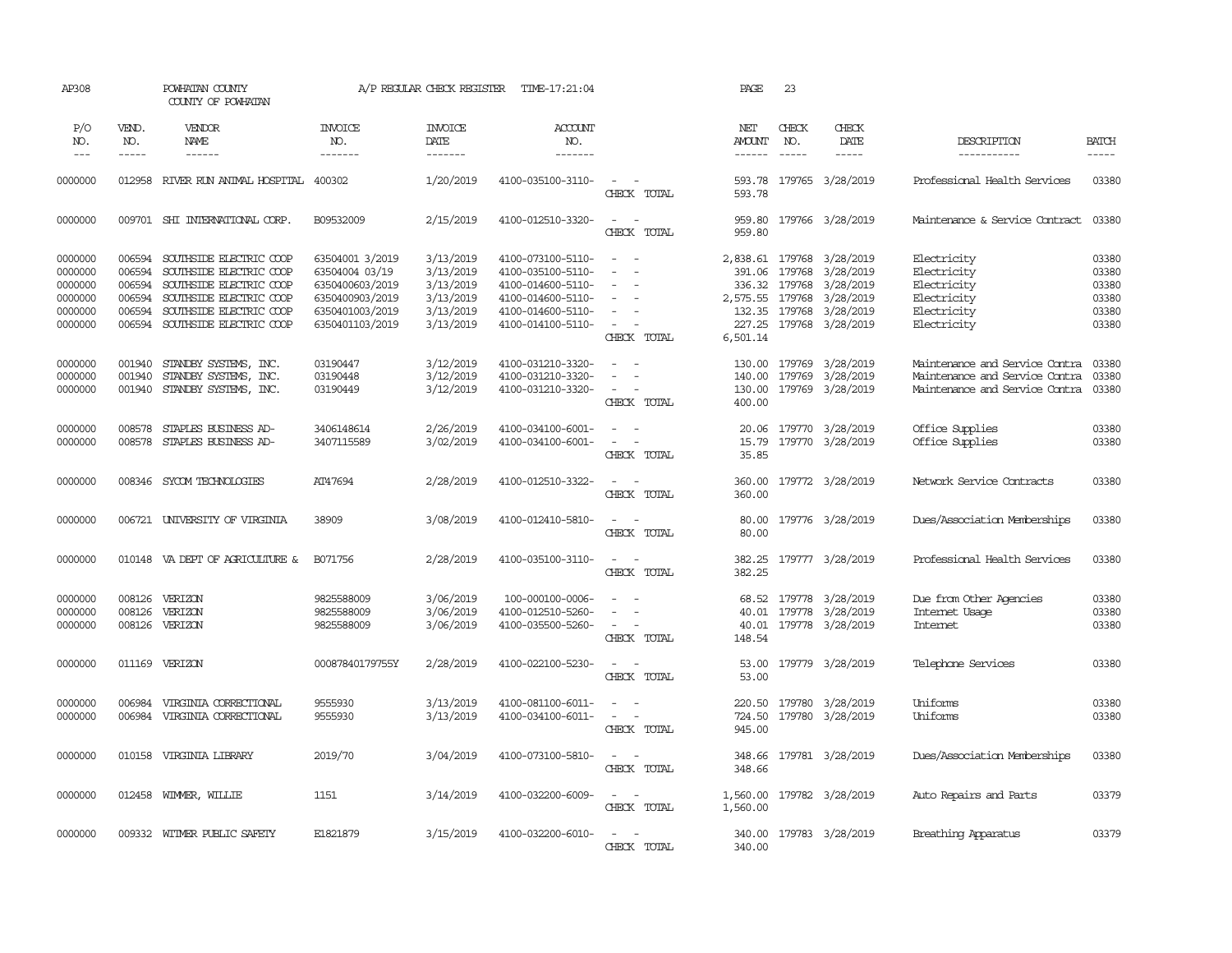| AP308               |                  | POWHATAN COUNTY<br>COUNTY OF POWHATAN |                                   |                                    | A/P REGULAR CHECK REGISTER TIME-17:21:04 |                                      | PAGE                 | 24           |                                             |                                            |                       |
|---------------------|------------------|---------------------------------------|-----------------------------------|------------------------------------|------------------------------------------|--------------------------------------|----------------------|--------------|---------------------------------------------|--------------------------------------------|-----------------------|
| P/O<br>NO.<br>$---$ | VEND.<br>NO.     | VENDOR<br>NAME<br>------              | <b>INVOICE</b><br>NO.<br>-------- | <b>INVOICE</b><br>DATE<br>-------- | ACCOUNT<br>NO.<br>-------                |                                      | NET<br><b>AMOUNT</b> | CHECK<br>NO. | CHECK<br>DATE<br>------                     | DESCRIPTION<br>-----------                 | <b>BATCH</b><br>----- |
| 0000000<br>0000000  | 006551<br>006551 | YARD WORKS, LLC<br>YARD WORKS, LLC    | 9514198-IN<br>9514653-IN          | 3/12/2019<br>3/13/2019             | 4100-014500-3190-<br>4100-014500-3190-   | $ -$<br>$\sim$ $\sim$<br>CHECK TOTAL | 66.00<br>170.00      |              | 104.00 179784 3/28/2019<br>179784 3/28/2019 | Grounds Maintenance<br>Grounds Maintenance | 03380<br>03380        |

CHECK TYPE TOTAL 419,120.27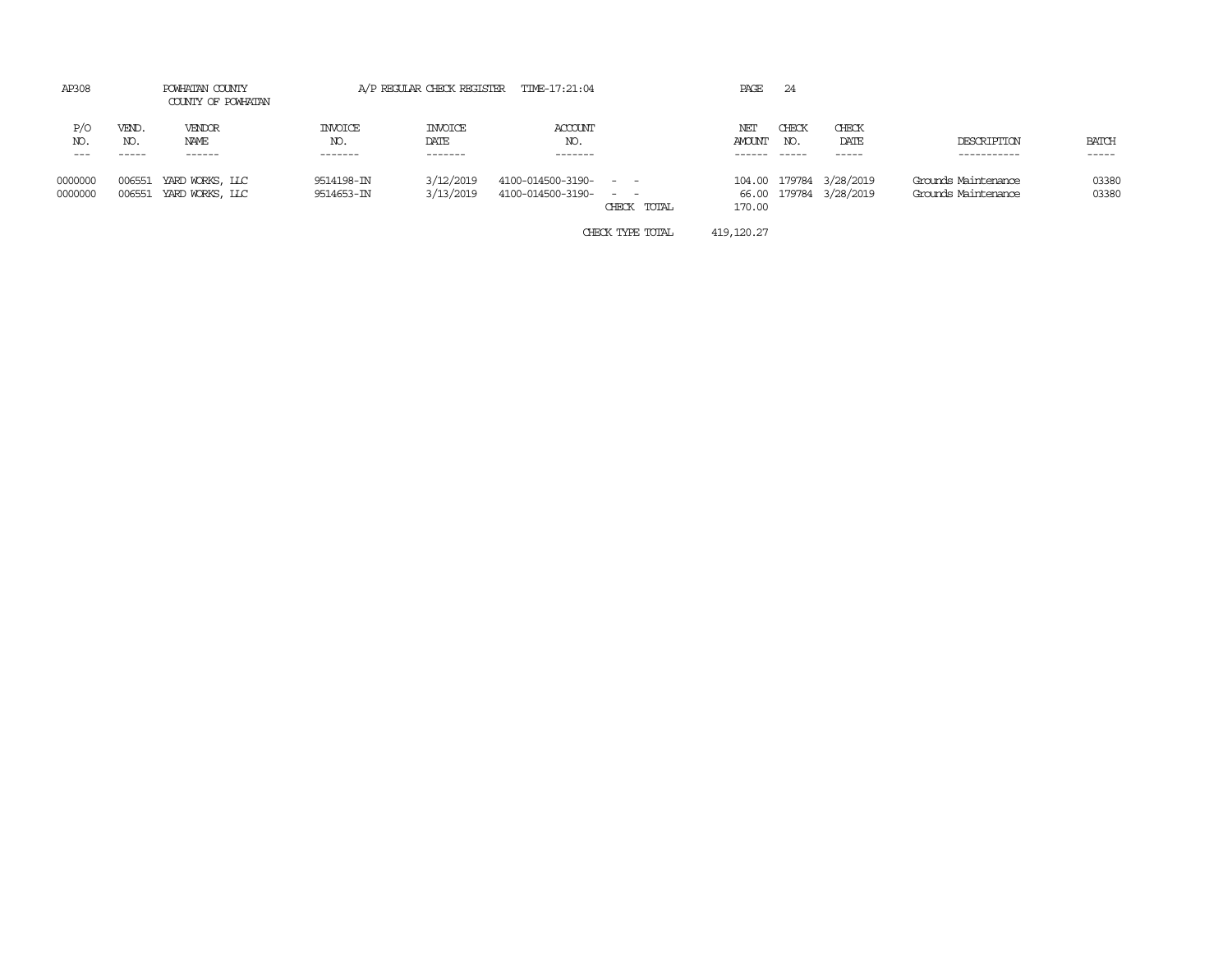| AP308                 |                       | POWHATAN COUNTY<br>COUNTY OF POWHATAN |                                  |                                   | A/P VOID CHECK REGISTER TIME-17:21:04 |                                                                                                                                          | PAGE<br>25                                                    |                        |                            |                       |
|-----------------------|-----------------------|---------------------------------------|----------------------------------|-----------------------------------|---------------------------------------|------------------------------------------------------------------------------------------------------------------------------------------|---------------------------------------------------------------|------------------------|----------------------------|-----------------------|
| P/O<br>NO.<br>$- - -$ | VEND.<br>NO.<br>----- | VENDOR<br>NAME<br>------              | <b>INVOICE</b><br>NO.<br>------- | <b>INVOICE</b><br>DATE<br>------- | ACCOUNT<br>NO.<br>-------             |                                                                                                                                          | CHECK<br>NET<br><b>AMOUNT</b><br>NO.<br>$- - - - -$<br>------ | CHECK<br>DATE<br>----- | DESCRIPTION<br>----------- | <b>BATCH</b><br>----- |
| 0000000               |                       | 012011 NARD, ANGELA                   | <b>AUG 2017 TERM</b>             | 9/06/2017                         | 4100-021100-1700-                     | $\frac{1}{2} \left( \frac{1}{2} \right) \left( \frac{1}{2} \right) \left( \frac{1}{2} \right) \left( \frac{1}{2} \right)$<br>CHECK TOTAL | 30.00-171827 9/15/2017<br>$30.00 -$                           |                        | COMP: Jurors & Witnesses   | 00462                 |
| 0000000               | 012862                | FINE CREEK PROVISIONS                 | MILLER'SCOTTAGE                  | 2/01/2019                         | 4100-081100-5540-                     | $\frac{1}{2} \left( \frac{1}{2} \right) \left( \frac{1}{2} \right) = \frac{1}{2} \left( \frac{1}{2} \right)$<br>CHECK TOTAL              | 29.59-179081 2/07/2019<br>29.59-                              |                        | Conferences & Training     | 00463                 |
|                       |                       |                                       |                                  |                                   |                                       | CHECK TYPE TOTAL                                                                                                                         | 59.59-                                                        |                        |                            |                       |
|                       |                       |                                       |                                  |                                   |                                       | FINAL TOTAL                                                                                                                              | 419,060.68                                                    |                        |                            |                       |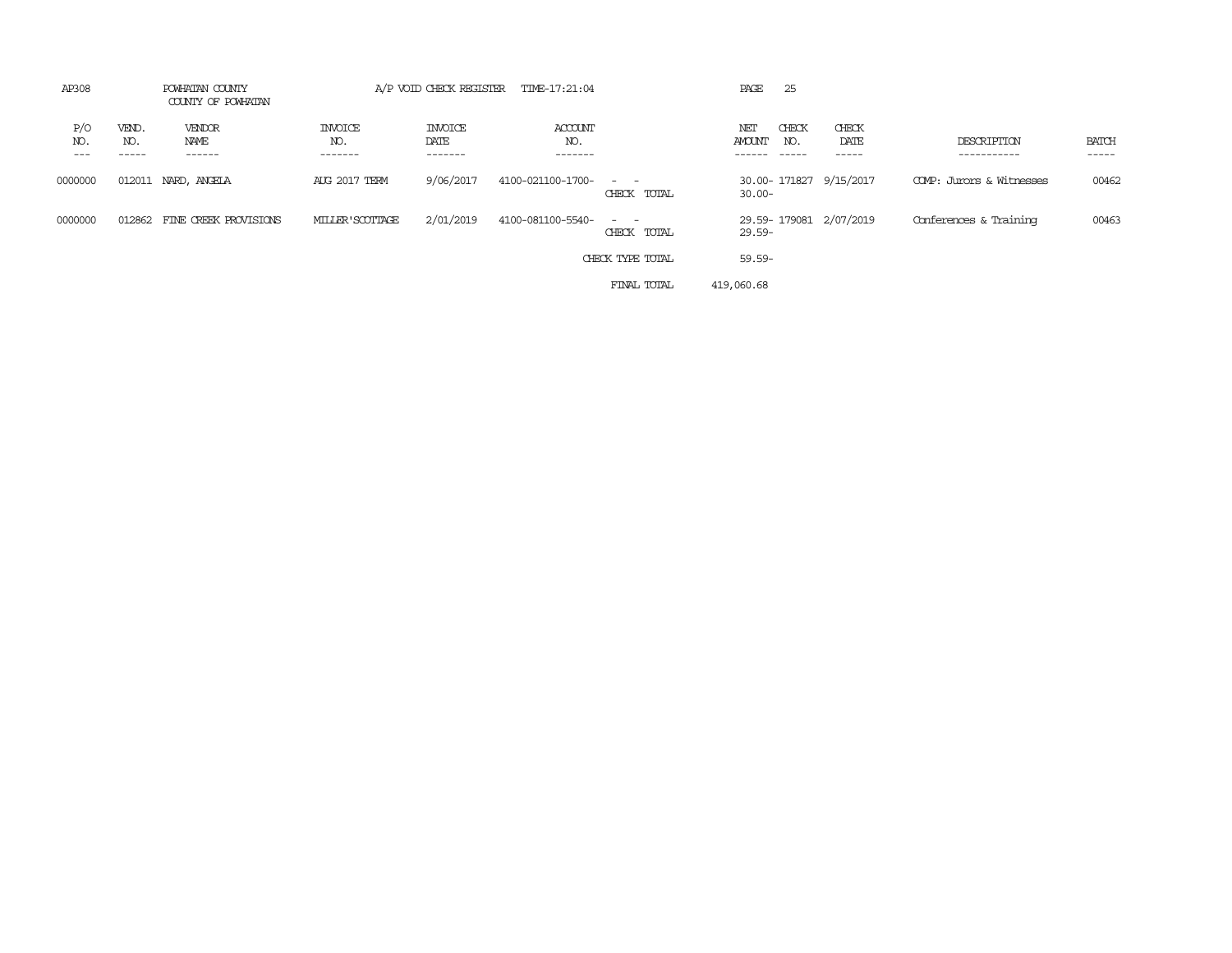| AP308                                                                                |                                                          | POWHATAN COUNTY<br>COUNTY OF POWHATAN                                                                                                                                                                                                                                                                                                                                                                                                                                                                    |                                          | A/P REGULAR CHECK REGISTER                                                                           | TIME-17:22:17                                                                                                                                                        |                                                                                                                                                                                        | PAGE                      | $\mathbf{1}$                  |                                                                                                                                                                          |                                                                                                                                                                                                                                                                      |                                                                      |
|--------------------------------------------------------------------------------------|----------------------------------------------------------|----------------------------------------------------------------------------------------------------------------------------------------------------------------------------------------------------------------------------------------------------------------------------------------------------------------------------------------------------------------------------------------------------------------------------------------------------------------------------------------------------------|------------------------------------------|------------------------------------------------------------------------------------------------------|----------------------------------------------------------------------------------------------------------------------------------------------------------------------|----------------------------------------------------------------------------------------------------------------------------------------------------------------------------------------|---------------------------|-------------------------------|--------------------------------------------------------------------------------------------------------------------------------------------------------------------------|----------------------------------------------------------------------------------------------------------------------------------------------------------------------------------------------------------------------------------------------------------------------|----------------------------------------------------------------------|
| P/O<br>NO.<br>$\sim$ $\sim$ $\sim$                                                   | VEND.<br>NO.<br>$- - - - -$                              | VENDOR<br>NAME<br>$\begin{array}{cccccccccc} \multicolumn{2}{c}{} & \multicolumn{2}{c}{} & \multicolumn{2}{c}{} & \multicolumn{2}{c}{} & \multicolumn{2}{c}{} & \multicolumn{2}{c}{} & \multicolumn{2}{c}{} & \multicolumn{2}{c}{} & \multicolumn{2}{c}{} & \multicolumn{2}{c}{} & \multicolumn{2}{c}{} & \multicolumn{2}{c}{} & \multicolumn{2}{c}{} & \multicolumn{2}{c}{} & \multicolumn{2}{c}{} & \multicolumn{2}{c}{} & \multicolumn{2}{c}{} & \multicolumn{2}{c}{} & \multicolumn{2}{c}{} & \mult$ | <b>INVOICE</b><br>NO.<br>$- - - - - - -$ | <b>INVOICE</b><br>DATE<br>-------                                                                    | <b>ACCOUNT</b><br>NO.<br>-------                                                                                                                                     |                                                                                                                                                                                        | NET<br>AMOUNT<br>------   | CHECK<br>NO.                  | CHECK<br>DATE<br>$\cdots \cdots \cdots$                                                                                                                                  | DESCRIPTION<br>-----------                                                                                                                                                                                                                                           | <b>BATCH</b><br>$- - - - -$                                          |
| 0000000<br>0000000<br>0000000                                                        | 009183                                                   | 009183 AIR, WATER & SOIL LABORA- V19001090<br>AIR, WATER & SOIL LABORA- V19001093<br>009183 AIR, WATER & SOIL LABORA- V19001220                                                                                                                                                                                                                                                                                                                                                                          |                                          | 2/19/2019<br>2/19/2019<br>2/21/2019                                                                  | 4501-043600-3142-<br>4501-043600-3142-<br>4501-043500-3140-                                                                                                          | $\sim$ $ \sim$<br>$\sim$<br>$\sim$ $  -$<br>CHECK TOTAL                                                                                                                                | 133.60<br>40.00<br>285.40 |                               | 111.80 179456 3/06/2019<br>179456 3/06/2019<br>179456 3/06/2019                                                                                                          | Professional Services - Sewer<br>Professional Services - Sewer<br>Professional Services - Water                                                                                                                                                                      | 03353<br>03353<br>03353                                              |
| 0000000                                                                              |                                                          | 007266 BEACH, LYNNE                                                                                                                                                                                                                                                                                                                                                                                                                                                                                      | DW 3-6-19                                | 3/06/2019                                                                                            | 4301-012500-8302-                                                                                                                                                    | $\sim$ $ -$<br>CHECK TOTAL                                                                                                                                                             | 14.28<br>14.28            |                               | 179461 3/06/2019                                                                                                                                                         | Other County Vehicles                                                                                                                                                                                                                                                | 03356                                                                |
| 0000000<br>0000000                                                                   | 006655<br>006655                                         | BLOSSMAN GAS COMPANIES,<br>BLOSSMAN GAS COMPANIES,                                                                                                                                                                                                                                                                                                                                                                                                                                                       | 6260947<br>6261101                       | 2/19/2019<br>2/19/2019                                                                               | 4501-043600-5120-<br>4501-043600-5120-                                                                                                                               | $\omega_{\rm{max}}$ and $\omega_{\rm{max}}$<br>$\sim$<br>$\sim$ $-$<br>CHECK TOTAL                                                                                                     | 727.62                    |                               | 503.89 179464 3/06/2019<br>223.73 179464 3/06/2019                                                                                                                       | Fuel (htg)<br>Fuel (htg)                                                                                                                                                                                                                                             | 03353<br>03353                                                       |
| 0000000<br>0000000                                                                   | 012508<br>012508                                         | HEALTH EQUITY INC<br>HEALTH EQUITY INC                                                                                                                                                                                                                                                                                                                                                                                                                                                                   | <b>JEGMIAS</b><br>Y4BZPON                | 2/18/2019<br>2/25/2019                                                                               | 501-000200-0012-<br>501-000200-0012-                                                                                                                                 | $\sim$<br>$\sim$<br>$\omega_{\rm{max}}$ and $\omega_{\rm{max}}$<br>CHECK TOTAL                                                                                                         | 130.00<br>10.00<br>140.00 |                               | 179479 3/06/2019<br>179479 3/06/2019                                                                                                                                     | Payroll Clearing - FSA<br>Payroll Clearing - FSA                                                                                                                                                                                                                     | 03353<br>03353                                                       |
| 0000000                                                                              | 005050                                                   | POWHATAN LOCK SERVICES                                                                                                                                                                                                                                                                                                                                                                                                                                                                                   | 1648                                     | 2/14/2019                                                                                            | 4501-043600-3310-                                                                                                                                                    | $\alpha = 1$ , $\alpha = 1$<br>CHECK TOTAL                                                                                                                                             | 265.75                    |                               | 265.75 179498 3/06/2019                                                                                                                                                  | Repairs and Maintenance                                                                                                                                                                                                                                              | 03354                                                                |
| 0000000<br>0000000                                                                   | 007750<br>007750                                         | SHEEHY FORD AUTO STORES<br>SHEEHY FORD AUTO STORES                                                                                                                                                                                                                                                                                                                                                                                                                                                       | DEAL#143251<br>DEAL#143252               | 2/26/2019<br>2/26/2019                                                                               | 4301-012500-8302-<br>4301-012500-8302-                                                                                                                               | $\sim$ $ -$<br>$\sim$ $ -$<br>CHECK TOTAL                                                                                                                                              | 22,441.86<br>44,928.72    |                               | 22,486.86 179510 3/06/2019<br>179510 3/06/2019                                                                                                                           | Other County Vehicles<br>Other County Vehicles                                                                                                                                                                                                                       | 03356<br>03356                                                       |
| 0000000                                                                              |                                                          | 012283 SMARTSITES                                                                                                                                                                                                                                                                                                                                                                                                                                                                                        | 0004888                                  | 3/01/2019                                                                                            | 4116-032200-0010-                                                                                                                                                    | $\sim$ $ -$<br>CHECK TOTAL                                                                                                                                                             | 973.65<br>973.65          |                               | 179511 3/06/2019                                                                                                                                                         | SAFER Expenses                                                                                                                                                                                                                                                       | 03355                                                                |
| 0000000                                                                              |                                                          | 006594 SOUTHSIDE ELECTRIC COOP                                                                                                                                                                                                                                                                                                                                                                                                                                                                           | 63504003 2/19                            | 2/13/2019                                                                                            | 4501-043600-5110-                                                                                                                                                    | $\sim$ $ -$<br>CHECK TOTAL                                                                                                                                                             | 3,144.01                  |                               | 3, 144.01 179513 3/06/2019                                                                                                                                               | Electricity                                                                                                                                                                                                                                                          | 03354                                                                |
| 0000000                                                                              |                                                          | 008365 VA ASSOC. OF MUNICIPAL                                                                                                                                                                                                                                                                                                                                                                                                                                                                            | ASSESSMENT 2/19                          | 2/14/2019                                                                                            | 4501-043400-5810-                                                                                                                                                    | $\omega_{\rm{max}}$ and $\omega_{\rm{max}}$<br>CHECK TOTAL                                                                                                                             | 65.75                     |                               | 65.75 179520 3/06/2019                                                                                                                                                   | Dues/Association Membership                                                                                                                                                                                                                                          | 03355                                                                |
| 0000000                                                                              |                                                          | 011169 VERIZON                                                                                                                                                                                                                                                                                                                                                                                                                                                                                           | 1357471455Y2/19                          | 2/28/2019                                                                                            | 4501-043400-5230-                                                                                                                                                    | $\sim$ $ \sim$<br>CHECK TOTAL                                                                                                                                                          | 49.70                     |                               | 49.70 179522 3/06/2019                                                                                                                                                   | Telephone System                                                                                                                                                                                                                                                     | 03356                                                                |
| 0000000<br>0000000<br>0000000                                                        | 011841<br>011841                                         | WINDSWEPT DEVELOPMENT LLC ASTON#4 2/27/19<br>WINDSWEPT DEVELOPMENT LLC ASTON#6 2/27/19<br>011841 WINDSWEPT DEVELOPMENT LLC ASTON#7 2/27/19                                                                                                                                                                                                                                                                                                                                                               |                                          | 2/27/2019<br>2/27/2019<br>2/27/2019                                                                  | 405-000200-0243-<br>405-000200-0244-<br>405-000200-0242-                                                                                                             | $\sim$<br>$\sim$<br>$\sim$<br>$\sim$<br>$\alpha = 1$ , $\alpha = 1$<br>CHECK TOTAL                                                                                                     | 28,067.20<br>68,376.15    |                               | 179527 3/06/2019<br>24,853.61 179527 3/06/2019<br>15,455.34 179527 3/06/2019                                                                                             | WINDSWEPT DEVELOPMENT ASTON SE<br>WINDSWEPT DEVELOPMENT SEC.6<br>WINDSWEPT DEVELOPMENT ASTON SE 03355                                                                                                                                                                | 03355<br>03355                                                       |
| 0000000<br>0000000<br>0000000<br>0000000<br>0000000<br>0000000<br>0000000<br>0000000 | 009183<br>009183<br>009183<br>009183<br>009183<br>009183 | AIR, WATER & SOIL LABORA- V19001240<br>009183 AIR, WATER & SOIL LABORA- V19001241<br>AIR, WATER & SOIL LABORA- V19001287<br>AIR, WATER & SOIL LABORA- V19001288<br>AIR, WATER & SOIL LABORA- V19001392<br>AIR, WATER & SOIL LABORA- V19001393<br>AIR, WATER & SOIL LABORA- V19001471<br>009183 AIR, WATER & SOIL LABORA- V19001472                                                                                                                                                                       |                                          | 2/22/2019<br>2/22/2019<br>2/26/2019<br>2/26/2019<br>3/01/2019<br>3/01/2019<br>3/05/2019<br>3/05/2019 | 4501-043600-3142-<br>4501-043600-3142-<br>4501-043600-3142-<br>4501-043600-3142-<br>4501-043600-3142-<br>4501-043600-3142-<br>4501-043600-3142-<br>4501-043600-3142- | $\sim$<br>$\omega_{\rm{max}}$ and $\omega_{\rm{max}}$<br>$\sim$<br>$\sim$<br>$\overline{a}$<br>$\sim$<br>$\sim$<br>$\overline{\phantom{a}}$<br>$\sim$<br>$\sim$ $ \sim$<br>CHECK TOTAL | 40.00<br>111.80<br>650.80 | 111.80 179532<br>40.00 179532 | 179532 3/14/2019<br>40.00 179532 3/14/2019<br>133.60 179532 3/14/2019<br>3/14/2019<br>3/14/2019<br>40.00 179532 3/14/2019<br>179532 3/14/2019<br>133.60 179532 3/14/2019 | Professional Services - Sewer<br>Professional Services - Sewer<br>Professional Services - Sewer<br>Professional Services - Sewer<br>Professional Services - Sewer<br>Professional Services - Sewer<br>Professional Services - Sewer<br>Professional Services - Sewer | 03358<br>03358<br>03358<br>03358<br>03358<br>03358<br>03358<br>03358 |
| 0000000                                                                              |                                                          | 011095 ARROW INTERNATIONAL, INC. 9501045202                                                                                                                                                                                                                                                                                                                                                                                                                                                              |                                          | 3/01/2019                                                                                            | 4120-032301-6013-                                                                                                                                                    | $\sim$ $ -$<br>CHECK TOTAL                                                                                                                                                             | 562.50<br>562.50          |                               | 179534 3/14/2019                                                                                                                                                         | Medical Supplies                                                                                                                                                                                                                                                     | 03358                                                                |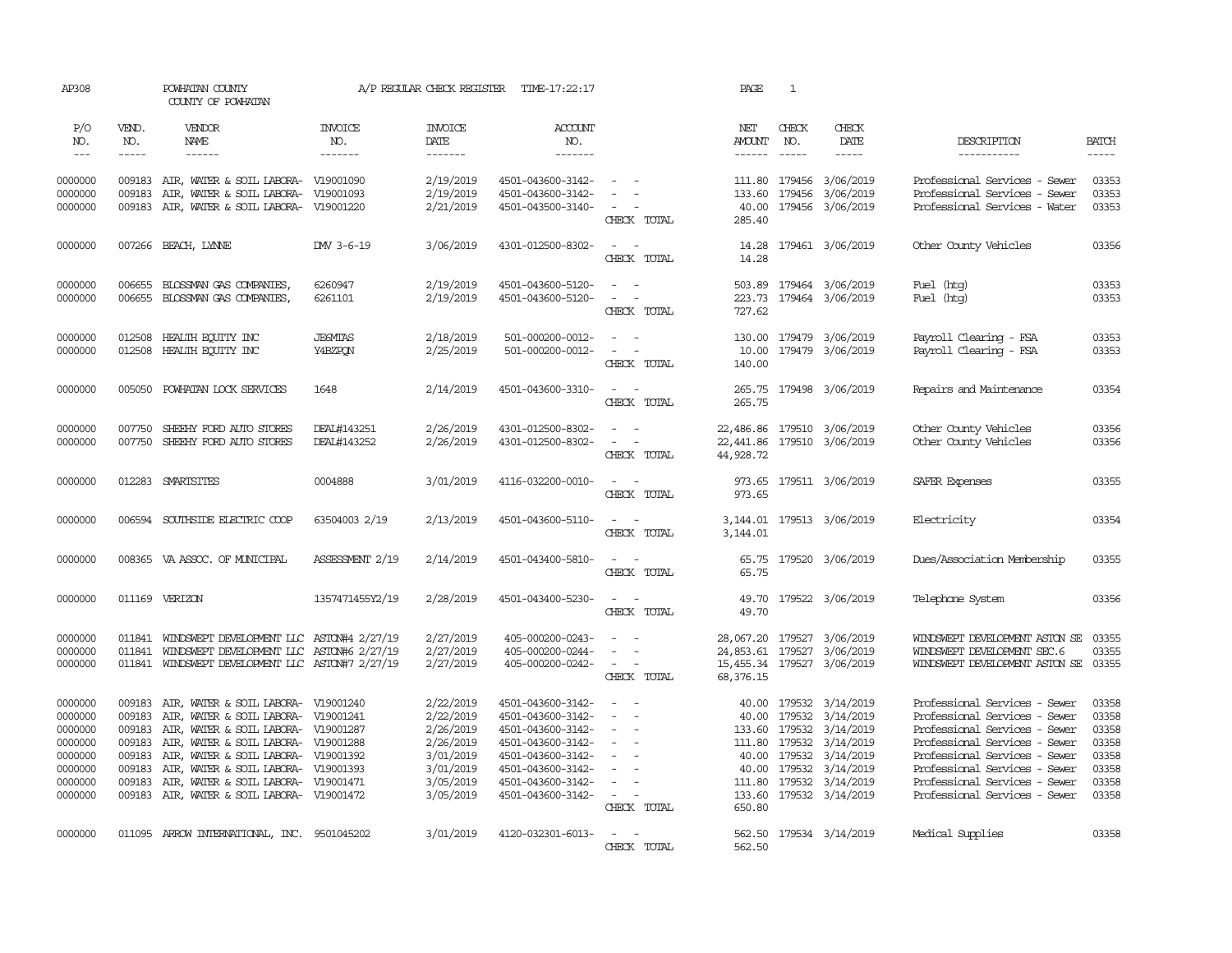| AP308                       |                             | POWHATAN COUNTY<br>COUNTY OF POWHATAN |                                  | A/P REGULAR CHECK REGISTER        | TIME-17:22:17                          |                          | PAGE                           | 2                             |                              |                                               |                             |
|-----------------------------|-----------------------------|---------------------------------------|----------------------------------|-----------------------------------|----------------------------------------|--------------------------|--------------------------------|-------------------------------|------------------------------|-----------------------------------------------|-----------------------------|
| P/O<br>NO.<br>$\frac{1}{2}$ | VEND.<br>NO.<br>$- - - - -$ | VENDOR<br>NAME<br>------              | <b>INVOICE</b><br>NO.<br>------- | <b>INVOICE</b><br>DATE<br>------- | ACCOUNT<br>NO.<br>-------              |                          | NET<br><b>AMOUNT</b><br>------ | CHECK<br>NO.<br>$\frac{1}{2}$ | CHECK<br>DATE<br>$- - - - -$ | DESCRIPTION<br>-----------                    | <b>BATCH</b><br>$- - - - -$ |
|                             |                             |                                       |                                  |                                   |                                        |                          |                                |                               |                              |                                               |                             |
| 0000000                     | 008668                      | BANK OF AMERICA                       | 03/01/2019                       | 3/01/2019                         | 4116-035500-0008-                      |                          | 66.65                          | 179536                        | 3/14/2019                    | Einerg Perform Grant                          | 03367                       |
| 0000000                     | 008668                      | BANK OF AMERICA                       | 03/01/2019                       | 3/01/2019                         | 4116-035500-0008-                      | $\sim$                   | 24.61                          | 179536                        | 3/14/2019                    | Emerg Perform Grant                           | 03367                       |
| 0000000                     | 008668                      | BANK OF AMERICA                       | 03/01/2019                       | 3/01/2019                         | 4116-035500-0013-                      | $\equiv$                 | 110.16                         | 179536                        | 3/14/2019                    | VA Wireless E911PSAP Training                 | 03367                       |
| 0000000                     | 008668                      | BANK OF AMERICA                       | 03/01/2019                       | 3/01/2019                         | 4116-035500-0013-                      |                          | 107.65                         | 179536                        | 3/14/2019                    | VA Wireless E911PSAP Training                 | 03367                       |
| 0000000                     | 008668                      | BANK OF AMERICA                       | 03/01/2019                       | 3/01/2019                         | 4116-035500-0013-                      | $\equiv$                 | 129.20                         | 179536                        | 3/14/2019                    | VA Wireless E911PSAP Training                 | 03367                       |
| 0000000                     | 008668                      | BANK OF AMERICA                       | 03/01/2019                       | 3/01/2019                         | 4116-035500-0008-                      | $\overline{\phantom{a}}$ | 310.56                         | 179536                        | 3/14/2019                    | Emerg Perform Grant                           | 03367<br>03367              |
| 0000000                     | 008668<br>008668            | BANK OF AMERICA<br>BANK OF AMERICA    | 03/01/2019                       | 3/01/2019                         | 4116-035500-0008-                      |                          | 14.99                          | 179536<br>179536              | 3/14/2019                    | Emerg Perform Grant                           | 03367                       |
| 0000000<br>0000000          | 008668                      | BANK OF AMERICA                       | 03/01/2019<br>03/01/2019         | 3/01/2019<br>3/01/2019            | 4116-035500-0008-<br>4116-035500-0012- |                          | 68.60<br>15.97                 | 179536                        | 3/14/2019<br>3/14/2019       | Emerg Perform Grant<br>Citizen Alerting Grant | 03367                       |
| 0000000                     | 008668                      | BANK OF AMERICA                       | 03/01/2019                       | 3/01/2019                         | 4116-035500-0012-                      | $\equiv$                 | 147.99                         | 179536                        | 3/14/2019                    | Citizen Alerting Grant                        | 03367                       |
| 0000000                     | 008668                      | BANK OF AMERICA                       | 03/01/2019                       | 3/01/2019                         | 4116-035500-0017-                      | $\equiv$                 | 3,384.90 179536                |                               | 3/14/2019                    | ECC Backup Amateur Radio Comm                 | 03367                       |
| 0000000                     | 008668                      | BANK OF AMERICA                       | 03/01/2019                       | 3/01/2019                         | 4301-032200-0006-                      | $\sim$                   |                                | 434.50 179536                 | 3/14/2019                    | Self Contained Breathing Appar                | 03367                       |
| 0000000                     | 008668                      | BANK OF AMERICA                       | 03/01/2019                       | 3/01/2019                         | 4301-032200-0006-                      | $\sim$                   | 434.50                         | 179536                        | 3/14/2019                    | Self Contained Breathing Appar                | 03367                       |
| 0000000                     | 008668                      | BANK OF AMERICA                       | 03/01/2019                       | 3/01/2019                         | 4301-032200-0006-                      |                          | 434.50                         | 179536                        | 3/14/2019                    | Self Contained Breathing Appar                | 03367                       |
| 0000000                     | 008668                      | BANK OF AMERICA                       | 03/01/2019                       | 3/01/2019                         | 4301-032200-0006-                      | $\sim$                   | 307.00                         | 179536                        | 3/14/2019                    | Self Contained Breathing Appar                | 03367                       |
| 0000000                     | 008668                      | BANK OF AMERICA                       | 03/01/2019                       | 3/01/2019                         | 4301-032200-0006-                      | $\overline{\phantom{a}}$ | 338.00                         | 179536                        | 3/14/2019                    | Self Contained Breathing Appar                | 03367                       |
| 0000000                     | 008668                      | BANK OF AMERICA                       | 03/01/2019                       | 3/01/2019                         | 4301-032200-0006-                      | $\equiv$                 | 307.00                         | 179536                        | 3/14/2019                    | Self Contained Breathing Appar                | 03367                       |
| 0000000                     | 008668                      | BANK OF AMERICA                       | 03/01/2019                       | 3/01/2019                         | 4501-043400-5210-                      |                          | 6.85                           | 179536                        | 3/14/2019                    | Postage                                       | 03367                       |
| 0000000                     | 008668                      | BANK OF AMERICA                       | 03/01/2019                       | 3/01/2019                         | 4501-043400-5210-                      | $\equiv$                 | 6.85                           | 179536                        | 3/14/2019                    | Postage                                       | 03367                       |
| 0000000                     | 008668                      | BANK OF AMERICA                       | 03/01/2019                       | 3/01/2019                         | 4501-043400-6008-                      |                          | 30.54                          | 179536                        | 3/14/2019                    | Gas/Grease/Oil/Vehicle Repairs                | 03367                       |
| 0000000                     | 008668                      | BANK OF AMERICA                       | 03/01/2019                       | 3/01/2019                         | 4501-043400-5540-                      |                          | 176.00                         | 179536                        | 3/14/2019                    | Conferences & Training                        | 03367                       |
| 0000000                     | 008668                      | BANK OF AMERICA                       | 03/01/2019                       | 3/01/2019                         | 4501-043500-3310-                      | $\sim$                   | 307.35                         | 179536                        | 3/14/2019                    | Repairs and Maintenance                       | 03367                       |
| 0000000                     | 008668                      | BANK OF AMERICA                       | 03/01/2019                       | 3/01/2019                         | 4501-043600-6016-                      |                          | 196.36                         | 179536                        | 3/14/2019                    | Chemicals                                     | 03367                       |
| 0000000                     | 008668                      | BANK OF AMERICA                       | 03/01/2019                       | 3/01/2019                         | 4501-043400-5810-                      | $\sim$                   | 50.00                          | 179536                        | 3/14/2019                    | Dues/Association Membership                   | 03367                       |
| 0000000                     | 008668                      | BANK OF AMERICA                       | 03/01/2019                       | 3/01/2019                         | 4501-043600-6016-                      |                          | 1,666.00                       |                               | 179536 3/14/2019             | Chemicals                                     | 03367                       |
|                             |                             |                                       |                                  |                                   |                                        | CHECK TOTAL              | 9,076.73                       |                               |                              |                                               |                             |
| 0000000                     | 006655                      | BLOSSMAN GAS COMPANIES,               | 6316167                          | 2/26/2019                         | 4501-043600-5120-                      |                          | 299.29                         | 179537                        | 3/14/2019                    | (htg)<br>Fuel                                 | 03358                       |
| 0000000                     | 006655                      | BLOSSMAN GAS COMPANIES,               | 6316393                          | 2/26/2019                         | 4501-043600-5120-                      | $\equiv$                 | 523.12                         | 179537                        | 3/14/2019                    | (htg)<br>Fuel                                 | 03358                       |
| 0000000                     | 006655                      | BLOSSMAN GAS COMPANIES                | 6383383                          | 3/05/2019                         | 4501-043600-5120-                      |                          |                                |                               | 483.77 179537 3/14/2019      | Fuel<br>(htg)                                 | 03358                       |
| 0000000                     | 006655                      | BLOSSMAN GAS COMPANIES                | 6383546                          | 3/06/2019                         | 4501-043600-5120-                      | $\equiv$                 | 178.81                         |                               | 179537 3/14/2019             | Fuel (htg)                                    | 03358                       |
|                             |                             |                                       |                                  |                                   |                                        | CHECK TOTAL              | 1,484.99                       |                               |                              |                                               |                             |
| 0000000                     | 009876                      | BSN SPORTS, LLC                       | 904464506                        | 2/14/2019                         | 4301-071120-0009-                      | $\overline{\phantom{a}}$ | 1,193.36                       |                               | 179538 3/14/2019             | Bases, Plates & Pitching Rubbe                | 03358                       |
|                             |                             |                                       |                                  |                                   |                                        | CHECK TOTAL              | 1,193.36                       |                               |                              |                                               |                             |
| 0000000                     | 006965                      | CINIAS CORPORATION                    | 4016916639                       | 2/20/2019                         | 4501-043400-6011-                      | $\equiv$                 | 97.22                          |                               | 179545 3/14/2019             | Uniforms                                      | 03358                       |
| 0000000                     | 006965                      | CINIAS CORPORATION                    | 4017342405                       | 2/27/2019                         | 4501-043400-6011-                      | $\equiv$                 | 97.22                          |                               | 179545 3/14/2019             | Uniforms                                      | 03358                       |
|                             |                             |                                       |                                  |                                   |                                        | CHECK TOTAL              | 194.44                         |                               |                              |                                               |                             |
| 0000000                     | 011224                      | ELECTRONIC SYSTEMS, INC.              | IN1200633                        | 2/27/2019                         | 4501-043400-3320-                      | $\sim$                   | 39.83                          |                               | 179555 3/14/2019             | Maintenance and Service Contra                | 03359                       |
|                             |                             |                                       |                                  |                                   |                                        | CHECK TOTAL              | 39.83                          |                               |                              |                                               |                             |
| 0000000                     | 006510                      | EMERGENCY SERVICES                    | 335                              | 3/05/2019                         | 4120-032300-3110-                      | $\overline{\phantom{a}}$ | 37,924.59                      |                               | 179556 3/14/2019             | Contract Services-Daytime Cove 03359          |                             |
|                             |                             |                                       |                                  |                                   |                                        | CHECK TOTAL              | 37,924.59                      |                               |                              |                                               |                             |
| 0000000                     |                             | 009639 EMS MANAGEMENT &               | 035559                           | 2/28/2019                         | 4120-032300-5845-                      | $\overline{\phantom{a}}$ | 1,585.73                       |                               | 179557 3/14/2019             | EMS Transport Third Party Bill 03359          |                             |
|                             |                             |                                       |                                  |                                   |                                        | CHECK TOTAL              | 1,585.73                       |                               |                              |                                               |                             |
| 0000000                     | 009093                      | FARMVILLE WHOLESALE                   | 659161                           | 2/21/2019                         | 4301-031200-6002-                      | $\sim$<br>$\sim$         | 25.00                          |                               | 179558 3/14/2019             | Sally Port & Courthouse Expans 03359          |                             |
|                             |                             |                                       |                                  |                                   |                                        | CHECK TOTAL              | 25.00                          |                               |                              |                                               |                             |
|                             |                             |                                       |                                  |                                   |                                        |                          |                                |                               |                              |                                               |                             |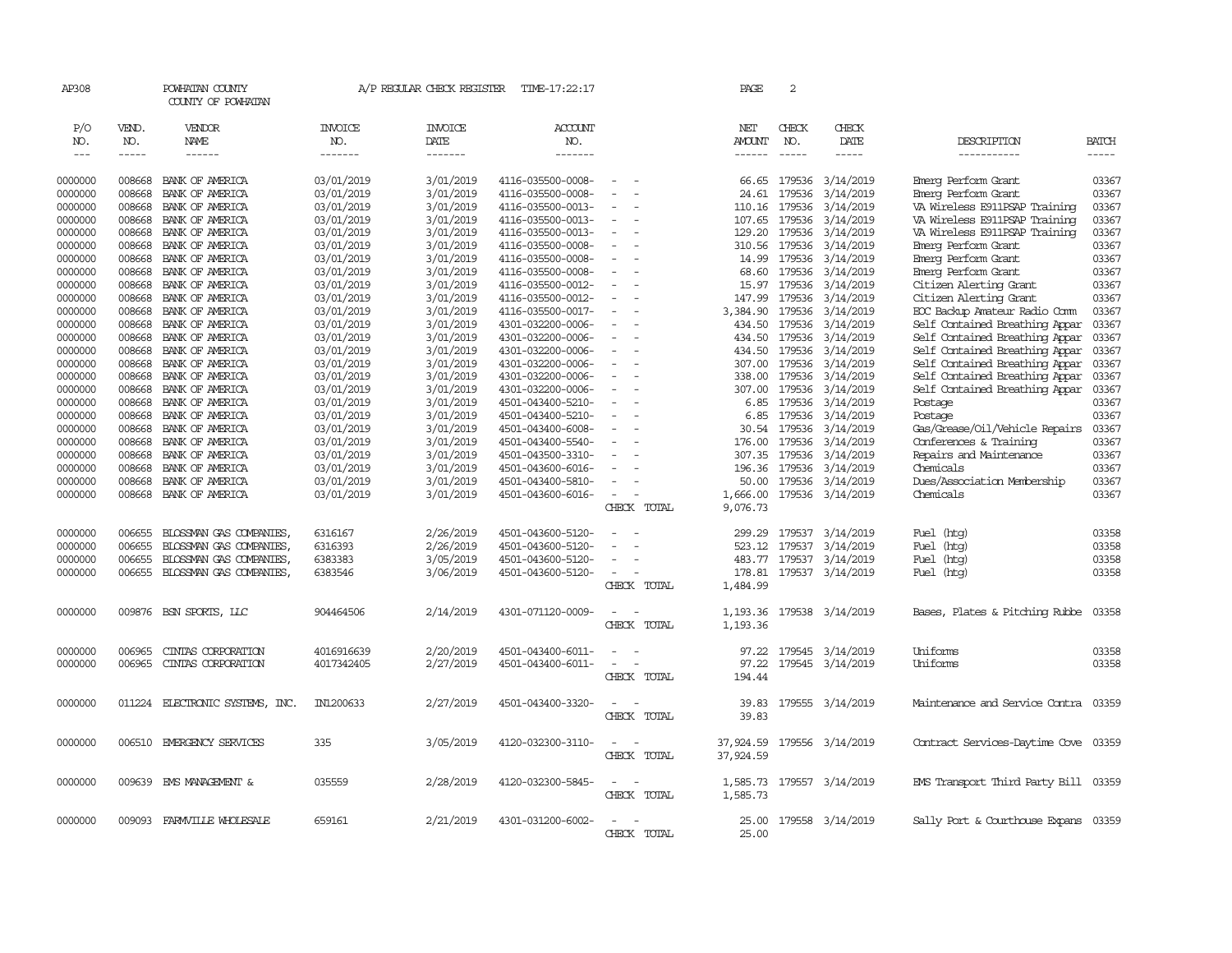| AP308                                    |                                      | POWHATAN COUNTY<br>COUNTY OF POWHATAN                                                                                                |                                  | A/P REGULAR CHECK REGISTER                       | TIME-17:22:17                                                                    |                                                                                           | PAGE                                         | 3                                                |                                                  |                                                                                                                                            |                                  |
|------------------------------------------|--------------------------------------|--------------------------------------------------------------------------------------------------------------------------------------|----------------------------------|--------------------------------------------------|----------------------------------------------------------------------------------|-------------------------------------------------------------------------------------------|----------------------------------------------|--------------------------------------------------|--------------------------------------------------|--------------------------------------------------------------------------------------------------------------------------------------------|----------------------------------|
| P/O<br>NO.<br>$\frac{1}{2}$              | VEND.<br>NO.<br>-----                | VENDOR<br><b>NAME</b><br>------                                                                                                      | <b>INVOICE</b><br>NO.<br>------- | <b>INVOICE</b><br>DATE                           | ACCOUNT<br>NO.<br>-------                                                        |                                                                                           | NET<br>AMOUNT                                | CHECK<br>NO.<br>$- - - - -$                      | CHECK<br>DATE<br>$- - - - -$                     | DESCRIPTION                                                                                                                                | <b>BATCH</b><br>-----            |
|                                          |                                      |                                                                                                                                      |                                  | -------                                          |                                                                                  |                                                                                           | $- - - - - -$                                |                                                  |                                                  | -----------                                                                                                                                |                                  |
| 0000000<br>0000000                       | 008336<br>008336                     | FERGUSON ENTERPRISES INC.<br>FERGUSON ENTERPRISES INC.                                                                               | 2016766<br>2022296               | 2/14/2019<br>2/28/2019                           | 4501-043600-3310-<br>4501-043600-3310-                                           | $\sim$ $ \sim$<br>$\sim$<br>$\sim$<br>CHECK TOTAL                                         | 302.40<br>1,161.54                           | 859.14 179559<br>179559                          | 3/14/2019<br>3/14/2019                           | Repairs and Maintenance<br>Repairs and Maintenance                                                                                         | 03359<br>03359                   |
| 0000000                                  |                                      | 010788 GULSTREAM WHIRLPOOL BATH                                                                                                      | 32768A                           | 2/22/2019                                        | 4301-071120-0005-                                                                | $\sim$ $\sim$<br>CHECK TOTAL                                                              | 1,542.00<br>1,542.00                         |                                                  | 179562 3/14/2019                                 | Baseball Mound Replacement                                                                                                                 | 03360                            |
| 0000000                                  |                                      | 012914 KEIM, WIILIAM                                                                                                                 | 1807-0184                        | 12/13/2018                                       | 3120-016050-0001-                                                                | $\sim$<br>$\sim$<br>CHECK TOTAL                                                           | 268.00<br>268.00                             |                                                  | 179569 3/14/2019                                 | Fees for Rescue Transport Serv 03359                                                                                                       |                                  |
| 0000000                                  |                                      | 012915 LEGER, MICHAEL                                                                                                                | 2018-004912                      | 1/31/2019                                        | 3120-016050-0001-                                                                | $\sim$ $ \sim$<br>CHECK TOTAL                                                             | 112.50<br>112.50                             |                                                  | 179571 3/14/2019                                 | Fees for Rescue Transport Serv 03359                                                                                                       |                                  |
| 0000000                                  |                                      | 010924 MITCHELL PEST                                                                                                                 | 120232                           | 2/26/2019                                        | 4501-043600-3142-                                                                | $\sim$<br>$\sim$<br>CHECK TOTAL                                                           | 95.00<br>95.00                               |                                                  | 179574 3/14/2019                                 | Professional Services - Sewer                                                                                                              | 03360                            |
| 0000000<br>0000000<br>0000000<br>0000000 | 008294<br>008294<br>008294<br>008294 | POWHATAN COUNTY PUBLIC<br>POWHATAN COUNTY PUBLIC<br>POWHATAN COUNTY PUBLIC<br>POWHATAN COUNTY PUBLIC                                 | 9101<br>9275<br>9599<br>9655     | 2/11/2019<br>2/24/2019<br>2/25/2019<br>2/26/2019 | 4501-043400-6008-<br>4501-043400-6008-<br>4501-043400-6008-<br>4501-043400-6008- | $\sim$<br>$\sim$<br>$\overline{\phantom{a}}$<br>$\sim$<br>CHECK TOTAL                     | 19.38<br>37.71<br>149.97                     | 45.24 179580<br>179580<br>47.64 179580<br>179580 | 3/14/2019<br>3/14/2019<br>3/14/2019<br>3/14/2019 | Gas/Grease/Oil/Vehicle Repairs 03360<br>Gas/Grease/Oil/Vehicle Repairs<br>Gas/Grease/Oil/Vehicle Repairs<br>Gas/Grease/Oil/Vehicle Repairs | 03360<br>03360<br>03360          |
| 0000000                                  |                                      | 011521 RAINBOW GROUP LLC                                                                                                             | 0500066-IN                       | 2/27/2019                                        | 4301-071120-0005-                                                                | $\sim$ $  -$<br>CHECK TOTAL                                                               | 352.00<br>352.00                             |                                                  | 179586 3/14/2019                                 | Baseball Mound Replacement                                                                                                                 | 03358                            |
| 0000000                                  | 012916                               | SHEARIN, JAN G.                                                                                                                      | 18-1445923                       | 1/31/2019                                        | 3120-016050-0001-                                                                | $\sim$ $  -$<br>CHECK TOTAL                                                               | 704.00<br>704.00                             |                                                  | 179590 3/14/2019                                 | Fees for Rescue Transport Serv                                                                                                             | 03359                            |
| 0000000<br>0000000                       | 007415                               | VIRGINIA UTILITY<br>007415 VIRGINIA UTILITY                                                                                          | 02190346<br>02190346             | 2/28/2019<br>2/28/2019                           | 4501-043500-3140-<br>4501-043600-3142-                                           | $\sim$<br>$\sim$<br>$\overline{\phantom{a}}$<br>$\sim$<br>CHECK TOTAL                     | 28.35<br>28.35<br>56.70                      | 179599                                           | 3/14/2019<br>179599 3/14/2019                    | Professional Services - Water<br>Professional Services - Sewer                                                                             | 03362<br>03362                   |
| 0000000                                  |                                      | 011181 WELLS FARGO FINANCIAL                                                                                                         | 5005950605                       | 2/21/2019                                        | 4501-043400-3320-                                                                | $\sim$ $ -$<br>CHECK TOTAL                                                                | 234.66<br>234.66                             |                                                  | 179601 3/14/2019                                 | Maintenance and Service Contra                                                                                                             | 03361                            |
| 0000000<br>0000000<br>0000000<br>0000000 | 009183<br>009183<br>009183<br>009183 | AIR, WATER & SOIL LABORA- V19001559<br>AIR, WATER & SOIL LABORA-<br>AIR, WATER & SOIL LABORA- V19001628<br>AIR, WATER & SOIL LABORA- | V19001561<br>V19001629           | 3/08/2019<br>3/08/2019<br>3/12/2019<br>3/12/2019 | 4501-043600-3142-<br>4501-043600-3142-<br>4501-043600-3142-<br>4501-043600-3142- | $\equiv$<br>$\overline{\phantom{a}}$<br>$\sim$<br>$\overline{\phantom{a}}$<br>CHECK TOTAL | 40.00<br>40.00<br>265.20<br>362.40<br>707.60 | 179605<br>179605<br>179605<br>179605             | 3/20/2019<br>3/20/2019<br>3/20/2019<br>3/20/2019 | Professional Services - Sewer<br>Professional Services - Sewer<br>Professional Services - Sewer<br>Professional Services - Sewer           | 03373<br>03373<br>03373<br>03373 |
| 0000000                                  |                                      | 006655 BLOSSMAN GAS COMPANIES,                                                                                                       | 6470254                          | 3/13/2019                                        | 4501-043600-5120-                                                                | CHECK TOTAL                                                                               | 479.05<br>479.05                             |                                                  | 179611 3/20/2019                                 | Fuel (htg)                                                                                                                                 | 03373                            |
| 0000000                                  |                                      | 008713 BLUE RIDGE RESCUE                                                                                                             | 45966                            | 3/04/2019                                        | 4116-032200-0010-                                                                | $\omega_{\rm{max}}$ and $\omega_{\rm{max}}$<br>CHECK TOTAL                                | 5,430.00<br>5,430.00                         |                                                  | 179612 3/20/2019                                 | SAFER Expenses                                                                                                                             | 03368                            |
| 0000000                                  |                                      | 012952 CAPITAL LIGHTING &                                                                                                            | S035876063.001                   | 2/26/2019                                        | 4116-035500-0008-                                                                | $\sim$<br>$\sim$<br>CHECK TOTAL                                                           | 201.36                                       |                                                  | 201.36 179614 3/20/2019                          | Emerg Perform Grant                                                                                                                        | 03373                            |
| 0000000                                  |                                      | 006965 CINTAS CORPORATION                                                                                                            | 4017738312                       | 3/06/2019                                        | 4501-043400-6011-                                                                | $\overline{\phantom{a}}$<br>$\sim$<br>CHECK TOTAL                                         | 97.22                                        |                                                  | 97.22 179617 3/20/2019                           | Uniforms                                                                                                                                   | 03373                            |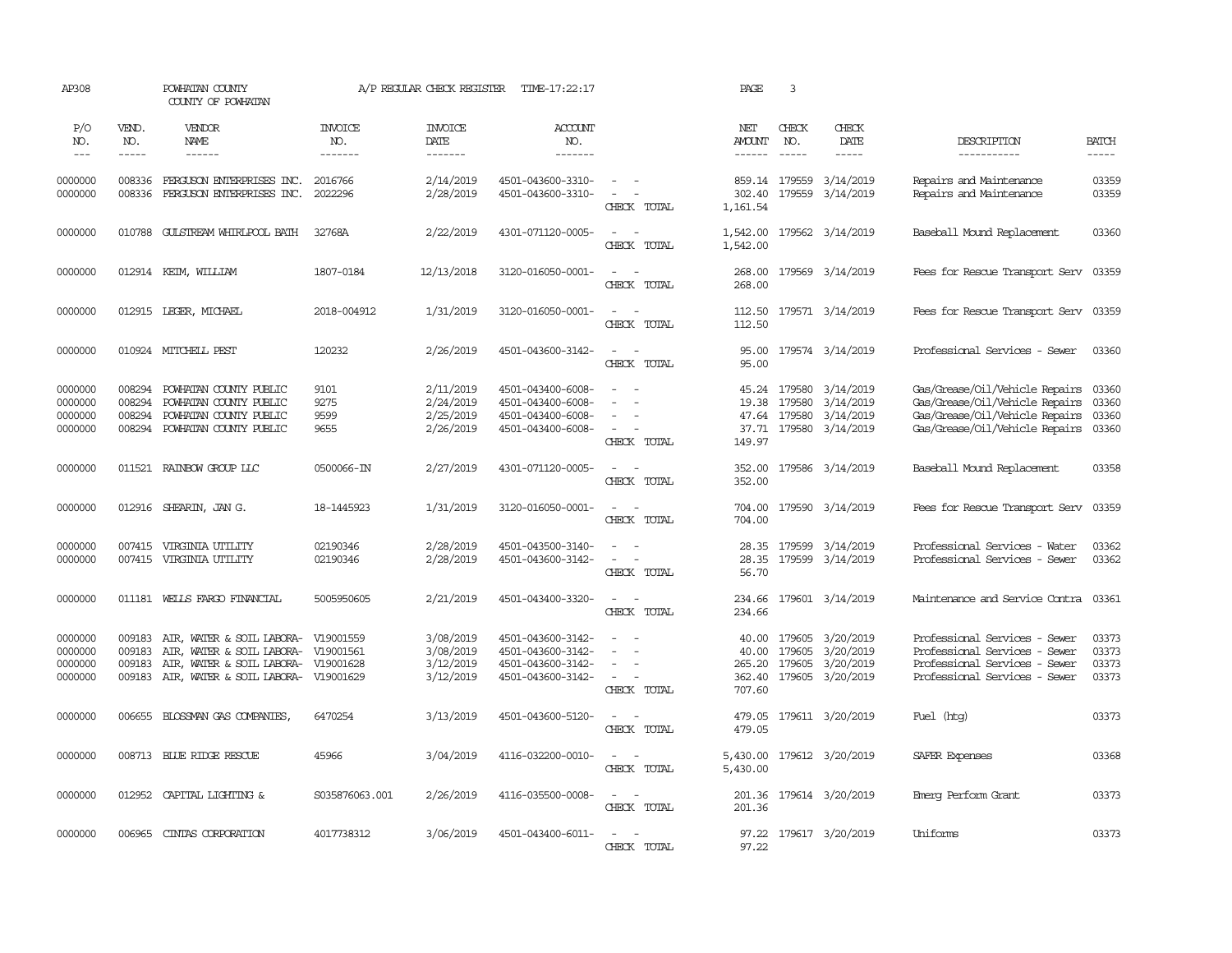| AP308                         |                             | POWHATAN COUNTY<br>COUNTY OF POWHATAN                                            |                                                       | A/P REGULAR CHECK REGISTER          | TIME-17:22:17                                               |                                                                                      | PAGE                                     | $\overline{4}$                |                                                                   |                                                                |                             |
|-------------------------------|-----------------------------|----------------------------------------------------------------------------------|-------------------------------------------------------|-------------------------------------|-------------------------------------------------------------|--------------------------------------------------------------------------------------|------------------------------------------|-------------------------------|-------------------------------------------------------------------|----------------------------------------------------------------|-----------------------------|
| P/O<br>NO.<br>$---$           | VEND.<br>NO.<br>$- - - - -$ | VENDOR<br>NAME<br>$- - - - - -$                                                  | <b>INVOICE</b><br>NO.<br>-------                      | <b>INVOICE</b><br>DATE<br>-------   | <b>ACCOUNT</b><br>NO.<br>-------                            |                                                                                      | NET<br>AMOUNT<br>$- - - - - -$           | CHECK<br>NO.<br>$\frac{1}{2}$ | CHECK<br>DATE<br>$- - - - -$                                      | DESCRIPTION<br>-----------                                     | <b>BATCH</b><br>$- - - - -$ |
| 0000000                       | 006282                      | COMUNICATIONS SPECIALIST                                                         | 36327CS                                               | 2/27/2019                           | 4301-031200-6002-                                           | $\sim$ $ \sim$<br>CHECK TOTAL                                                        | 850.07                                   |                               | 850.07 179620 3/20/2019                                           | Sally Port & Courthouse Expans 03371                           |                             |
| 0000000<br>0000000            | 011728<br>011728            | DANIEL & COMPANY, INC.<br>DANIEL & COMPANY, INC.                                 | #17A<br>APPLICATION #17                               | 2/28/2019<br>2/28/2019              | 301-000200-0008-<br>4301-031200-6002-                       | $\sim$ $ \sim$<br>$\omega_{\rm{max}}$ and $\omega_{\rm{max}}$<br>CHECK TOTAL         | 22,270.00 179624 3/20/2019<br>21, 157.00 |                               | 1, 113.00-179624 3/20/2019                                        | Retainages Payable<br>Sally Port & Courthouse Expans           | 03373<br>03373              |
| 0000000<br>0000000            | 000860<br>000860            | DOMINION ENERGY VIRGINIA<br>DOMINION ENERGY VIRGINIA                             | 0998223150 3/19<br>1875198911 3/19                    | 3/04/2019<br>3/05/2019              | 4501-043600-5110-<br>4501-043500-5110-                      | $\sim$<br>$\sim$<br>$\sim$<br>$\sim$ $-$<br>CHECK TOTAL                              | 165.89<br>296.01                         |                               | 130.12 179627 3/20/2019<br>179627 3/20/2019                       | Electricity<br>Electricity                                     | 03371<br>03371              |
| 0000000<br>0000000            | 000860<br>000860            | DOMINION ENERGY VIRGINIA<br>DOMINION ENERGY VIRGINIA                             | 2907028530 3/19<br>3085476897 3/19                    | 3/04/2019<br>3/04/2019              | 4501-043400-5110-<br>4501-043600-5110-                      | $\sim$ $ -$<br>$\sim$ $ \sim$<br>CHECK TOTAL                                         | 227.90                                   |                               | 56.48 179628 3/20/2019<br>171.42 179628 3/20/2019                 | Electricity<br>Electricity                                     | 03371<br>03371              |
| 0000000<br>0000000<br>0000000 | 000860<br>000860<br>000860  | DOMINION ENERGY VIRGINIA<br>DOMINION ENERGY VIRGINIA<br>DOMINION ENERGY VIRGINIA | 6656300552 3/19<br>7897055856 3/19<br>9052426195 3/19 | 3/04/2019<br>3/04/2019<br>3/04/2019 | 4501-043500-5110-<br>4501-043600-5110-<br>4501-043600-5110- | $\sim$<br>$\equiv$<br>$\sim$ $ \sim$<br>CHECK TOTAL                                  | 491.83<br>3,345.00                       | 179629                        | 3/20/2019<br>2,695.34 179629 3/20/2019<br>157.83 179629 3/20/2019 | Electricity<br>Electricity<br>Electricity                      | 03371<br>03371<br>03371     |
| 0000000<br>0000000            | 007147                      | DRAPER ADEN ASSOCIATES,<br>007147 DRAPER ADEN ASSOCIATES,                        | 2019020246<br>2019020246                              | 2/28/2019<br>2/28/2019              | 4501-043500-3140-<br>4501-043600-3142-                      | $\sim$ $ \sim$<br>$\sim$ $ -$<br>CHECK TOTAL                                         | 1,850.00                                 |                               | 925.00 179631 3/20/2019<br>925.00 179631 3/20/2019                | Professional Services - Water<br>Professional Services - Sewer | 03374<br>03374              |
| 0000000                       | 009093                      | FARMVILLE WHOLESALE                                                              | 659558                                                | 2/25/2019                           | 4116-035500-0008-                                           | $\sim$ $ \sim$<br>CHECK TOTAL                                                        | 142.71                                   |                               | 142.71 179632 3/20/2019                                           | Emerg Perform Grant                                            | 03368                       |
| 0000000<br>0000000            | 012508<br>012508            | HEALTH EQUITY INC<br>HEALTH EQUITY INC                                           | V4CVEQ9<br>YWA5C8U                                    | 3/11/2019<br>3/04/2019              | 501-000200-0012-<br>501-000200-0012-                        | $\sim$<br>$\mathcal{L}_{\rm{max}}$ , $\mathcal{L}_{\rm{max}}$<br>CHECK TOTAL         | 19.40<br>21.40                           |                               | 2.00 179638 3/20/2019<br>179638 3/20/2019                         | Payroll Clearing - FSA<br>Payroll Clearing - FSA               | 03368<br>03368              |
| 0000000                       | 009245                      | <b>INIOVATIVE BIO</b>                                                            | 20102019                                              | 3/06/2019                           | 4501-043600-3320-                                           | $\sim$ $ \sim$<br>CHECK TOTAL                                                        | 2,850.00                                 |                               | 2,850.00 179641 3/20/2019                                         | Maintenance and Svc Contracts                                  | 03374                       |
| 0000000                       |                             | 000166 LUCK STONE CORP.                                                          | IV-100994641                                          | 2/28/2019                           | 4301-071120-0015-                                           | $\sim$ $ \sim$<br>CHECK TOTAL                                                        | 631.28<br>631.28                         |                               | 179645 3/20/2019                                                  | Service Rd Repair and Erosion                                  | 03370                       |
| 0000000                       |                             | 010924 MITCHELL PEST                                                             | 120988                                                | 3/04/2019                           | 4501-043600-3142-                                           | $\sim$ $  -$<br>CHECK TOTAL                                                          | 95.00<br>95.00                           |                               | 179650 3/20/2019                                                  | Professional Services - Sewer                                  | 03370                       |
| 0000000<br>0000000            | 007297<br>007297            | NAFECO, INC.<br>NAFECO, INC.                                                     | 968411<br>970150                                      | 2/14/2019<br>2/26/2019              | 4116-032200-0010-<br>4116-032200-0010-                      | $\sim$<br>$\sim$<br>$\sim$<br>CHECK TOTAL                                            | 115.00<br>278.08<br>393.08               |                               | 179651 3/20/2019<br>179651 3/20/2019                              | SAFER Expenses<br>SAFER Expenses                               | 03368<br>03368              |
| 0000000<br>0000000            | 012949<br>012949            | <b>QUINN EVANS ARCHITECTS</b><br><b>QUINN EVANS ARCHITECTS</b>                   | 30568<br>30728                                        | 2/07/2019<br>3/07/2019              | 4301-062100-8304-<br>4301-062100-8304-                      | $\omega_{\rm{max}}$<br>$\mathcal{L} = \mathcal{L} \times \mathcal{L}$<br>CHECK TOTAL | 5,562.00                                 |                               | 2,163.00 179658 3/20/2019<br>3,399.00 179658 3/20/2019            | PMS Repurpose<br>PMS Repurpose                                 | 03368<br>03368              |
| 0000000<br>0000000            | 000620                      | R. C. GOODWIN & SONS, INC<br>000620 R. C. GOODWIN & SONS, INC 0848662            | 0844929                                               | 1/28/2019<br>2/28/2019              | 4116-035500-0008-<br>4116-035500-0008-                      | $\sim$<br>$\sim$<br>$\sim$<br>CHECK TOTAL                                            | 15.99<br>28.32                           |                               | 179659 3/20/2019<br>12.33 179659 3/20/2019                        | Emerg Perform Grant<br>Emerg Perform Grant                     | 03368<br>03368              |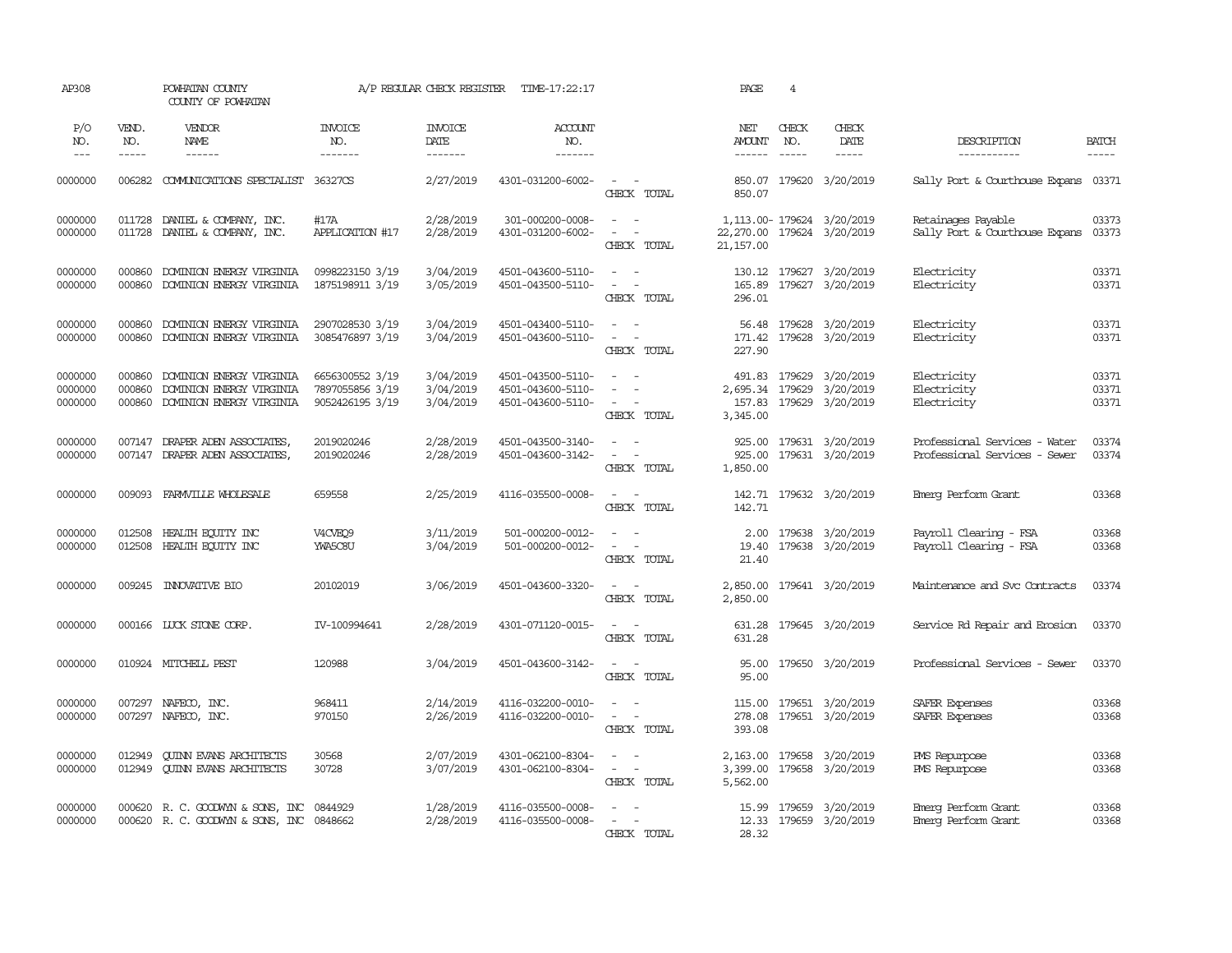| AP308                                    |                             | POWHATAN COUNTY<br>COUNTY OF POWHATAN                                                                                    |                                      | A/P REGULAR CHECK REGISTER                       | TIME-17:22:17                                                                    |                                                                                                                                          | PAGE                                      | 5            |                                                                                    |                                                                                                    |                                  |
|------------------------------------------|-----------------------------|--------------------------------------------------------------------------------------------------------------------------|--------------------------------------|--------------------------------------------------|----------------------------------------------------------------------------------|------------------------------------------------------------------------------------------------------------------------------------------|-------------------------------------------|--------------|------------------------------------------------------------------------------------|----------------------------------------------------------------------------------------------------|----------------------------------|
| P/O<br>NO.<br>$---$                      | VEND.<br>NO.<br>$- - - - -$ | VENDOR<br>NAME<br>------                                                                                                 | <b>INVOICE</b><br>NO.<br>-------     | <b>INVOICE</b><br>DATE<br>-------                | ACCOUNT<br>NO.<br>-------                                                        |                                                                                                                                          | NET<br>AMOUNT                             | CHECK<br>NO. | CHECK<br>DATE<br>-----                                                             | DESCRIPTION<br>-----------                                                                         | <b>BATCH</b><br>-----            |
| 0000000                                  | 006466                      | RADIO COMMUNICATION OF VA 702010359-2                                                                                    |                                      | 2/20/2019                                        | 4301-031200-6002-                                                                | $\sim$ 100 $\sim$<br>CHECK TOTAL                                                                                                         | 31,903.00<br>31,903.00                    |              | 179660 3/20/2019                                                                   | Sally Port & Courthouse Expans                                                                     | 03371                            |
| 0000000<br>0000000<br>0000000<br>0000000 | 007325<br>007325<br>007325  | RICHMOND OXYGEN CO.<br>RICHMOND OXYGEN CO.<br>RICHMOND OXYGEN CO.<br>007325 RICHMOND OXYGEN CO.                          | 303435<br>303436<br>303951<br>303952 | 2/13/2019<br>2/13/2019<br>2/27/2019<br>2/27/2019 | 4120-032301-6013-<br>4120-032301-6013-<br>4120-032301-6013-<br>4120-032301-6013- | $\sim$<br>$\sim$<br>$\sim$<br>$\sim$<br>CHECK TOTAL                                                                                      | 55.00<br>32.00<br>39.00<br>198.00         |              | 179661 3/20/2019<br>179661 3/20/2019<br>72.00 179661 3/20/2019<br>179661 3/20/2019 | Medical Supplies<br>Medical Supplies<br>Medical Supplies<br>Medical Supplies                       | 03368<br>03368<br>03368<br>03368 |
| 0000000<br>0000000                       | 007770<br>007770            | ROOF CONSULTING SERVICES,<br>ROOF CONSULTING SERVICES,                                                                   | 2018-11-123<br>2019-02-72            | 11/30/2018<br>2/26/2019                          | 4301-062100-8304-<br>4301-062100-8304-                                           | $\sim$<br>$\sim$<br>$\equiv$<br>$\sim$<br>CHECK TOTAL                                                                                    | 8,125.00<br>15,250.00                     |              | 7,125.00 179662 3/20/2019<br>179662 3/20/2019                                      | PMS Repurpose<br>PMS Repurpose                                                                     | 03368<br>03368                   |
| 0000000                                  | 006593                      | SHEEHY FORD                                                                                                              | NOHB111857                           | 2/28/2019                                        | 4120-032200-8215-                                                                | $\sim$<br>$\sim$<br>CHECK TOTAL                                                                                                          | 7,312.72<br>7,312.72                      |              | 179664 3/20/2019                                                                   | State Dept of Fire Programs Fu                                                                     | 03368                            |
| 0000000                                  |                             | 006594 SOUTHSIDE ELECTRIC COOP                                                                                           | 63504013                             | 3/06/2019                                        | 4501-043500-5110-                                                                | $\sim$ $ \sim$<br>CHECK TOTAL                                                                                                            | 173.68                                    |              | 173.68 179669 3/20/2019                                                            | Electricity                                                                                        | 03374                            |
| 0000000                                  | 009450                      | SPEC (SLUDGE PROCESS                                                                                                     | 2192502 PCU                          | 3/08/2019                                        | 4501-043600-6016-                                                                | $\sim$ $ -$<br>CHECK TOTAL                                                                                                               | 1,950.00                                  |              | 1,950.00 179670 3/20/2019                                                          | Chemicals                                                                                          | 03374                            |
| 0000000                                  |                             | 012734 TRANE U.S. INC.                                                                                                   | 39725943                             | 2/27/2019                                        | 4301-062100-8305-                                                                | $\sim$ $ -$<br>CHECK TOTAL                                                                                                               | 287,028.80 179678 3/20/2019<br>287,028.80 |              |                                                                                    | Elementary EPC                                                                                     | 03368                            |
| 0000000                                  | 012951 ULINE                |                                                                                                                          | 106189981                            | 2/25/2019                                        | 4116-035500-0008-                                                                | $\frac{1}{2} \left( \frac{1}{2} \right) \left( \frac{1}{2} \right) \left( \frac{1}{2} \right) \left( \frac{1}{2} \right)$<br>CHECK TOTAL | 1,456.00<br>1,456.00                      |              | 179680 3/20/2019                                                                   | Emerg Perform Grant                                                                                | 03368                            |
| 0000000<br>0000000                       | 008126<br>008126            | VERIZON<br>VERIZON                                                                                                       | 9825266061<br>9825266061             | 3/01/2019<br>3/01/2019                           | 4501-043400-5250-<br>4501-043400-5270-                                           | $\sim$<br>$\overline{\phantom{a}}$<br>$\sim$ $ \sim$<br>CHECK TOTAL                                                                      | 460.78                                    |              | 160.39 179682 3/20/2019<br>300.39 179682 3/20/2019                                 | Cell Phones<br>Network Service Connection                                                          | 03370<br>03370                   |
| 0000000<br>0000000<br>0000000            | 012955<br>012955<br>012955  | POWHATAN COUNTY PUBLIC<br>POWHATAN COUNTY PUBLIC<br>POWHATAN COUNTY PUBLIC                                               | 119<br>120<br>121                    | 1/15/2019<br>2/05/2019<br>3/01/2019              | 4501-043400-6008-<br>4501-043400-6008-<br>4501-043400-6008-                      | $\overline{\phantom{a}}$<br>$\overline{\phantom{a}}$<br>$\sim$<br>CHECK TOTAL                                                            | 837.72                                    |              | 358.00 179691 3/22/2019<br>476.91 179691 3/22/2019<br>2.81 179691 3/22/2019        | Gas/Grease/Oil/Vehicle Repairs<br>Gas/Grease/Oil/Vehicle Repairs<br>Gas/Grease/Oil/Vehicle Repairs | 03377<br>03377<br>03378          |
| 0000000<br>0000000<br>0000000            | 009183<br>009183            | AIR, WATER & SOIL LABORA- V19001732<br>AIR, WATER & SOIL LABORA- V19001733<br>009183 AIR, WATER & SOIL LABORA- V19001734 |                                      | 3/14/2019<br>3/14/2019<br>3/14/2019              | 4501-043600-3142-<br>4501-043600-3142-<br>4501-043500-3140-                      | $\equiv$<br>$\sim$<br>CHECK TOTAL                                                                                                        | 40.00<br>120.00                           |              | 40.00 179713 3/28/2019<br>179713 3/28/2019<br>40.00 179713 3/28/2019               | Professional Services - Sewer<br>Professional Services - Sewer<br>Professional Services - Water    | 03379<br>03379<br>03379          |
| 0000000                                  |                             | 011931 ALTAIRIS TECHNOLOGY                                                                                               | 22 POW                               | 3/02/2019                                        | 4301-031200-6001-                                                                | $\frac{1}{2} \left( \frac{1}{2} \right) \left( \frac{1}{2} \right) = \frac{1}{2} \left( \frac{1}{2} \right)$<br>CHECK TOTAL              | 42,625.91                                 |              | 42,625.91 179714 3/28/2019                                                         | Public Safety Radio System                                                                         | 03380                            |
| 0000000                                  |                             | 012849 AQUA VIRGINIA                                                                                                     | 057466104012019                      | 4/01/2019                                        | 4501-043400-5130-                                                                | $\sim$<br>$\sim$<br>CHECK TOTAL                                                                                                          | 23.70<br>23.70                            |              | 179715 3/28/2019                                                                   | Water                                                                                              | 03379                            |
| 0000000                                  |                             | 012849 ACUA VIRGINIA                                                                                                     | 118832804012019                      | 4/01/2019                                        | 4501-043600-5130-                                                                | $\overline{\phantom{a}}$<br>CHECK TOTAL                                                                                                  | 17.62<br>17.62                            |              | 179716 3/28/2019                                                                   | Water - Sewer Facilities                                                                           | 03379                            |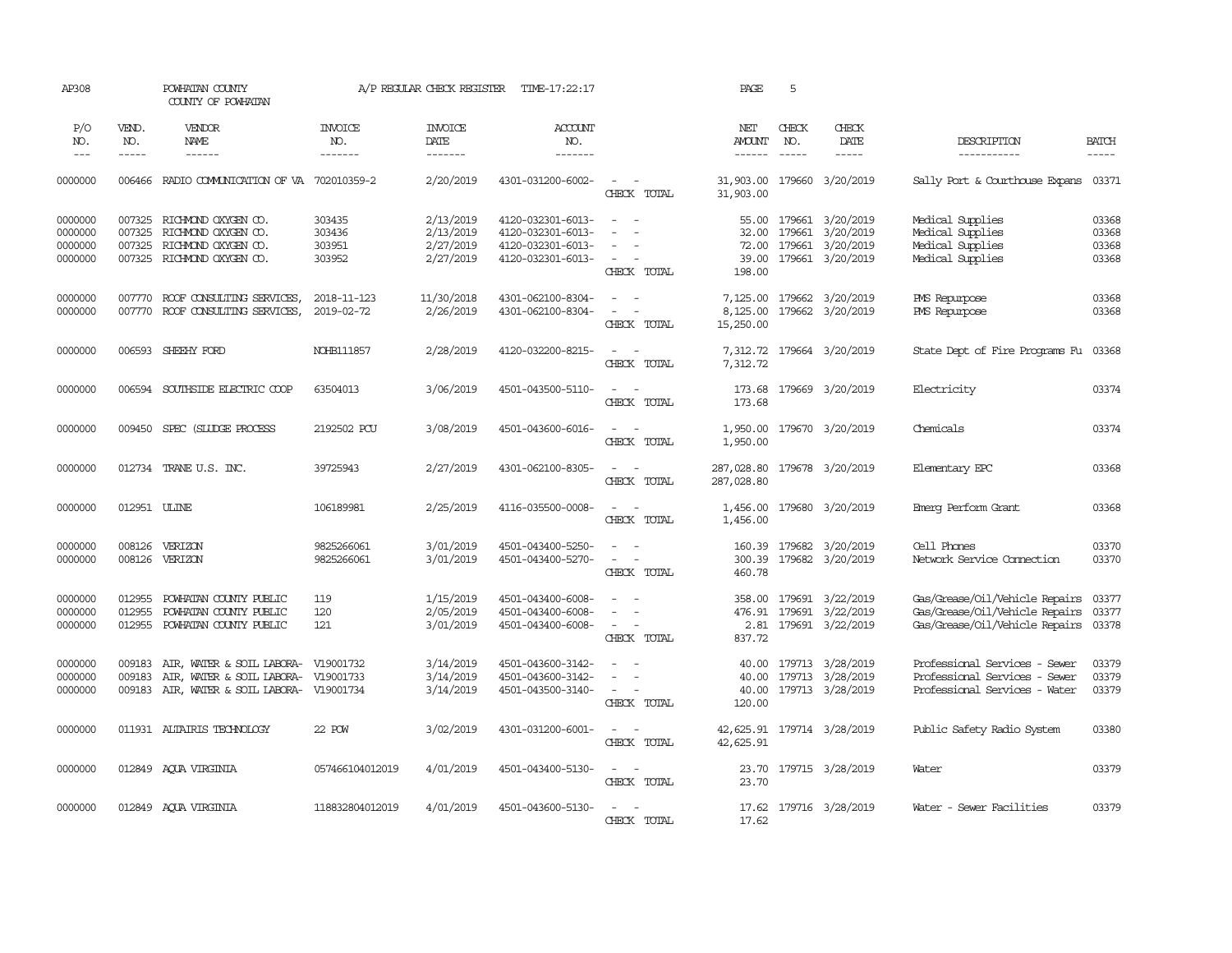| AP308               |                       | POWHATAN COUNTY<br>COUNTY OF POWHATAN                |                                  | A/P REGULAR CHECK REGISTER         | TIME-17:22:17                          |                                                                                                                                            | PAGE                   | 6     |                                                           |                                                                  |                       |
|---------------------|-----------------------|------------------------------------------------------|----------------------------------|------------------------------------|----------------------------------------|--------------------------------------------------------------------------------------------------------------------------------------------|------------------------|-------|-----------------------------------------------------------|------------------------------------------------------------------|-----------------------|
| P/O<br>NO.<br>$---$ | VEND.<br>NO.<br>----- | VENDOR<br>NAME                                       | <b>INVOICE</b><br>NO.<br>------- | <b>INVOICE</b><br>DATE<br>-------- | <b>ACCOUNT</b><br>NO.<br>-------       |                                                                                                                                            | NET<br>AMOUNT NO.      | CHECK | CHECK<br>DATE<br>-----                                    | DESCRIPTION<br>-----------                                       | <b>BATCH</b><br>----- |
| 0000000             | 012956                | BALZER AND ASSOCIATES, IN 1                          |                                  | 2/24/2019                          | 4301-071120-8304-                      | $\sim$ $  -$<br>CHECK TOTAL                                                                                                                | 500.00                 |       | 500.00 179720 3/28/2019                                   | Field Improvements - 2018 Bond 03380                             |                       |
| 0000000             |                       | 006986 BCWH, INC.                                    | 107174 2NDPMT                    | 2/28/2018                          | 4301-042000-8301-                      | $\sim$<br>$\sim$ $-$<br>CHECK TOTAL                                                                                                        | 5,921.55               |       | 5,921.55 179721 3/28/2019                                 | Joint Maintenance Garage                                         | 03380                 |
| 0000000<br>0000000  | 006655<br>006655      | BLOSSMAN GAS COMPANIES,<br>BLOSSMAN GAS COMPANIES,   | REF 6405593<br>6470051           | 3/01/2019<br>3/14/2019             | 4501-043600-5120-<br>4501-043600-5120- | $\sim$ 100 $\sim$<br>$\sim$<br>$\sim$<br>CHECK TOTAL                                                                                       | 244.92<br>255.83       |       | 10.91 179723 3/28/2019<br>179723 3/28/2019                | Fuel (htg)<br>Fuel (htg)                                         | 03379<br>03379        |
| 0000000             |                       | 009991 BMS DIRECT                                    | REQUEST# 168                     | 3/20/2019                          | 4501-043400-5210-                      | $\sim$ $\sim$<br>CHECK TOTAL                                                                                                               | 600.00<br>600.00       |       | 179724 3/28/2019                                          | Postage                                                          | 03380                 |
| 0000000             |                       | 012149 BUCKLAND, JR., MARCUS R.                      | 17                               | 3/21/2019                          | 4301-032200-0005-                      | $\sim$ $  -$<br>CHECK TOTAL                                                                                                                | 1,470.00               |       | 1,470.00 179726 3/28/2019                                 | CAD System                                                       | 03380                 |
| 0000000             | 006965                | CINTAS CORPORATION                                   | 4018126692                       | 3/13/2019                          | 4501-043400-6011-                      | $\sim$ $ \sim$<br>CHECK TOTAL                                                                                                              | 97.22                  |       | 97.22 179727 3/28/2019                                    | Uniforms                                                         | 03380                 |
| 0000000             |                       | 011751 COMPASS MD                                    | 84                               | 3/13/2019                          | 4116-032200-0010-                      | $\sim$ $ \sim$<br>CHECK TOTAL                                                                                                              | 658.00                 |       | 658.00 179729 3/28/2019                                   | SAFER Expenses                                                   | 03379                 |
| 0000000             |                       | 000076 DELL MARKETING L.P.                           | 10304970786                      | 3/20/2019                          | 4301-012510-8304-                      | $\omega_{\rm{max}}$ and $\omega_{\rm{max}}$<br>CHECK TOTAL                                                                                 | 1,150.00               |       | 1,150.00 179731 3/28/2019                                 | PC Replacement                                                   | 03380                 |
| 0000000<br>0000000  | 009093<br>009093      | FARMVILLE WHOLESALE<br>FARMVILLE WHOLESALE           | 660156<br>660420                 | 3/06/2019<br>3/11/2019             | 4301-031200-6002-<br>4301-031200-6002- | $\frac{1}{2} \left( \frac{1}{2} \right) \left( \frac{1}{2} \right) = \frac{1}{2} \left( \frac{1}{2} \right)$<br>$\sim$ $ -$<br>CHECK TOTAL | 75.00                  |       | 25.00 179736 3/28/2019<br>50.00 179736 3/28/2019          | Sally Port & Courthouse Expans<br>Sally Port & Courthouse Expans | 03380<br>03380        |
| 0000000             |                       | 005075 GREENE, FLOYD, JR.                            | 9                                | 3/13/2019                          | 4301-031200-6001-                      | $\sim$ $ -$<br>CHECK TOTAL                                                                                                                 | 150.00                 |       | 150.00 179741 3/28/2019                                   | Public Safety Radio System                                       | 03379                 |
| 0000000<br>0000000  | 012508<br>012508      | HEALTH ECUTTY INC<br>HEALTH EQUITY INC               | REF ID P3JG44K<br>REF ID TKA1GFR | 3/25/2019<br>3/18/2019             | 501-000200-0012-<br>501-000200-0012-   | $\sim$<br>$\sim$<br>$\sim$<br>CHECK TOTAL                                                                                                  | 6.00<br>16.00<br>22.00 |       | 179742 3/28/2019<br>179742 3/28/2019                      | Payroll Clearing - FSA<br>Payroll Clearing - FSA                 | 03380<br>03380        |
| 0000000             | 000120                | <b>JAMES RIVER AIR</b>                               | C203531                          | 4/01/2019                          | 4501-043600-3320-                      | $\sim$ $\sim$<br>CHECK TOTAL                                                                                                               | 311.00                 |       | 311.00 179744 3/28/2019                                   | Maintenance and Svc Contracts                                    | 03380                 |
| 0000000             | 012955                | POWHATAN COUNTY PUBLIC                               | 118                              | 12/12/2018                         | 4501-043400-6008-                      | $\sim$ $ \sim$<br>CHECK TOTAL                                                                                                              | 145.93<br>145.93       |       | 179754 3/28/2019                                          | Gas/Grease/Oil/Vehicle Repairs                                   | 03382                 |
| 0000000             | 009055                | QUANTUM CONTROLS, INC.                               | 013825                           | 3/15/2019                          | 4501-043600-3310-                      | $\frac{1}{2} \left( \frac{1}{2} \right) \left( \frac{1}{2} \right) \left( \frac{1}{2} \right) \left( \frac{1}{2} \right)$<br>CHECK TOTAL   | 8,418.00               |       | 8,418.00 179760 3/28/2019                                 | Repairs and Maintenance                                          | 03379                 |
| 0000000<br>0000000  | 012954<br>012954      | SMART DESIGN CONTRACTING<br>SMART DESIGN CONTRACTING | 190223<br>190223                 | 3/13/2019<br>3/13/2019             | 4502-044000-0002-<br>4502-044000-0004- | $\sim$<br>$\sim$ $ -$<br>CHECK TOTAL                                                                                                       | 71,855.00              |       | 47, 423.55 179767 3/28/2019<br>24,431.45 179767 3/28/2019 | Dutoy Creek WITP Upgrades<br>Utility SCADA System                | 03379<br>03379        |
| 0000000             |                       | 006594 SOUTHSIDE ELECTRIC COOP                       | 6350400303/2019                  | 3/13/2019                          | 4501-043600-5110-                      | $\sim$ $\sim$<br>CHECK TOTAL                                                                                                               | 2,715.79               |       | 2,715.79 179768 3/28/2019                                 | Electricity                                                      | 03380                 |